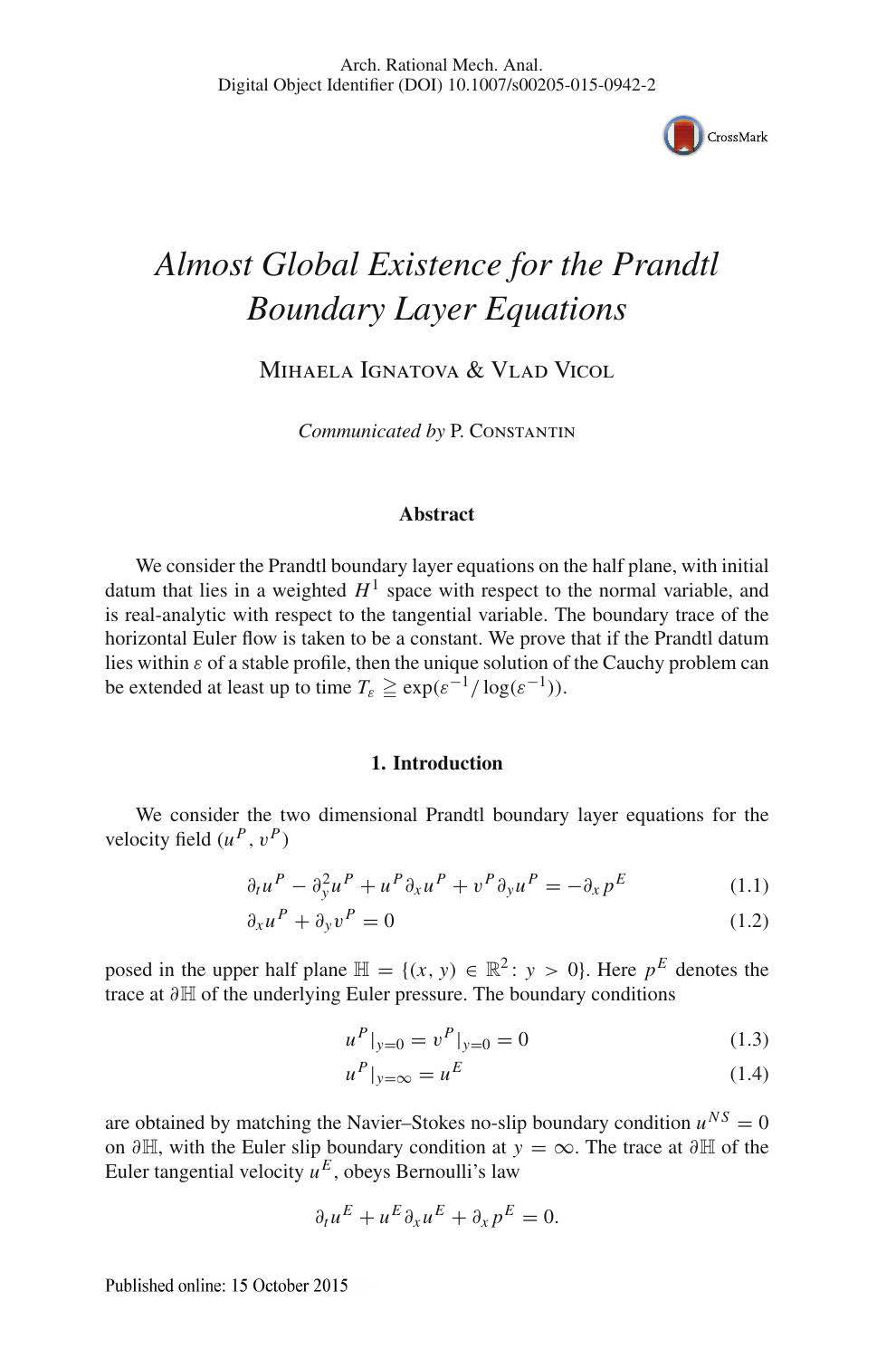The Prandtl system  $(1.1)$ – $(1.4)$  is supplemented with a compatible initial condition

<span id="page-1-1"></span>
$$
u^P|_{t=0} = u_0^P. \tag{1.5}
$$

Our main result states that if the Euler data  $(u^E, p^E)$  is constant, and if the initial datum  $u_0^P$  of the Prandtl equations lies within  $\varepsilon$  of the error function erf(*y*/2) (in a suitable topology), then the Prandtl equations have a unique (classical in *x* weak in *y*) solution on [0,  $T_{\varepsilon}$ ], where  $T_{\varepsilon} \ge \exp(\varepsilon^{-1}/\log(\varepsilon^{-1}))$ .

<span id="page-1-0"></span>**Theorem 1.1.** (Almost global existence). Let the Euler data be given by  $u^E = \kappa$ *and*  $\partial_x p^E = 0$ *. Define* 

$$
u_0(x, y) = u_0^P(x, y) - \kappa \operatorname{erf}\left(\frac{y}{2}\right)
$$

*where* erf *is the Gauss error function. There exists a sufficiently large universal constant*  $C_* > 0$  *and a sufficiently small universal constant*  $\varepsilon_* > 0$  *such that the following holds. For any given*  $\varepsilon \in (0, \varepsilon_*)$ , assume that there exists an analyticity *radius*  $\tau_0 > 0$  *such that* 

$$
\frac{C_*}{\log \frac{1}{\varepsilon}} \leqq \tau_0^{3/2} \leqq \frac{1}{C_* \varepsilon^3},
$$

*and such that the function*

$$
g_0(x, y) = \partial_y u_0(x, y) + \frac{y}{2} u_0(x, y)
$$

*obeys*

$$
\|g_0\|_{X_{2\tau_0,1/2}} := \sum_{m\geq 0} \left\| \exp\left(\frac{y^2}{8}\right) \partial_x^m g_0(x,y) \right\|_{L^2(\mathbb{H})} (2\tau_0)^m \frac{\sqrt{m+1}}{m!} \leq \varepsilon.
$$

*Then there exists a unique solution u<sup>P</sup> of the Prandtl boundary layer equations on*  $[0, T_{\varepsilon}]$ *, where* 

$$
T_{\varepsilon} \geqq \exp \left( \frac{\varepsilon^{-1}}{\log(\varepsilon^{-1})} \right).
$$

*The solution*  $u^P$  *is real analytic in x, with analyticity radius larger than*  $\tau_0/2$ *, and lies in a weighted H<sup>2</sup> space with respect to y. We emphasize that*  $\varepsilon$  *and*  $\tau_0$  *are independent of* κ*.*

<span id="page-1-2"></span>The precise function spaces, in which the solution  $u^P$  lies, are given in Theo-rem [2.2](#page-11-0) below. The condition relating  $\varepsilon$  and  $\tau_0$  stated above roughly speaking says that we think of  $0 < \varepsilon \ll 1$ , and of  $\tau_0 = \mathcal{O}(1)$ . The stated condition is the sharp version of this heuristic.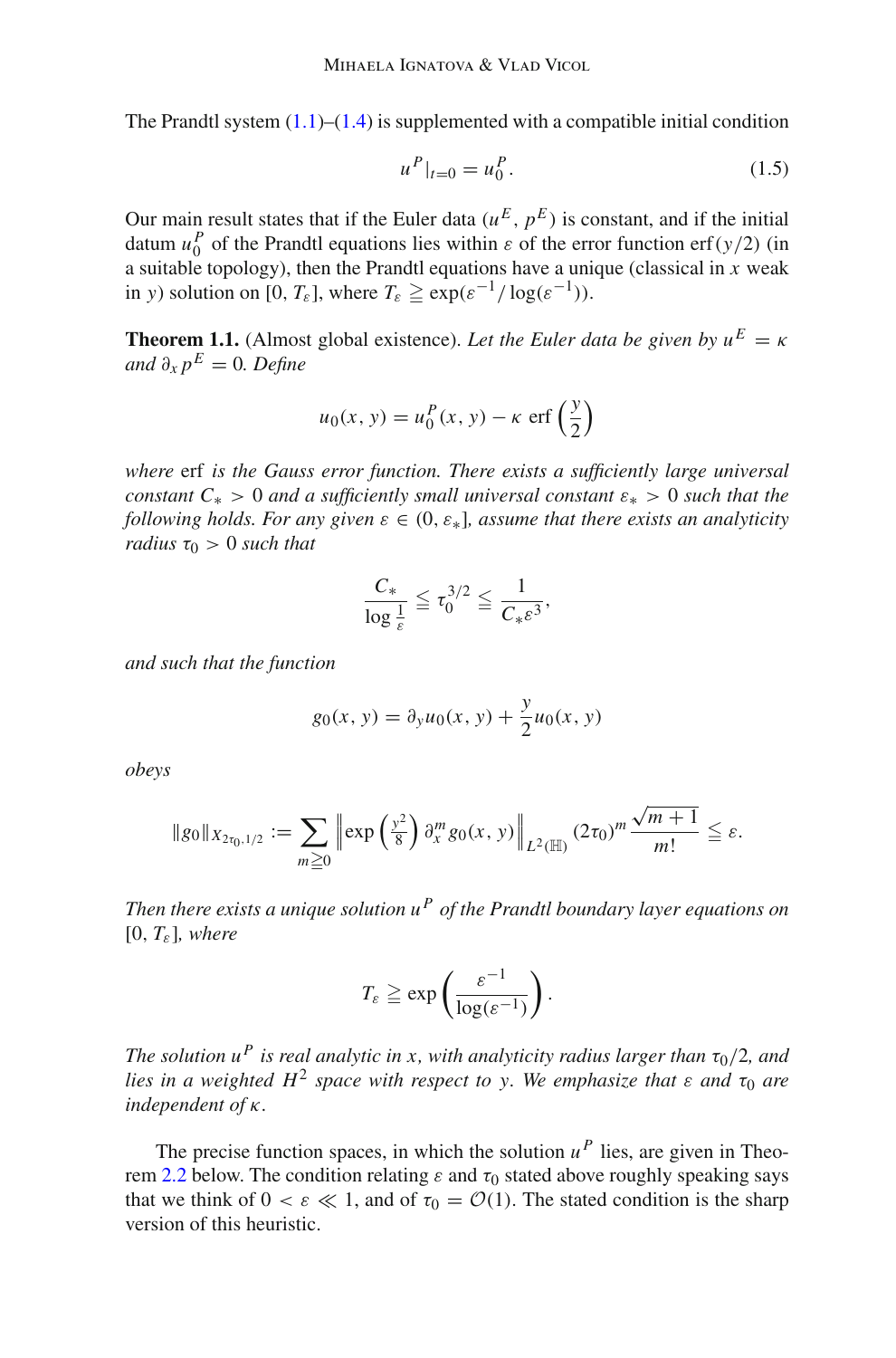**Remark 1.2.** (*Initial vorticity may change sign*). We note that the initial datum  $u_0^P$ is not necessarily monotonic in *y*, i.e. we do not necessarily have  $\omega_0^P := \partial_y u_0^P \ge 0$ or  $\leq 0$  on H. Thus, the initial data in Theorem [1.1](#page-1-0) need not fit in the OLEINIK [\[33\]](#page-39-0) sign-definite vorticity setting. To see this, one may, for example, consider  $\kappa = \varepsilon > 0$  sufficiently small and  $\tau_0 = 1/4$ . We then let

$$
u_0^P(x, y) = \varepsilon(\exp(-x^2)\eta(y) + \text{erf}(y/2)),
$$

with  $\eta(y)$  such that  $\eta(0) = 0$  and  $\exp(y^2/4)\eta(y) \in L_y^{\infty}$ . Then

$$
\partial_y u_0^P(0, y) = \varepsilon(\eta'(y) + \exp(-y^2/4)/\sqrt{\pi})
$$

can be designed so that

$$
\partial_y u_0^P(0,0) > 0
$$
 and  $\partial_y u_0^P(0,1) < 0$ .

This indeed shows that the initial profiles considered in Theorem [1.1](#page-1-0) need not be monotonic in *y*.

## *1.1. The Local Well-Posedness of the Prandtl Equations*

Before discussing the proof of our main result (cf. Section [1.3](#page-4-0) below), we present the history of the problem. The Prandtl equations arise from matched asymptotic expansions [\[35\]](#page-39-1) meant to describe the boundary behavior of solutions to the Navier– Stokes equations with Dirichlet boundary conditions

$$
\partial_t u^{(v)} - v \Delta u^{(v)} + u^{(v)} \cdot \nabla u^{(v)} + \nabla p^{(v)} = 0, \qquad \nabla \cdot u^{(v)} = 0, \qquad \text{in } \Omega, \nu^{(v)} = 0, \qquad \text{on } \partial \Omega \n(1.6)
$$

in the vanishing viscosity limit  $\nu \to 0$ . Here  $\Omega \subset \mathbb{R}^2$  is a smooth domain. Formally, as  $v \to 0$ , the Navier–Stokes equations reduce to the Euler equations, for which the slip boundary condition  $u^E \cdot n = 0$  holds on  $\partial \Omega$ . Due to this mismatch of boundary conditions, uniform in *ν* bounds for  $\nabla u^{(v)}$  in, e.g., the  $L^1(\Omega)$  norm, on an  $\mathcal{O}(1)$ time interval, remain an outstanding mathematical challenge.

One of the fundamental questions which arises is to either prove that the Prandtl asymptotic expansion

<span id="page-2-0"></span>
$$
(u^{(v)}, v^{(v)})(t, x, y) = (u^E, v^E)(t, x, y) + (u^P, \sqrt{v}v^P)(t, x, y/\sqrt{v}) + o(\sqrt{v}),
$$
\n(1.7)

can be justified rigorously  $[12,30,38]$  $[12,30,38]$  $[12,30,38]$  $[12,30,38]$  $[12,30,38]$ , or to show that it fails  $[8-11,13,16,18]$  $[8-11,13,16,18]$  $[8-11,13,16,18]$  $[8-11,13,16,18]$  $[8-11,13,16,18]$  $[8-11,13,16,18]$ . Naturally, the answer is expected to depend on the topology in which  $(1.7)$  is considered, and this is intimately related to the question of the well-posedness of the Prandtl system. By now, the local in time well-posedness of  $(1.1)$ – $(1.5)$  has been considered by many authors, see e.g. [\[1](#page-38-6),[4,](#page-38-7)[5](#page-38-8)[,7](#page-38-9)[,14](#page-38-10),[15,](#page-38-11)[17](#page-38-12)[,19](#page-38-13)[,23](#page-39-4),[26](#page-39-5)[–30](#page-39-2),[32,](#page-39-6)[33,](#page-39-0) [38,](#page-39-3)[39\]](#page-39-7) and references therein. However, the question of whether the inviscid limit  $u^{(v)} \rightarrow u^E$  holds whenever the Prandtl equations are locally well-posed, and are thus stable in some sense, remains open. See [\[3](#page-38-14)] for partial progress in this direction.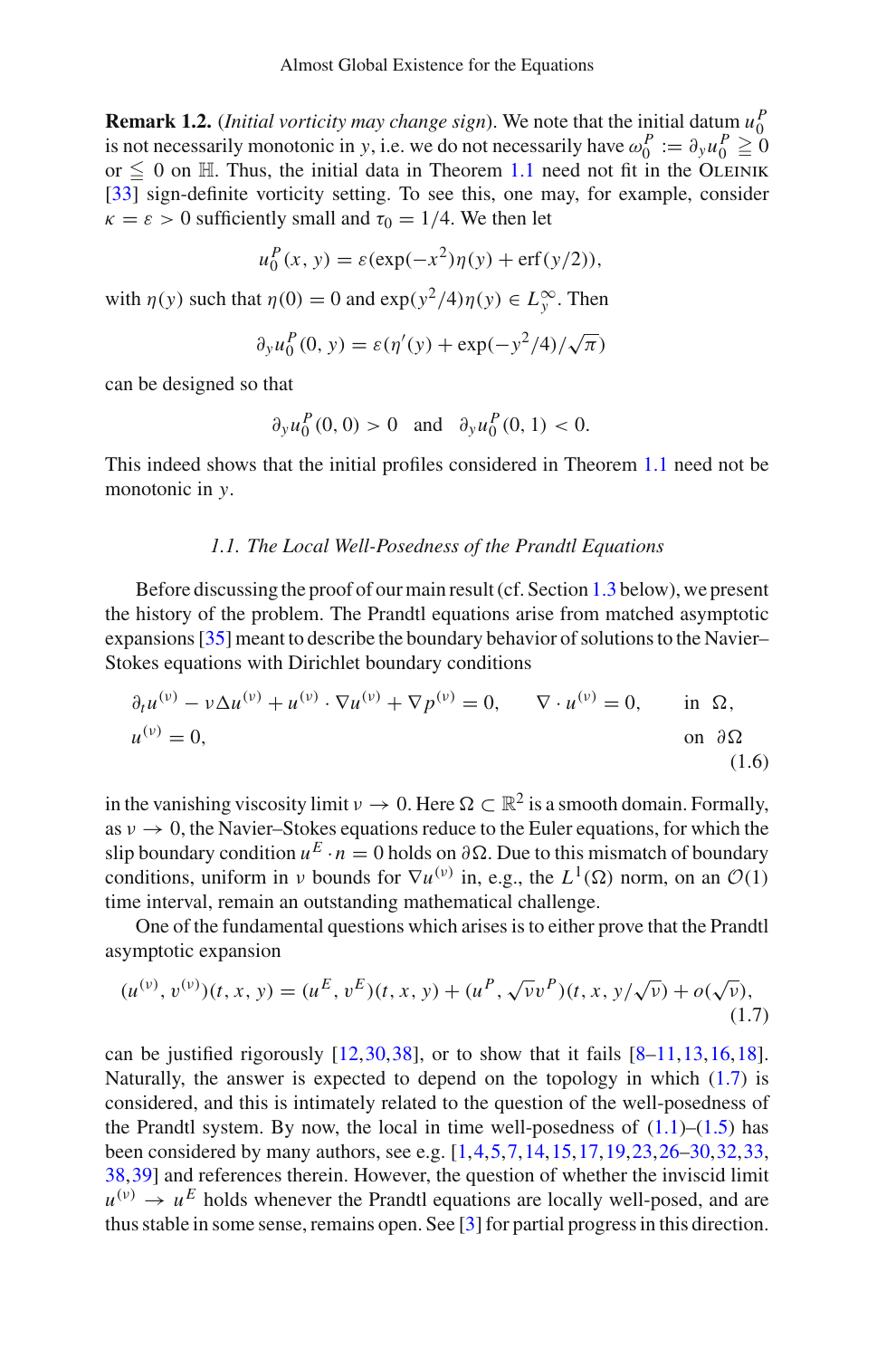In [\[33\]](#page-39-0), OLEINIK proved the existence of solutions for the unsteady Prandtl system provided the prescribed horizontal velocities are positive and monotonic, i.e.  $u^E > 0$  and  $\omega^P = \partial_y u^P > 0$ . From the physical point of view, the monotonicity assumption has a stabilizing effect since it prevents boundary layer separation. The main ingredient of the proof is the Crocco transform which uses  $u^P$  as an independent variable instead of *y* and  $\omega^P$  as an unknown instead of  $u^P$ . More recently in [\[32\]](#page-39-6), MASMOUDI and Wong use solely energy methods and a new change of variables to prove the local in time existence and uniqueness in weighted Sobolev spaces, under Oleinik's monotonicity assumption. The main idea of [\[32](#page-39-6)] is to use a Sobolev energy in terms of the good unknown  $g^P = \omega^P - u^P \partial_y \log(\omega^P)$ , which may be done if  $\omega^P > 0$ . The equation obeyed by the top derivative in *x* of  $g<sup>P</sup>$  is better behaved than that of the top derivative of either *u*<sup>*P*</sup> or  $\omega<sup>P</sup>$ . Although cf. Remark [1.2](#page-1-2) this change of variables is unavailable to us, the idea of a good unknown inspired by [\[32\]](#page-39-6) plays a fundamental role in our proof. Recently, in [\[23](#page-39-4)], the local existence and uniqueness for the Prandtl system was proven for initial data with multiple monotonicity regions, as long as on the complement of these regions the initial datum is tangentially real-analytic.

For real-analytic initial datum, SAMMARTINO and CAFLISCH [\[5](#page-38-8)[,38](#page-39-3)] established the local well-posedness by using the abstract Cauchy–Kowalewski theorem. For initial datum analytic only with respect to the tangential variable the local wellposedness was obtained in [\[27](#page-39-8)]. In [\[26\]](#page-39-5), the authors gave an energy-based proof of this fact, and considered initial data with polynomial rather than exponential matching at the top of the boundary layer  $u^P(t, x, y) - u^E(t, x) \to 0$  as  $y \to \infty$ . The tangentially-analytic norms introduced in  $[26]$  encode at  $L^2$  level a full onederivative gain from the decaying analyticity radius. These norms play an essential role in our proof.

More recently, for data in the Gevrey class-7/4 in the tangential variable, which has a single curve of non-degenerate critical points (i.e.  $\omega_0^P = 0$  iff  $y = a_0(x) > 0$ with  $\partial_y \omega_0^P(x, a_0(x)) > 0$  for all *x*), the local well-posedness of the Prandtl equa-tions was proven by GERARD-VARET and MASMOUDI in [\[17\]](#page-38-12). Note that this Gevreyexponent is not in contradiction with the ill-posedness in Sobloev spaces established by GERARD-VARET and DORMY in  $[16]$  for the linearized Prandtl equation around a non-monotonic shear flow. Here the authors show that some perturbations with high tangential frequency,  $k \gg 1$ , grow in time as  $e^{\sqrt{k}t}$ . At the nonlinear level this strong ill-posedness was obtained by GERARD-VARET and NGUYEN [\[18](#page-38-5)].

#### *1.2. The Long Time Behavior of the Prandtl Equations*

As pointed out by GRENIER, GUO, and NGUYEN  $[8-10]$  $[8-10]$  (see also [\[6](#page-38-16)]), in order to make progress towards proving or disproving the inviscid limit of the Navier– Stokes equations, a finer understanding of the Prandtl equations is required, and in particular one must understand its behavior on a longer time interval than the one which causes the instability used to prove ill-posedness. However, to the best of our knowledge, the long-time existence of the Prandtl equations has only been considered in  $[33, 40]$  $[33, 40]$  $[33, 40]$ , and  $[41]$  $[41]$ .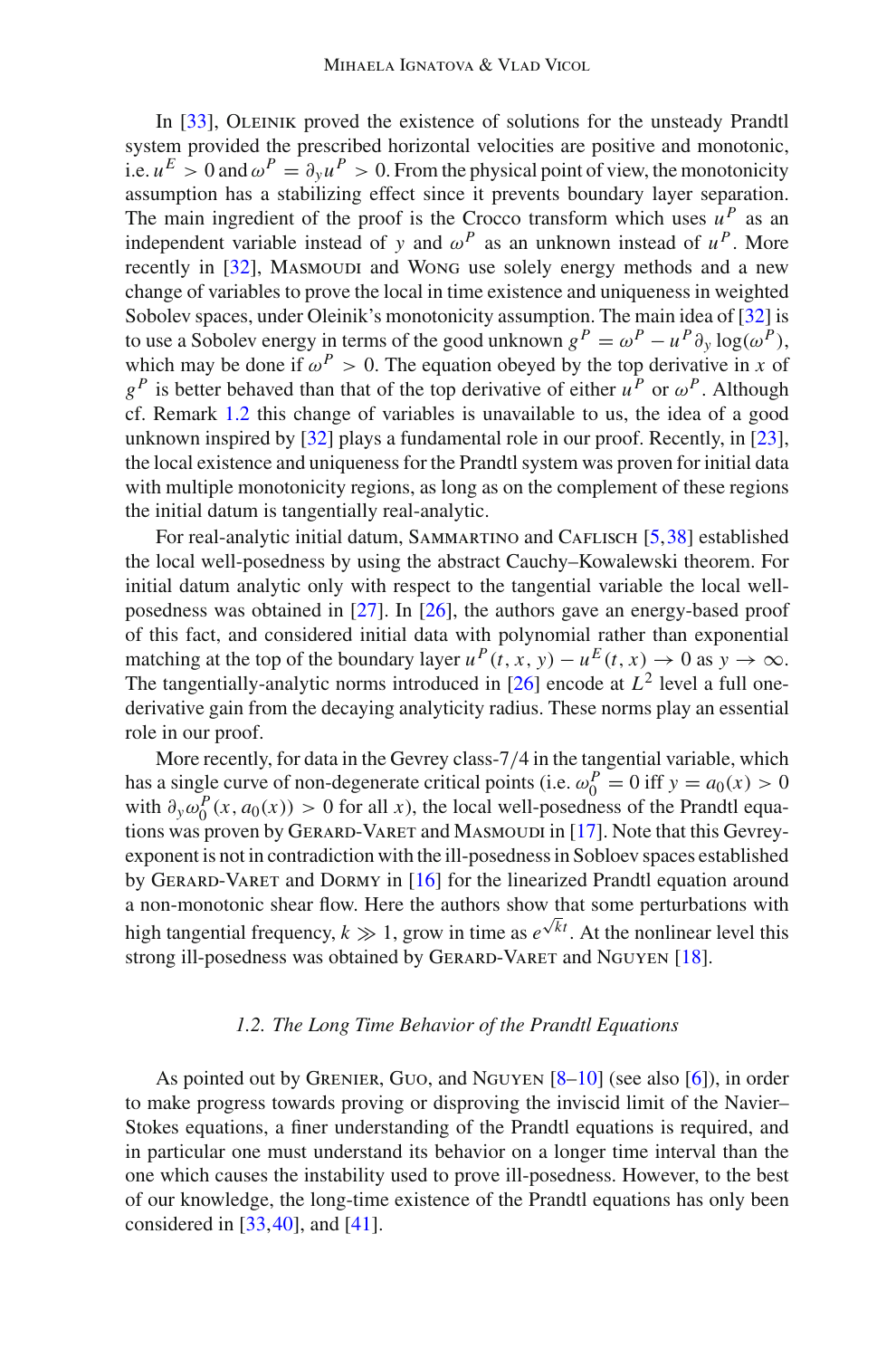Oleinik shows in [\[33](#page-39-0)] that global regular solutions exist, when the horizontal variable  $x$  belongs to a finite interval  $[0, L]$ , with  $L$  sufficiently small. XIN and Zhang prove in [\[40](#page-39-9)] that if the pressure gradient has a favorable sign, that is  $\partial_x p^E(t, x) \leq 0$  for all  $t > 0$  and  $x \in \mathbb{R}$ , and the initial condition  $u_0^P$  of Prandtl is monotone in *y*, the solutions are global. However these are weak solutions in Crocco variables, which are not known to be unique or to be regular. The global existence of smooth solutions in the monotonic case remains, to date, open. In the case of large datum, the assumption of a monotone initial velocity is essential. Indeed, E and ENGQUIST [\[7](#page-38-9)] take  $u^E = \partial_x p^E = 0$  and construct an initial datum  $u_0^P$  which is real-analytic in the tangential variable, but for which  $\omega_0^P$  is not sign definite, and prove that the resulting solution of Prandtl (known to exist for short time in view of  $[26,27]$  $[26,27]$  $[26,27]$ ) blows up in finite time. We emphasize that for this blowup to occur, the initial datum must be at least  $O(1)$ : indeed, for initial datum that is sufficiently small, the conditions of Lemma 2.1 in [\[7\]](#page-38-9) fail, and thus the proof does not apply.

In fact, for initial datum that is tangentially real-analytic and small, in a recent paper ZHANG and ZHANG  $[41]$  $[41]$  prove that the system  $(1.1)$ – $(1.5)$  has a unique solution on a time interval that is much longer than the one guaranteed by the local existence theory. More precisely, for  $u^E = \varepsilon$  and  $\partial_x p^E = 0$  it is proven in [\[41](#page-39-10)] that if  $u_0^P = \mathcal{O}(\varepsilon)$  in a norm that encodes Gaussian decay as  $y \to \infty$  and tangential analyticity in *x*, and if  $\varepsilon \ll 1$ , the time of existence of the resulting solution is at least  $O(\varepsilon^{-4/3})$ . The elegant proof relies on anisotropic Littlewood–Paley energy estimates in tangentially analytic norms, inspired by the ones previously used by Chemin, Gallagher, and Paicu [\[2](#page-38-17)] to treat the Navier–Stokes equations with datum highly oscillating in one direction (see also [\[37](#page-39-11)] and references therein).

## *1.3. Almost Global Existence for the Prandtl Equations*

<span id="page-4-0"></span>In [\[41,](#page-39-10) Remark 1.1], the authors raise the question of "whether the lifespan obtained in Theorem 1.1 is sharp". That is, do the solutions of the Prandtl equations with size  $\varepsilon$  initial datum live for a time interval longer than  $O(\varepsilon^{-4/3})$ ? In this paper we give a positive answer to this question, and prove (cf. Theorem [1.1](#page-1-0) or Theorem [2.2\)](#page-11-0) that in two dimensional we have almost global existence (in the sense of [\[22\]](#page-38-18)). That is, the solution lives up to time  $\mathcal{O}(\exp(\varepsilon^{-1}/\log \varepsilon^{-1}))$ . Our initial datum  $u_0^P$  consists of a stable  $O(\kappa)$  boundary layer lift profile, and an  $O(\varepsilon)$ possibly unstable, but tangentially real-analytic profile. In particular, the total initial vorticity is not necessarily positive (cf. Remark [\(1.2\)](#page-1-2)). Whether solutions arising from sufficiently small initial datum are in fact global in time remains open, and this may depend on whether  $\kappa \leq \varepsilon$  or  $\varepsilon \ll \kappa$ .

The proof of Theorem [1.1](#page-1-0) proceeds in several steps. In order to homogenize the boundary condition at  $y = \infty$ , we write  $u^P$  as a perturbation *u* of a stable shear profile  $\kappa \varphi(t, y)$ , with  $\partial_y \varphi(t, y) > 0$ . In order to capture the maximal time decay from the heat equation, and to explore certain cancellations in the nonlinear terms of Prandtl, we choose the boundary lift  $\varphi(t, y)$  to be the Gauss error function erf( $y/\sqrt{4(t+1)}$ ). The equation obeyed by *u* (cf. [\(2.5\)](#page-7-0)) contains the usual terms in the Prandtl equations, but also terms that are linear and quadratic in  $\varphi$ . The lift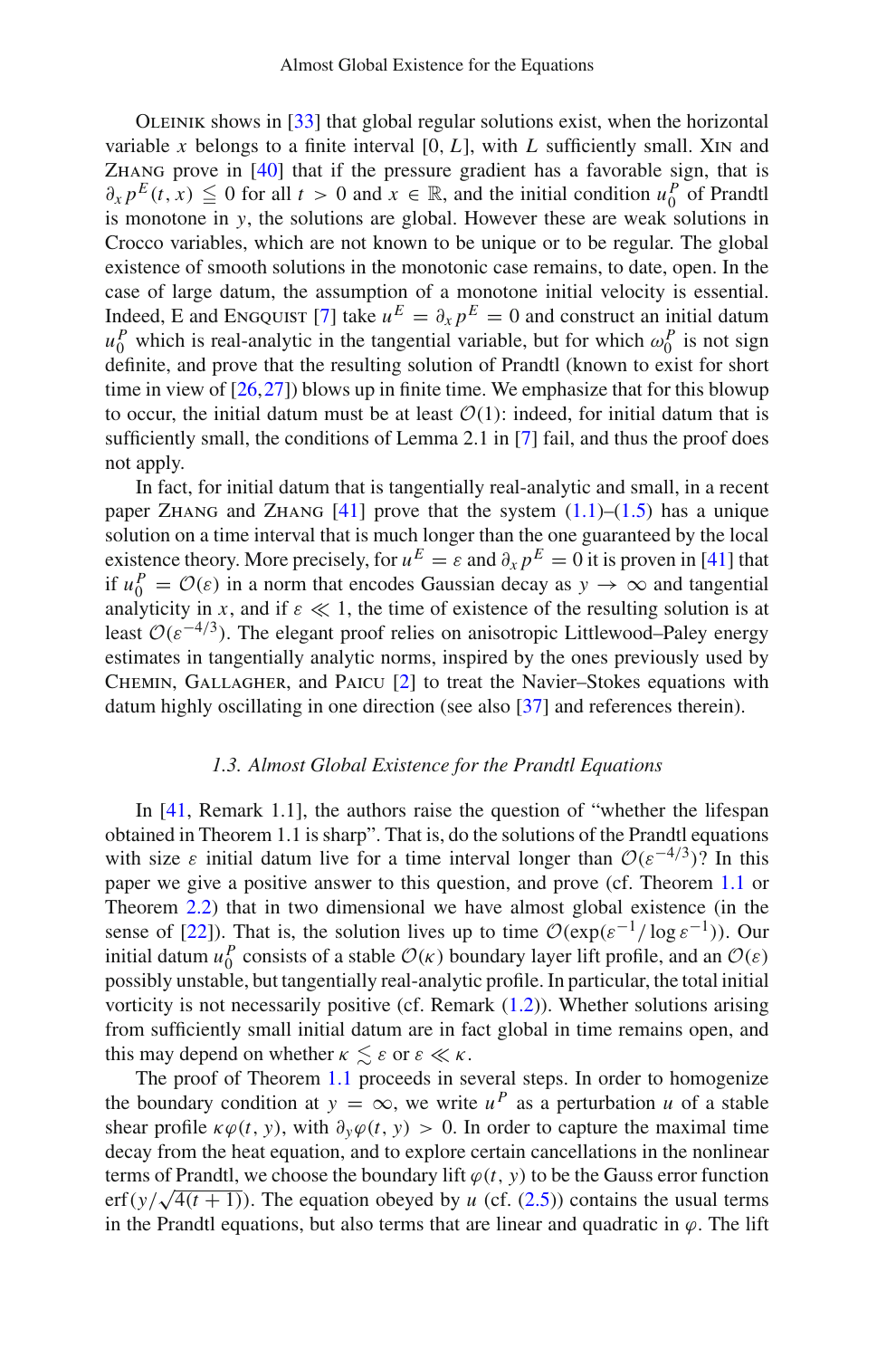$\varphi$  is chosen so that the quadratic terms in  $\varphi$  vanish, and we are left to understand the linear ones in  $\varphi$ . We note that until this point a similar path is followed in [\[41](#page-39-10)], and that energy estimates for the ensuing linear problem lead to the maximal time of existence  $\mathcal{O}(\varepsilon^{-4/3})$ .

The main enemy to obtaining a longer time of existence is the term  $\kappa v \partial_y \varphi$  in the velocity equation [\(2.5\)](#page-7-0) (respectively  $\kappa v \partial_y^2 \varphi$  in the vorticity equation [\(2.7\)](#page-7-1)). As  $v = -\partial_y^{-1} \partial_x u$ , this term loses one tangential derivative, and is merely linear in *u*, so that it is not small with respect to  $\varepsilon$ .

The main idea of our paper is to introduce a new *linearly-good unknown g* = ω − *u*∂*<sup>y</sup>* (log ∂*y*ϕ), cf. [\(2.12\)](#page-7-2) below. This change of variable is directly motivated by the one in [\[31\]](#page-39-12) for the case  $\omega^P > 0$ . The upshot is that *g* obeys an equation in which the bad terms  $\kappa v \partial_y \varphi$  and  $\kappa v \partial_y^2 \varphi$  cancel out, cf. [\(2.20\)](#page-9-0) below. The solution of this new equation may be shown to be globally well-posed. Note here that we may recover  $u = U(g)$  and  $v = V(g)$  via linear operators U and V that are nonlocal in *y*, cf. [\(2.23\)](#page-9-1)–[\(2.24\)](#page-9-2). Thus *g* is the only prognostic variable in the problem, and the system  $(2.20)$ – $(2.22)$  is equivalent to  $(1.1)$ – $(1.4)$ .

In order to take advantage of the time decay in the heat equation, it is natural to replace the *y* variable with the heat of a self-similar variable  $z = z(t, y) =$  $y/\sqrt{t+1}$ , and to use  $L^2$  norms with gaussian weights in the normal direction. The gaussian weights are useful when bounding *u* and *v* in terms of *g*, cf. Lemma [3.1.](#page-13-0) Moreover, the gaussian weights allow us to deal with another technical obstacle; namely, that in unbounded domains the Poincaré inequality does not hold. However, with the gaussian weights defined in  $(2.25)$ , we may use a special case of the Treves inequality (cf. Lemma [\(3.3\)](#page-16-0)) as a replacement of the Poincaré inequality. The need for a Poincaré-type inequality in the *y* variable comes from the desire to work with  $L<sup>2</sup>$  norms, and still capture the full one-derivative gain from the decay of the analyticity radius. As was shown in  $[25, 26, 34]$  $[25, 26, 34]$  $[25, 26, 34]$  this may be achieved by designing norms based on  $\ell^1$  rather than  $\ell^2$  sums over the derivatives. The one derivative gain inherent in these  $\ell^1$ -based norms allows for direct energy estimates.

The main ingredient of the proof is the a priori estimate  $(3.23)$  below. The idea is to solve the PDE [\(2.20\)](#page-9-0)–[\(2.22\)](#page-9-3) for *g* simultaneously with a nonlinear ODE [\(3.24\)](#page-22-0) for the tangential analyticity radius  $\tau$ . The fact that the analyticity radius  $\tau$  does not decrease to less than  $\tau(0)/2$  on the time interval considered follows from the time integrability of the dissipative terms present on the left side of  $(3.23)$  (see also [\[36\]](#page-39-15)).

The proof of Theorem [1.1](#page-1-0) is concluded once we establish the uniqueness of solutions in this class, and show that there exists at least one solution to the coupled system for  $g$  and  $\tau$ . While uniqueness follows from the available a priori estimates, the existence of solutions introduces a number of additional difficulties. One of these is proving existence of solutions to [\(3.24\)](#page-22-0). This is a first order ODE in  $\tau$ , for which the nonlinear forcing term is well defined (i.e., the infinite sum converges), only if the solution *g* already is known to have analyticity radius  $\tau$ . To overcome this difficulty, we consider a dissipative approximation of  $(2.20)$ – $(2.22)$  and for  $v > 0$  add a  $-v\partial_x^2 g$  term on the left side of [\(2.20\)](#page-9-0). We prove that this regularized equation has solutions  $g^{(v)}$  in a fixed order Sobolev space, and a posteriori show that these solutions are tangentially real-analytic, with radii  $\tau^{(\nu)}$  that obey an ODE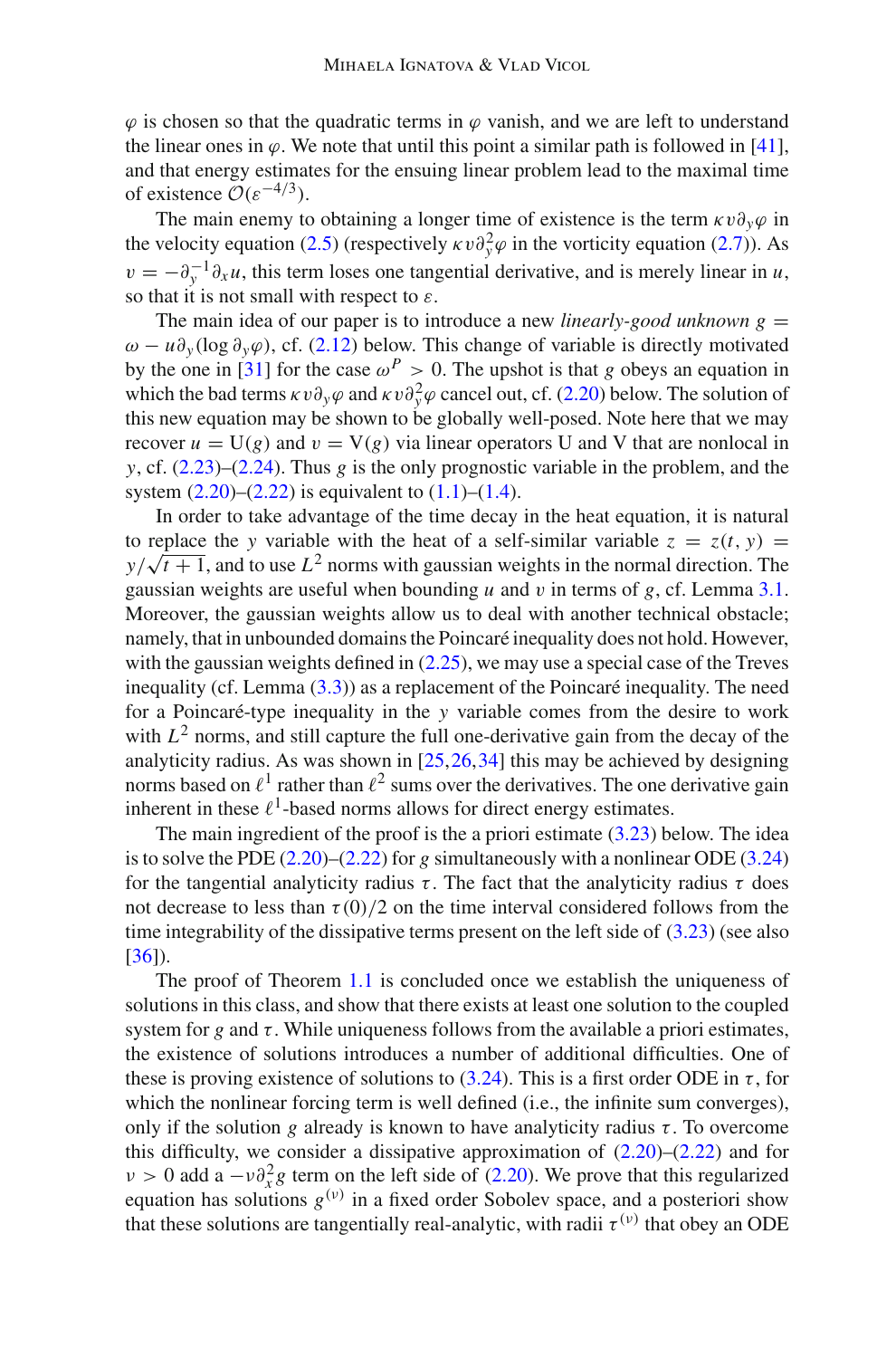similar to [\(3.24\)](#page-22-0). Here we essentially use that the initial datum  $g_0$  is assumed to have tangential analyticity radius  $2\tau_0$ , while the solution is only shown to have a radius that lies between  $τ_0/2$  and  $τ_0$ . We prove that these radii  $τ^{(v)}$  are uniformly equicontinuous in  $\nu$  (in fact uniformly Hölder 1/2) so that they converge along a subsequence on the compact time interval  $[0, T_{\varepsilon}]$ . To conclude the proof, we show that along this subsequence the  $g^{(v)}$  are a Cauchy sequence when measured in the tangentially analytic norms, and that the limiting solution *g* and limiting radius  $\tau$ obey [\(3.24\)](#page-22-0).

# *1.4. Organization of the Paper*

The detailed reformulation of the Prandtl system is given in Section [2.](#page-6-0) Here we also define the spaces in which the solutions lives, and reformulate Theorem [1.1](#page-1-0) in these terms. The a priori estimates are given in Section [3,](#page-12-0) the uniqueness of solutions is proven in Section [4,](#page-23-0) and the details concerning the existence of solutions are given in Section [5.](#page-25-0)

#### <span id="page-6-0"></span>**2. The Linearly-Good Unknown, Function Spaces, and the Main Result**

Denote by

$$
z = z(t, y) = \frac{y}{(t)^{1/2}}, \text{ where } \langle t \rangle = t + 1
$$
 (2.1)

the heat self-similar variable. We consider the lift

$$
\kappa \varphi = \kappa \varphi(t, y)
$$

of the boundary conditions  $(1.3)$  and  $(1.4)$ , where

$$
\varphi(t, y) = \Phi(z(t, y)) \tag{2.2}
$$

and the function  $\Phi(z)$  obeys

$$
\Phi(0) = 0, \quad \lim_{z \to \infty} \Phi(z) = 1, \quad \Phi'(z) > 0. \tag{2.3}
$$

We make a precise choice of  $\Phi$  in [\(2.18\)](#page-8-0) below. We already note that by design  $\partial_y \varphi(t, y) > 0$  for  $y > 0$ , i.e., the vorticity of the shear flow  $\varphi$  is positive, and thus stable (in the sense of [\[33\]](#page-39-0)).

We write the solution of  $(1.1)$ – $(1.4)$  as a perturbation  $u(t, x, y)$  of the lift  $\kappa \varphi(t, y)$  via

$$
u^{P}(t, x, y) = \kappa \varphi(t, y) + u(t, x, y)
$$

so that the perturbation *u* obeys the homogenous boundary conditions

<span id="page-6-1"></span>
$$
u|_{y=0} = u|_{y=\infty} = 0,
$$
\n(2.4)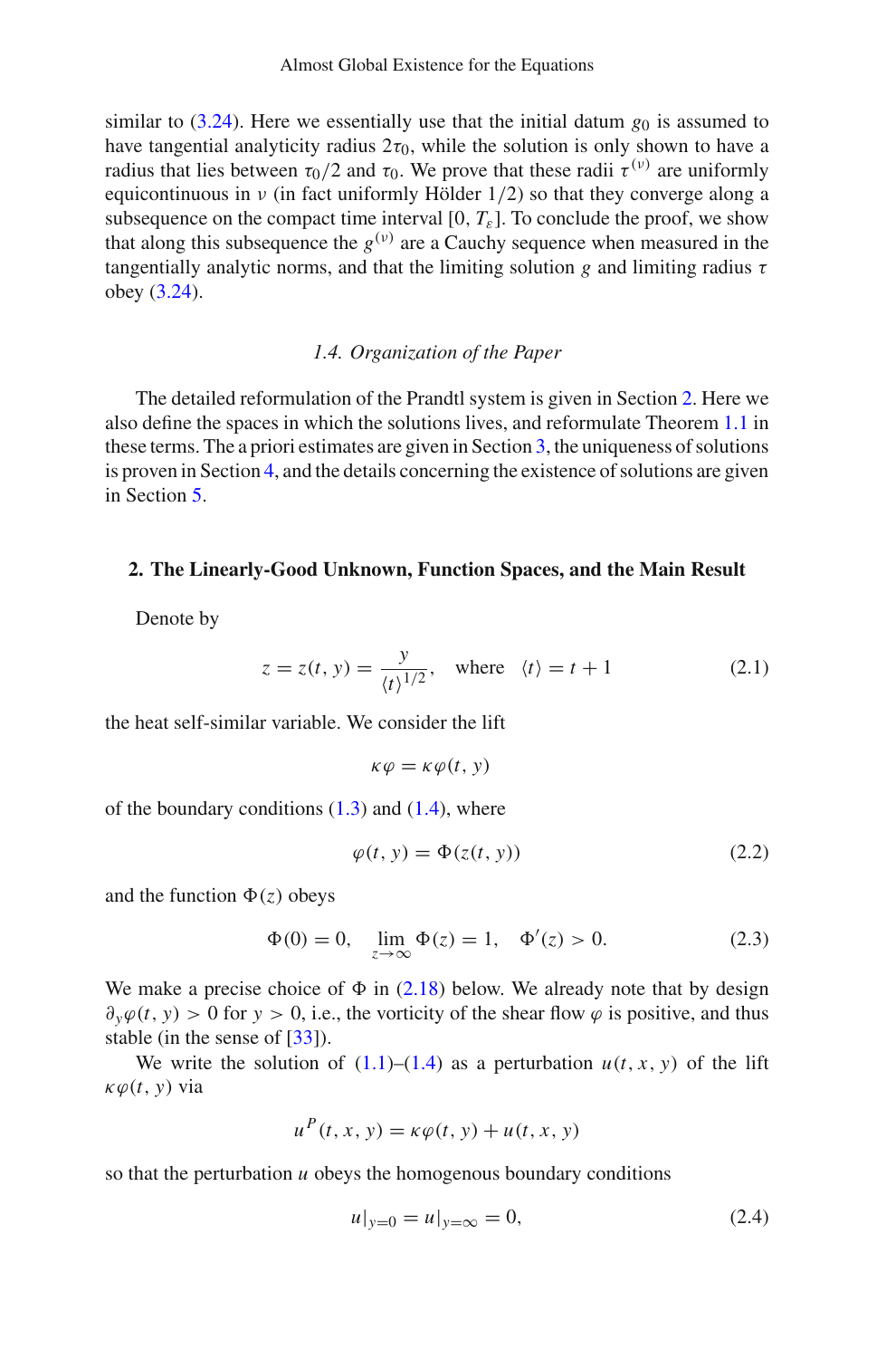and satisfies the equation

$$
\partial_t u - \partial_y^2 u + \kappa \varphi \partial_x u + \kappa v \partial_y \varphi + u \partial_x u + v \partial_y u = -\kappa (\partial_t \varphi - \partial_y^2 \varphi), \qquad (2.5)
$$

where  $v$  is computed from  $u$  as

<span id="page-7-4"></span><span id="page-7-0"></span>
$$
v(t, x, y) = -\int_0^y \partial_x u(t, x, \bar{y}) d\bar{y}.
$$
 (2.6)

Using [\(2.5\)](#page-7-0), we obtain the equation for the perturbed vorticity  $\omega = \partial_y u$ ,

$$
\partial_t \omega - \partial_y^2 \omega + \kappa \varphi \partial_x \omega + \kappa v \partial_y^2 \varphi + u \partial_x \omega + v \partial_y \omega = -\kappa (\partial_t \partial_y \varphi - \partial_y^3 \varphi), \quad (2.7)
$$

with the natural boundary condition

<span id="page-7-1"></span>
$$
\partial_y \omega|_{y=0} = -\kappa \partial_y^2 \varphi|_{y=0}.
$$
 (2.8)

As we work in weighted spaces, at  $y = \infty$  we impose the condition

<span id="page-7-7"></span><span id="page-7-6"></span>
$$
\omega|_{y=\infty} = 0. \tag{2.9}
$$

## *2.1. The Linearly-Good Unknown*

As can already be seen in  $[41]$ , the main obstruction for obtaining the global in time existence of solutions comes from the linear problem for the velocity and vorticity

$$
\partial_t u - \partial_y^2 u + \kappa \varphi \partial_x u + \kappa v \partial_y \varphi = -\kappa (\partial_t \varphi - \partial_y^2 \varphi) + \text{nonlinearity}, \tag{2.10}
$$

$$
\partial_t \omega - \partial_y^2 \omega + \kappa \varphi \partial_x \omega + \kappa \nu \partial_y^2 \varphi = -\kappa (\partial_t \partial_y \varphi - \partial_y^3 \varphi) + \text{nonlinearity.} \tag{2.11}
$$

Inspired by [\[31](#page-39-12)] (see also [\[17](#page-38-12)[,23](#page-39-4)]), we tackle this issue by considering the *linearlygood unknown*

$$
g(t, x, y) = \omega(t, x, y) - u(t, x, y)a(t, y)
$$
 (2.12)

where

<span id="page-7-5"></span><span id="page-7-3"></span><span id="page-7-2"></span>
$$
a(t, y) = \frac{\partial_y^2 \varphi(t, y)}{\partial_y \varphi(t, y)}.
$$
\n(2.13)

Note that one may solve the first order (in *y*) linear equation  $(2.12)$  to compute *u* from *g* explicitly as

$$
u(t, x, y) = \partial_y \varphi(t, y) \int_0^y g(t, x, \bar{y}) \frac{1}{\partial_y \varphi(t, \bar{y})} d\bar{y}
$$
  
=  $\Phi'(z(t, y)) \int_0^y g(t, x, \bar{y}) \frac{1}{\Phi'(z(t, \bar{y}))} d\bar{y},$  (2.14)

where we have used the boundary condition of  $u$  at  $y = 0$ . Also, if  $g$  decays sufficiently fast at infinity, this ensures the correct boundary conditions for *u*. The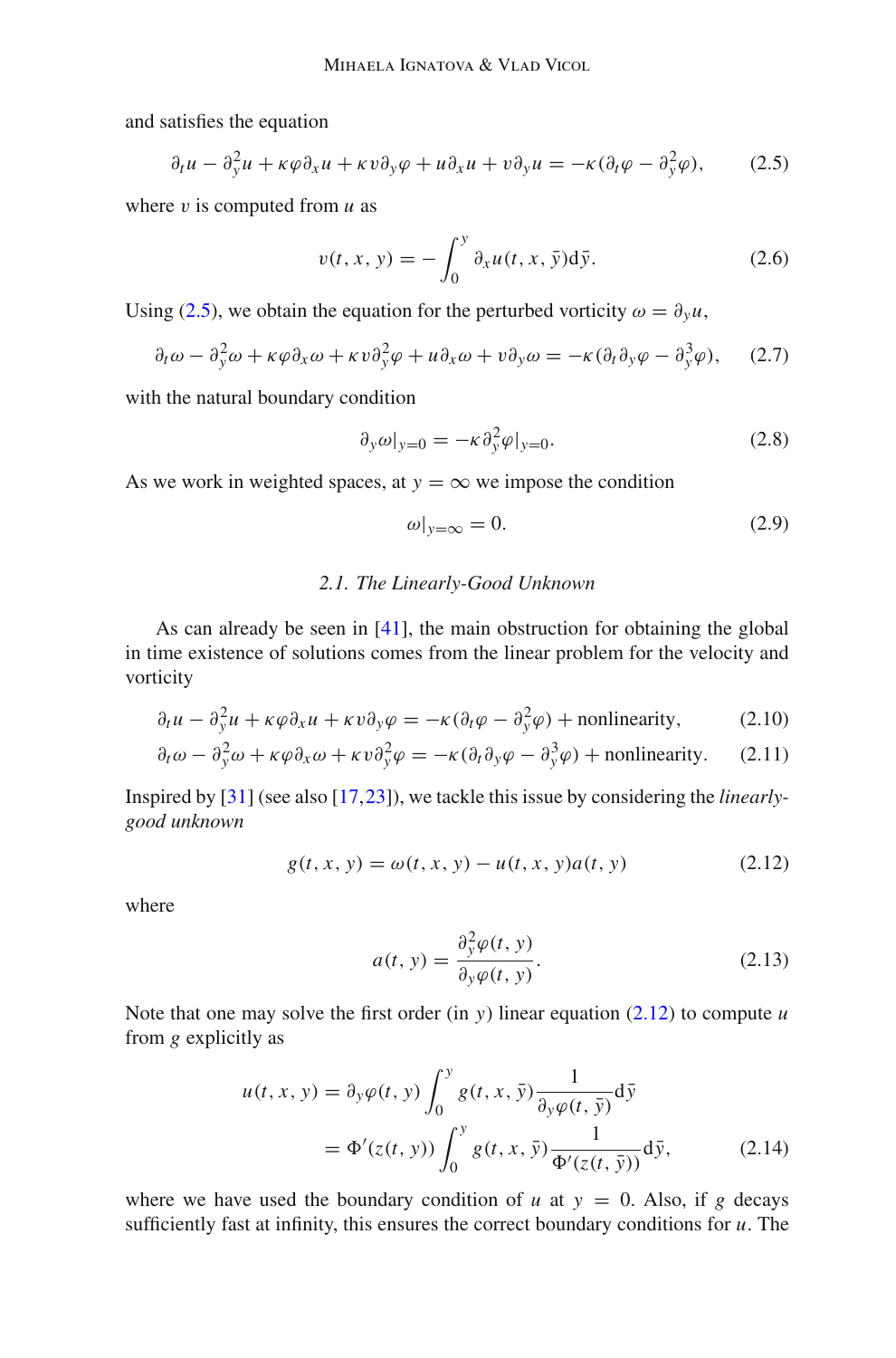formula [\(2.14\)](#page-7-3) is useful when performing weighted estimates for *u* in terms of weighted norms of *g*.

The evolution equation obeyed by prognostic variable *g* is

$$
\partial_t g - \partial_y^2 g + (u + \kappa \varphi) \partial_x g + v \partial_y g - 2 \partial_y a g + u L + v u \partial_y a = \kappa F, \qquad (2.15)
$$

where the diagnostic variables *u* and *v* may be computed from *g* via  $(2.14)$  and [\(2.6\)](#page-7-4). The functions *F* and *L* are given by

<span id="page-8-1"></span>
$$
F(t, y) = a(\partial_t \varphi - \partial_y^2 \varphi) - (\partial_t \partial_y \varphi - \partial_y^3 \varphi)
$$
  

$$
L(t, y) = \partial_t a - \partial_y^2 a - 2a \partial_y a,
$$

and *a* is as defined in  $(2.13)$ . Moreover, in view of  $(2.4)$ ,  $(2.8)$ , and  $(2.9)$ , the linearly-good unknown obeys the boundary conditions

$$
(\partial_y g + ag)|_{y=0} = \partial_y \omega|_{y=0} = -\kappa \partial_y^2 \varphi|_{y=0},
$$
\n(2.16)

and

$$
g|_{y=\infty} = 0,\t(2.17)
$$

where the latter one comes from the convenience of vorticity that vanishes as *y* → ∞.

## *2.2. A Gaussian Lift of the Boundary Conditions*

At this stage we make a choice for the boundary condition lift  $\Phi$ . Our choice is determined by trying to eliminate the forcing term  $F$  on the right side of  $(2.15)$ , and the linear term  $uL$  on the left side of [\(2.15\)](#page-8-1). For this purpose, let  $\Phi$  be defined via  $\Phi(0) = 0$  and

<span id="page-8-0"></span>
$$
\Phi'(z) = \frac{1}{\sqrt{\pi}} \exp\left(-\frac{z^2}{4}\right) \tag{2.18}
$$

where the normalization ensures that  $\Phi \to 1$  as  $z \to \infty$ . In the original variables, this means that

$$
\varphi(t, y) = \frac{1}{\sqrt{\pi}} \int_0^{y/\sqrt{\langle t \rangle}} \exp\left(-\frac{z^2}{4}\right) dz = \text{erf}\left(\frac{y}{\sqrt{4\langle t \rangle}}\right)
$$

where erf is the Gauss error function. With this choice of  $\Phi$ , we immediately obtain

$$
a(t, y) = -\frac{z}{2(t)^{1/2}} = -\frac{y}{2(t)}
$$
  

$$
F(z) = L(z) = 0
$$

and the boundary values

$$
\Phi''(0) = 0
$$
 and  $\Phi'(0) = 1/\sqrt{\pi} > 0$ .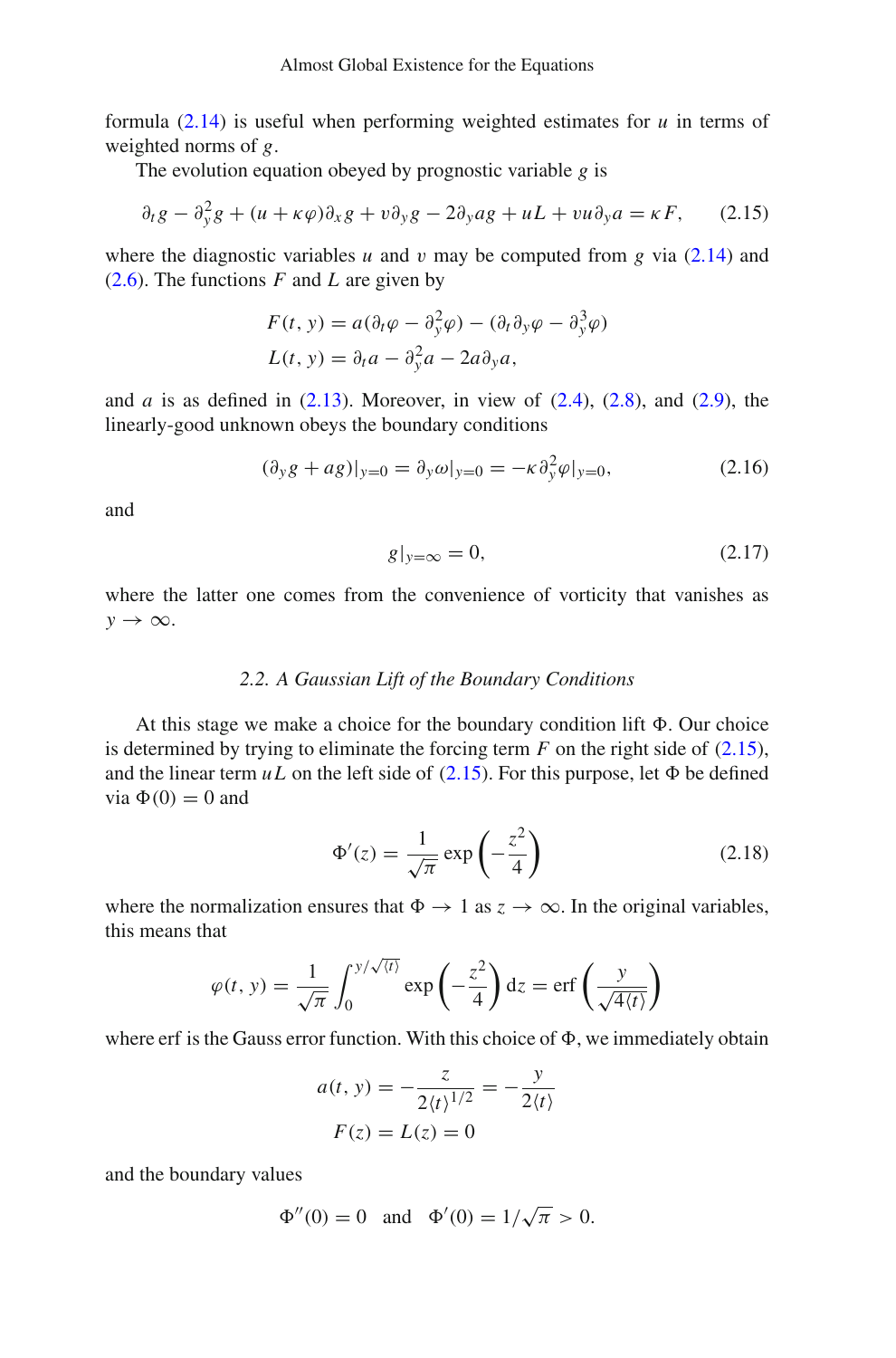The evolution equation  $(2.15)$  for the good unknown

<span id="page-9-5"></span><span id="page-9-3"></span><span id="page-9-1"></span><span id="page-9-0"></span>
$$
g = \omega + \frac{y}{2\langle t \rangle} u \tag{2.19}
$$

thus becomes

$$
\partial_t g - \partial_y^2 g + (u + \kappa \varphi) \partial_x g + v \partial_y g + \frac{1}{\langle t \rangle} g - \frac{1}{2 \langle t \rangle} v u = 0 \qquad (2.20)
$$

$$
\partial_y g|_{y=0} = g|_{y=\infty} = 0 \tag{2.21}
$$

$$
g|_{t=0} = g_0. \tag{2.22}
$$

As noted before (cf. [\(2.14\)](#page-7-3) and [\(2.6\)](#page-7-4)), *u* and v may be computed from *g* explicitly

$$
u(t, x, y) = U(g)(t, x, y) := \exp\left(-\frac{y^2}{4\langle t \rangle}\right) \int_0^y g(t, x, \bar{y}) \exp\left(\frac{\bar{y}^2}{4\langle t \rangle}\right) d\bar{y}
$$
(2.23)

$$
v(t, x, y) = V(g)(t, x, y) := -\int_0^y U(\partial_x g)(t, x, \bar{y}) d\bar{y},
$$
 (2.24)

and thus, solving  $(2.20)$ – $(2.22)$  is equivalent to solving the Prandtl boundary layer equations  $(1.1)$ – $(1.5)$ .

## *2.3. Tangentially Analytic Functions with Gaussian Normal Weights*

Lastly, in view of  $(2.14)$  and the choice  $(2.18)$  of  $\Phi$ , it is natural to use the Gaussian weight defined by

<span id="page-9-2"></span>
$$
\theta_{\alpha}(t, y) = \exp\left(\frac{\alpha z(t, y)^2}{4}\right) = \exp\left(\frac{\alpha y^2}{4\langle t \rangle}\right) \tag{2.25}
$$

for some

<span id="page-9-4"></span>
$$
\alpha \in [1/4, 1/2]
$$

to be chosen later ( $\varepsilon$ -close to 1/2).

In order to define the functional spaces in which the solution lies, motivated by [\[26\]](#page-39-5), it is convenient to define

<span id="page-9-7"></span><span id="page-9-6"></span>
$$
M_m=\frac{\sqrt{m+1}}{m!},
$$

and introduce the Sobolev weighted semi-norms

$$
X_m = X_m(g, \tau) = \|\theta_\alpha \partial_x^m g\|_{L^2} \tau^m M_m,
$$
\n(2.26)

$$
D_m = D_m(g, \tau) = \|\theta_\alpha \partial_y \partial_x^m g\|_{L^2} \tau^m M_m = X_m(\partial_y g, \tau), \tag{2.27}
$$

$$
Z_m = Z_m(g, \tau) = \|z\theta_\alpha \partial_x^m g\|_{L^2} \tau^m M_m = X_m(zg, \tau), \qquad (2.28)
$$

$$
B_m = B_m(g, \tau) = \langle t \rangle^{1/4} X_m(g, \tau) + \langle t \rangle^{1/4} Z_m(g, \tau) + \langle t \rangle^{3/4} D_m(g, \tau) \quad (2.29)
$$

$$
Y_m = Y_m(g, \tau) = \|\theta_\alpha \partial_x^m g\|_{L^2} \tau^{m-1} m M_m. \tag{2.30}
$$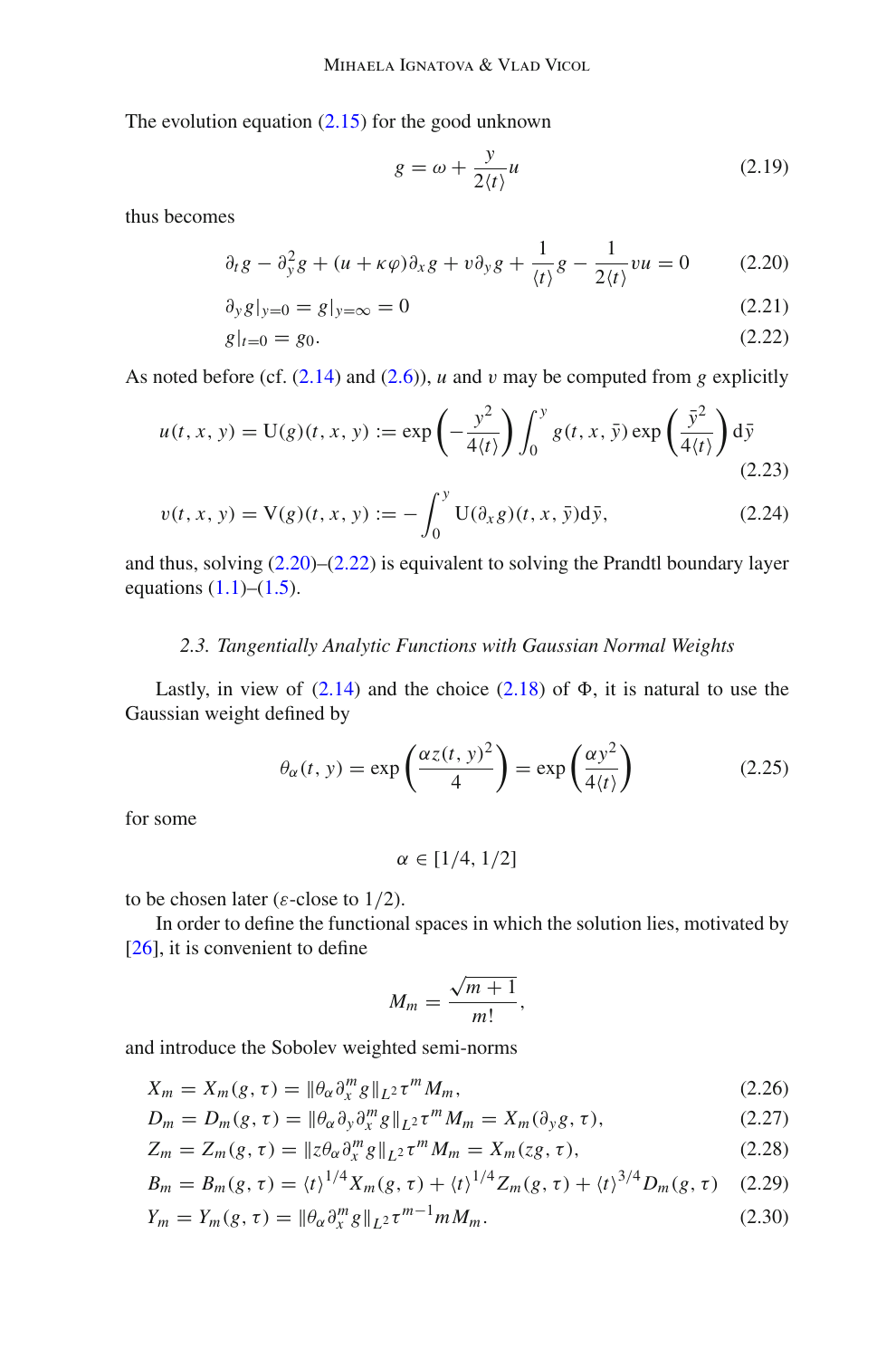As in [\[26](#page-39-5)], we consider the following space of function that are real-analytic in *x* and lie in a weighted  $L^2$  space with respect to  $y$ 

$$
X_{\tau,\alpha} = \{g(t,x,y) \in L^2(\mathbb{H};\theta_\alpha \mathrm{d}y\mathrm{d}x) : \|g\|_{X_{\tau,\alpha}} < \infty\}
$$

where for  $\tau > 0$  and  $\alpha$  as above we define

$$
||g||_{X_{\tau,\alpha}} = \sum_{m \geq 0} X_m(g,\tau). \tag{2.31}
$$

We also define the semi-norm

<span id="page-10-3"></span>
$$
||g||_{Y_{\tau,\alpha}} = \sum_{m \ge 1} Y_m(g,\tau) \tag{2.32}
$$

which encodes the one-derivative gain in the analytic estimates, when the summation in *m* is considered in  $\ell^1$  rather than in  $\ell^2$ , as is classical when using Fourier analysis. Note that for  $\beta > 1$ , we have

$$
\|g\|_{Y_{\tau,\alpha}} \leqq \tau^{-1} \|g\|_{X_{\beta\tau,\alpha}} \sup_{m \geqq 1} (m\beta^{-m}) \leqq C_{\beta} \tau^{-1} \|g\|_{X_{\beta\tau,\alpha}}.
$$
 (2.33)

In particular,  $g \in X_{2\tau,\alpha}$  implies that  $||g||_{Y_{\tau,\alpha}} \leq \tau^{-1}||g||_{X_{2\tau,\alpha}}$ . The gain of a *y* derivative shall be encoded in the dissipative semi-norm

$$
\|g\|_{D_{\tau,\alpha}}=\sum_{m\geq 0}D_m(g,\tau)=\|\partial_y g\|_{X_{\tau,\alpha}},
$$

while the damping in the heat self-similar variable  $z$  is measured via

<span id="page-10-2"></span><span id="page-10-0"></span>
$$
||g||_{Z_{\tau,\alpha}}=\sum_{m\geq 0}Z_m(g,\tau)=||zg||_{X_{\tau,\alpha}}.
$$

For compactness of notation, for a function *g* such that  $g$ ,  $zg$ ,  $\partial_y g \in X_{\tau,\alpha}$  we use the time-weighted norm

$$
\|g\|_{B_{\tau,\alpha}} = \sum_{m\geq 0} B_m(g,\tau) = \langle t \rangle^{1/4} \|g\|_{X_{\tau,\alpha}} + \langle t \rangle^{1/4} \|g\|_{Z_{\tau,\alpha}} + \langle t \rangle^{3/4} \|g\|_{D_{\tau,\alpha}}
$$
\n(2.34)

where as before  $\tau > 0$  and  $\alpha \in [1/4, 1/2]$ . Lastly, in order to obtain time regularity for the radius of analyticity  $\tau(t)$ , it will be convenient to use a hybrid of the  $\ell^2$  and  $\ell^1$  tangentially analytic norms, given by

$$
\|g\|_{\widetilde{D}_{\tau,\alpha}} := \sum_{m\geq 0} \widetilde{D}_m, \qquad \widetilde{D}_m = \widetilde{D}_m(g,\tau) = \frac{D_m(g,\tau)^2}{X_m(g,\tau)},\tag{2.35}
$$

<span id="page-10-1"></span>
$$
||g||_{\widetilde{Z}_{\tau,\alpha}} := \sum_{m\geq 0} \widetilde{Z}_m, \qquad \widetilde{Z}_m = \widetilde{Z}_m(g,\tau) = \frac{Z_m(g,\tau)^2}{X_m(g,\tau)},
$$
(2.36)  

$$
||g||_{\widetilde{B}_{\tau,\alpha}} := \sum_{m\geq 0} \widetilde{B}_m \qquad \widetilde{B}_m = \widetilde{B}_m(g,\tau) = \langle t \rangle^{1/4} X_m(g,\tau)
$$

$$
+ \langle t \rangle^{1/4} \widetilde{Z}_m(g,\tau) + \langle t \rangle^{5/4} \widetilde{D}_m(g,\tau). \qquad (2.37)
$$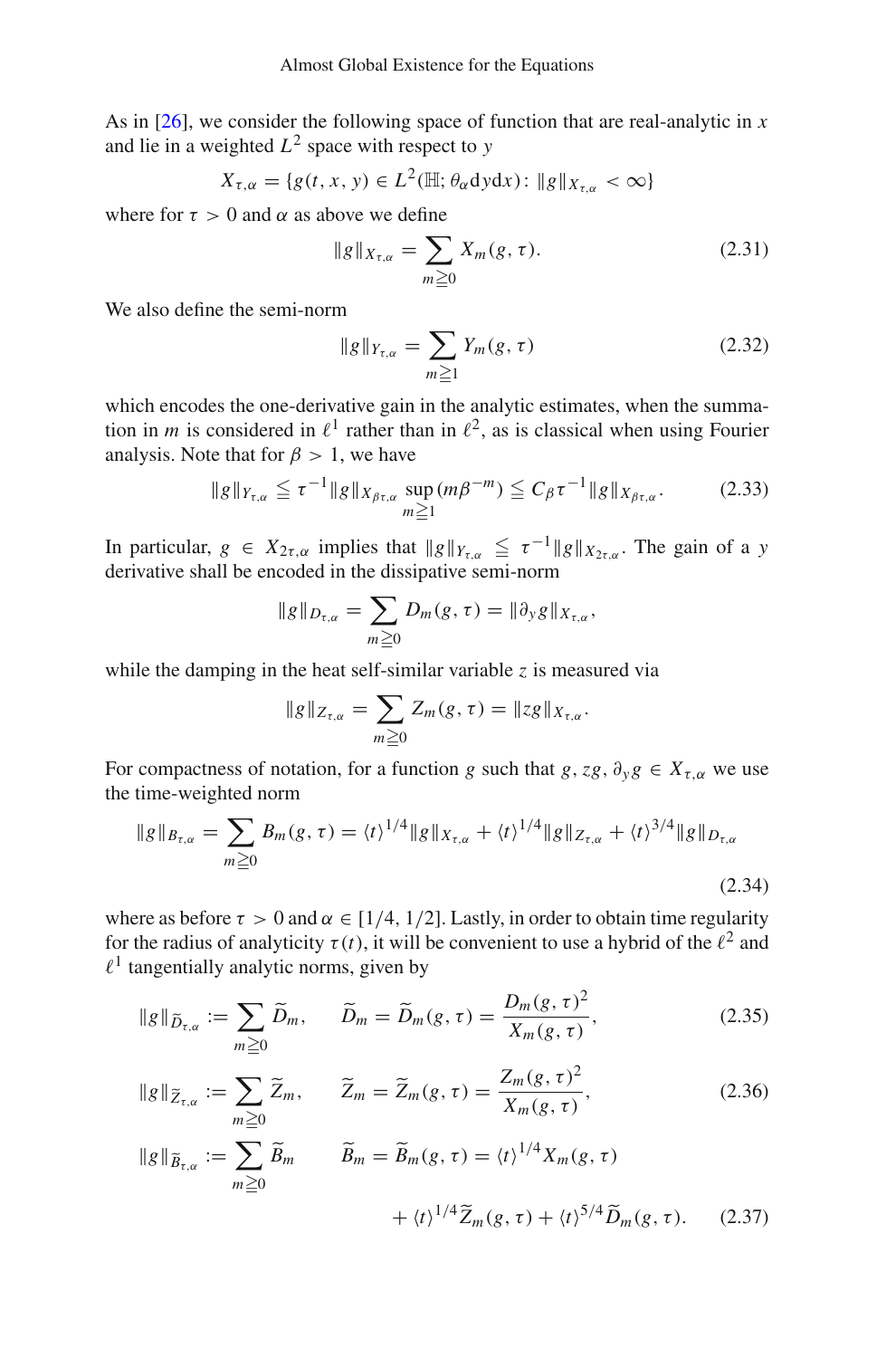We note that the bound

$$
\|g\|_{B_{\tau,\alpha}} \le 2 \langle t \rangle^{1/8} \|g\|_{X_{\tau,\alpha}}^{1/2} \|g\|_{\widetilde{B}_{\tau,\alpha}}^{1/2}
$$
 (2.38)

is an immediate consequence of the Cauchy-Schwartz inequality.

# <span id="page-11-1"></span>*2.4. The Main Result*

Having introduced the functional setting of this paper we restate Theorem [1.1](#page-1-0) in these terms. First, we give a definition of solutions to the reformulated Prandtl equations [\(2.20\)](#page-9-0)–[\(2.22\)](#page-9-3).

<span id="page-11-3"></span>**Definition 2.1.** (*Classical in x weak in y solutions*). For  $\beta > 0$  define  $\mathcal{H}_{2,1,\beta}$  to be the closure under the norm

$$
||h||_{\mathcal{H}_{2,1,\beta}}^2 = \sum_{m=0}^2 \sum_{j=0}^1 \int_{\mathbb{H}} |\partial_x^m \partial_y^j h(x, y)|^2 \exp\left(\frac{\beta y^2}{2}\right) dy dx
$$

of the set of functions

$$
\mathcal{D} = \{h(x, y) \in C_0^{\infty}(\mathbb{R} \times [0, \infty)) : \partial_y h|_{y=0} = 0\}.
$$

Let  $\alpha \in [1/4, 1/2]$ , and  $\theta_{\alpha}(t, y)$  be defined by [\(2.25\)](#page-9-4). For  $T > 0$  we say that a function

$$
g \in L^{\infty}([0, T); \mathcal{H}_{2, 1, \alpha/\langle t \rangle})
$$

is a *classical in x weak in y solution* of the initial value problem for the Prandtl equations  $(2.20)$ – $(2.22)$  on [0, *T*), if  $(2.20)$  holds when tested against elements of  $C_0^{\infty}([0, T) \times \mathbb{R} \times [0, \infty)).$ 

<span id="page-11-0"></span>**Theorem 2.2.** *(Main result). Assume the trace of the Euler flow is given by*  $u^E = \kappa$  $\int d^2x \, p^E = 0$ . For  $t \ge 0$ , define

$$
u(t, x, y) = uP(t, x, y) - \kappa \operatorname{erf}\left(\frac{y}{\sqrt{4(t)}}\right)
$$

*and let*

$$
g(t, x, y) = \partial_y u(t, x, y) + \frac{y}{2(t)} u(t, x, y).
$$

*There exists a sufficiently large universal constant C*<sup>∗</sup> > 0 *and a sufficiently small universal constant* ε<sup>∗</sup> > 0 *such that the following holds. Assume that there exists an analyticity radius*  $\tau_0 > 0$  *and an*  $\varepsilon \in (0, \varepsilon_*]$  *such that* 

<span id="page-11-2"></span>
$$
\frac{C_*}{\log \frac{1}{\varepsilon}} \le \tau_0^{3/2} \le \frac{1}{C_* \varepsilon^3},\tag{2.39}
$$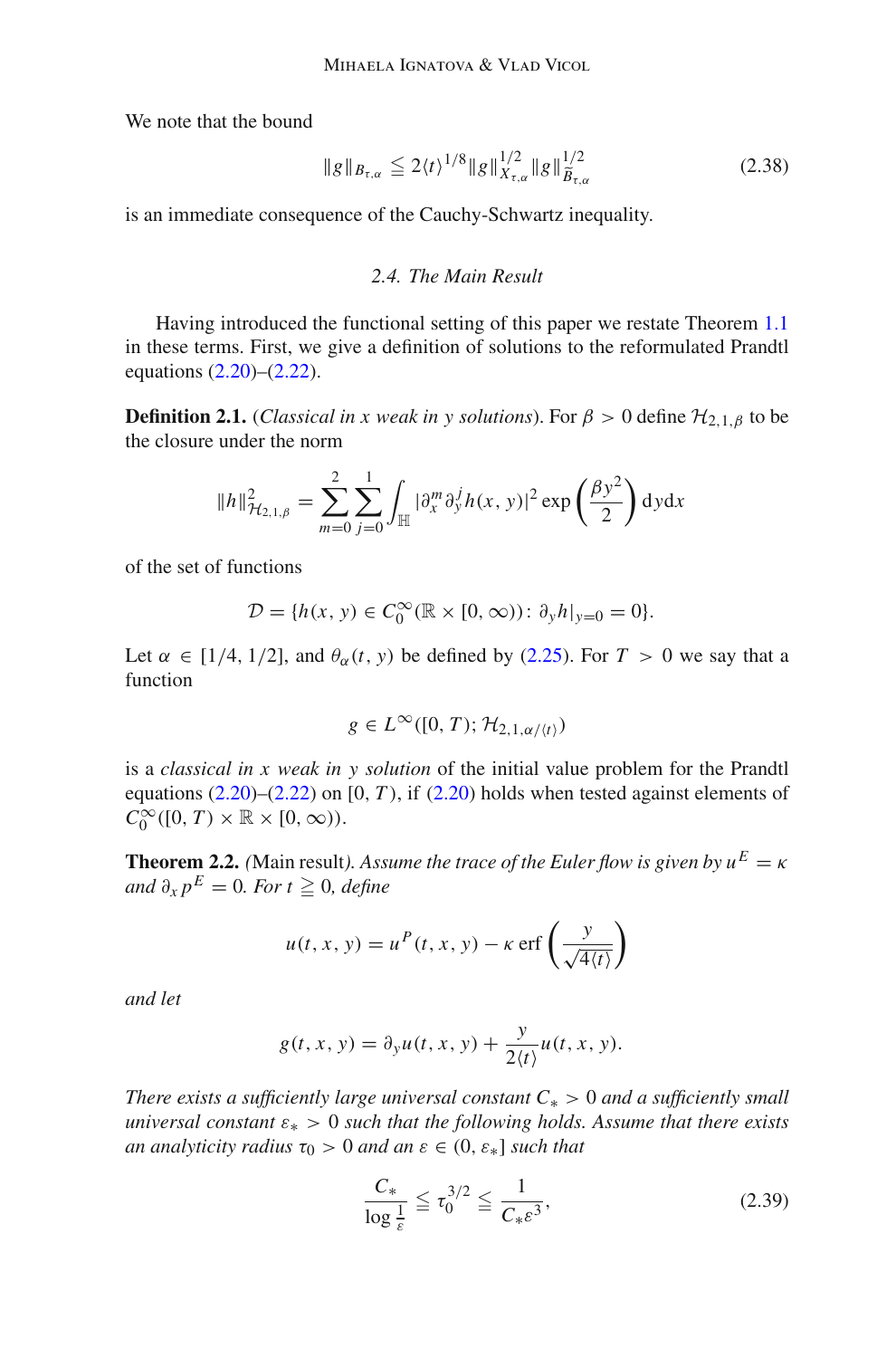*and such that the initial condition*  $g_0 = g(0, \cdot, \cdot)$  *is small, in the sense that* 

$$
||g_0||_{X_{2\tau_0,1/2}} \leq \varepsilon. \tag{2.40}
$$

*Then there exists a unique classical in x weak in y solution g of the Prandtl boundary layer equations* [\(2.20\)](#page-9-0)*–*[\(2.22\)](#page-9-3) *on* [0, *T*ε] *which is tangentially real-analytic, and the maximal time of existence obeys*

$$
T_{\varepsilon} \geq \exp\left(\frac{\varepsilon^{-1}}{\log(\varepsilon^{-1})}\right).
$$

*Moreover, letting*  $\delta = \varepsilon \log \frac{1}{\varepsilon}$  *and*  $\alpha = \frac{1-\delta}{2}$ *, the tangential analyticity radius*  $\tau(t)$ *of the solution g*(*t*) *satisfies*

<span id="page-12-4"></span><span id="page-12-1"></span>
$$
\tau(t) \ge \left(\tau_0^{3/2} - \frac{C_*(t)^{\delta}}{2\log \frac{1}{\varepsilon}}\right)^{2/3} \ge \frac{\tau_0}{2}
$$
 (2.41)

*and the solution g*(*t*) *obeys the bounds*

$$
||g(t)||_{X_{\tau(t),\alpha}} \leq \varepsilon \langle t \rangle^{-5/4 + \delta} \tag{2.42}
$$

<span id="page-12-3"></span>
$$
\int_0^t (\|g(s)\|_{B_{\tau(s),\alpha}} + \|g(s)\|_{\widetilde{B}_{\tau(s),\alpha}}) ds \leq \frac{C_*(t)^{\delta}}{\log \frac{1}{\varepsilon}}
$$
(2.43)

<span id="page-12-2"></span>
$$
\int_0^t \frac{\langle s \rangle^{5/4-\delta}}{\tau(s)^{1/2}} \|g(s)\|_{Y_{\tau(s),\alpha}} \|g(s)\|_{B_{\tau(s),\alpha}} ds \leq C_* \varepsilon
$$
\n(2.44)

*for all*  $t \in [0, T_{\varepsilon}].$ 

It follows from the estimates in the next section (cf. Lemmas [3.1](#page-13-0) and [3.5\)](#page-18-0) that bounds on *g*, *zg*, and  $\partial_y g$  in  $X_{\tau,\alpha}$  imply similar bounds on *u* and *v* in  $X_{\tau,\alpha}$ , and thus  $(2.42)$ – $(2.44)$  directly translate into bounds for  $u^P$  and  $v^P$ . Moreover, when  $g(t) \in H_{2,1,\alpha/(t)}$ , then  $u(t)$  lies in  $H_{2,2,\alpha/(t)}$  and the Prandtl equations [\(1.1\)](#page-0-0) hold pointwise in *x* and in an  $L^2$  sense in *y*. We omit these details. The proof of Theorem [2.2](#page-11-0) consists of a priori estimates (cf. Section [3\)](#page-12-0), the proof of uniqueness of solutions in this class (cf. Section [4\)](#page-23-0), and the construction of solutions (cf. Section [5\)](#page-25-0).

## **3. A Priori Estimates**

<span id="page-12-0"></span>In this section we give the a priori estimates needed to prove Theorem [2.2.](#page-11-0) We start with a number of preliminary lemmas, which lead up to Section [3.5,](#page-21-1) where we conclude the a priori bounds.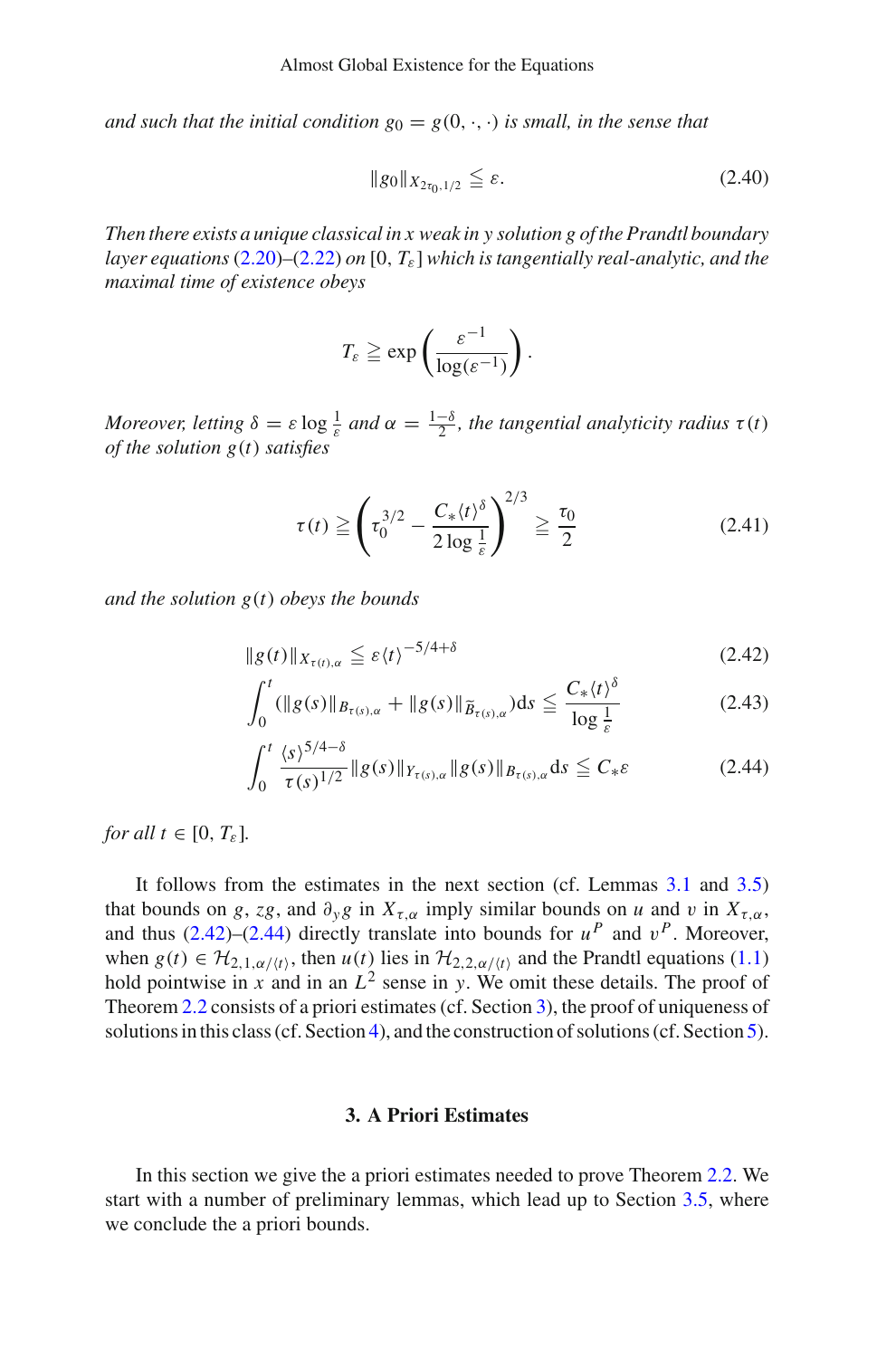*3.1. Bounding the Diagnostic Variables in Terms of the Prognostic One*

We may use  $(2.14)$  to write

$$
\theta_{\alpha}(y)u(y) = \int_0^y g(\bar{y})\theta_{\alpha}(\bar{y}) \exp\left(\frac{(1-\alpha)}{4\langle t\rangle}(\bar{y}^2 - y^2)\right) d\bar{y}.
$$
 (3.1)

On the one hand, it is immediately apparent from the above that

<span id="page-13-3"></span><span id="page-13-2"></span>
$$
\|\theta_{\alpha}u\|_{L_{\mathcal{V}}^{\infty}} \leq \|\theta_{\alpha}g\|_{L_{\mathcal{Y}}^{1}}.
$$
\n(3.2)

On the other hand, for  $p \in [1, 2]$  we may estimate

$$
|\theta_{\alpha}(y)u(y)| \leq ||\theta_{\alpha}g||_{L^{p/(p-1)}} \left(\int_0^y \exp\left(\frac{p(1-\alpha)}{4\langle t\rangle}(\bar{y}^2 - y^2)\right) d\bar{y}\right)^{1/p}
$$
  
= 
$$
||\theta_{\alpha}g||_{L^{p/(p-1)}} \langle t\rangle^{1/(2p)} \left(\frac{\text{DawsonF}[z(t, y)K_{p,\alpha}]}{K_{p,\alpha}}\right)^{1/p}
$$

where  $K_{p,\alpha} = \sqrt{p(1-\alpha)}/2$  and

$$
\text{DawsonF}[y] = \exp(-y^2) \int_0^y \exp(\bar{y}^2) d\bar{y} = \int_0^y \exp(\bar{y}^2 - y^2) d\bar{y}.
$$

It is not hard to check that

<span id="page-13-1"></span>
$$
\text{DawsonF}[y] \leq \frac{2}{1+y}
$$

for all  $y \ge 0$ . Because there exists a universal constant  $C > 0$  such that  $1/C \le$  $K_{p,\alpha} \leq C$  for  $p \in [1,2]$  and  $\alpha \in [1/4, 1/2]$ , it follows that

$$
|\theta_{\alpha}(t, y)u(t, x, y)| \le C \langle t \rangle^{1/(2p)} \|\theta_{\alpha}g\|_{L_{y}^{p/(p-1)}} \frac{1}{(1 + z(t, y))^{1/p}}
$$
(3.3)

<span id="page-13-0"></span>for  $p \in [1, 2]$ . Using [\(3.3\)](#page-13-1) and recalling the definition of v in [\(2.6\)](#page-7-4) we may prove the following estimates.

**Lemma 3.1.** (Bounds for the diagnostic variables). Let  $\theta_{\alpha}$  be given by [\(2.25\)](#page-9-4) with  $\alpha \in [1/4, 1/2]$ *, Define*  $u = U(g)$  *and*  $v = V(g)$  *by* [\(2.23\)](#page-9-1) *respectively* [\(2.24\)](#page-9-2)*. For*  $m \geq 0$  we have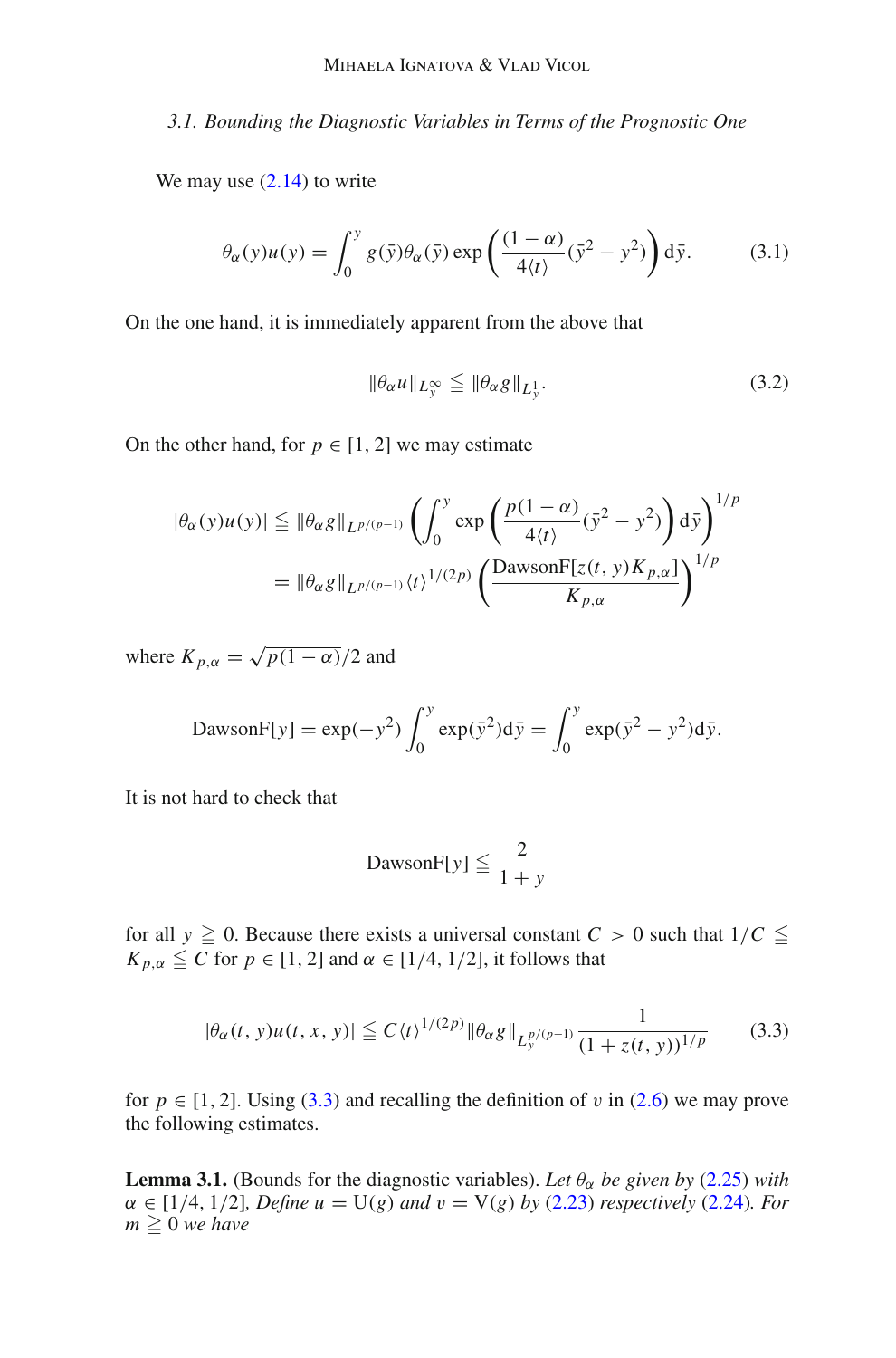$$
\|\partial_x^m u\|_{L^2_x L^\infty_y} \le C \langle t \rangle^{1/4} \|\theta_\alpha \partial_x^m g\|_{L^2_{x,y}} \tag{3.4}
$$

<span id="page-14-2"></span><span id="page-14-1"></span><span id="page-14-0"></span>
$$
\|\partial_x^m u\|_{L^{\infty}_{x,y}} \le C \langle t \rangle^{1/4} \|\theta_{\alpha}\partial_x^m g\|_{L^2_{x,y}}^{1/2} \|\theta_{\alpha}\partial_x^{m+1} g\|_{L^2_{x,y}}^{1/2}
$$
(3.5)

<span id="page-14-3"></span>
$$
\|\theta_{\alpha}\partial_x^m g\|_{L_y^1} \le C \langle t \rangle^{1/4} \|\theta_{\alpha}\partial_x^m g\|_{L_y^2}^{1/2} \|z\theta_{\alpha}\partial_x^m g\|_{L_y^2}^{1/2}
$$
\n(3.6)

$$
\|\theta_{\alpha}\partial_{x}^{m} u\|_{L^{2}_{x,y}} \leq C \langle t \rangle^{3/4} \|\theta_{\alpha}\partial_{x}^{m} g\|_{L^{2}_{x,y}}^{1/2} \|\theta_{\alpha}\partial_{x}^{m} \partial_{y} g\|_{L^{2}_{x,y}}^{1/2} + C \langle t \rangle^{1/2} \|\theta_{\alpha}\partial_{x}^{m} g\|_{L^{2}_{x,y}}^{1/2} \|z\theta_{\alpha}\partial_{x}^{m} g\|_{L^{2}_{x,y}}^{1/2}
$$
(3.7)

$$
\begin{split} \|\theta_{\alpha}\partial_{x}^{m}u\|_{L_{x}^{\infty}L_{y}^{2}} &\leq C\langle t\rangle^{3/4} \|\theta_{\alpha}\partial_{x}^{m}g\|_{L_{x,y}^{2}}^{1/4} \|\theta_{\alpha}\partial_{x}^{m+1}g\|_{L_{x,y}^{2}}^{1/4} \|\theta_{\alpha}\partial_{x}^{m}\partial_{y}g\|_{L_{x,y}^{2}}^{1/4} \|\theta_{\alpha}\partial_{x}^{m+1}\partial_{y}g\|_{L_{x,y}^{2}}^{1/4} \\ &+C\langle t\rangle^{1/2} \|\theta_{\alpha}\partial_{x}^{m}g\|_{L_{x,y}^{2}}^{1/4} \|\theta_{\alpha}\partial_{x}^{m+1}g\|_{L_{x,y}^{2}}^{1/4} \|\xi\theta_{\alpha}\partial_{x}^{m}g\|_{L_{x,y}^{2}}^{1/4} \|\xi\theta_{\alpha}\partial_{x}^{m+1}g\|_{L_{x,y}^{2}}^{1/4} \end{split} \tag{3.8}
$$

$$
\|\partial_x^m v\|_{L_x^2 L_y^\infty} \le C \langle t \rangle^{3/4} \|\theta_\alpha \partial_x^{m+1} g\|_{L_{x,y}^2}
$$
\n(3.9)

<span id="page-14-5"></span><span id="page-14-4"></span>
$$
\|\partial_x^m v\|_{L^{\infty}_{x,y}} \le C \langle t \rangle^{3/4} \|\theta_\alpha \partial_x^{m+1} g\|_{L^2_{x,y}}^{1/2} \|\theta_\alpha \partial_x^{m+2} g\|_{L^2_{x,y}}^{1/2}
$$
(3.10)

*for some universal constant*  $C > 0$ *, which is independent of*  $\alpha \in [1/4, 1/2]$ *.* 

*Proof of Lemma [3.1.](#page-13-0)* From identity [\(3.1\)](#page-13-2) we have

<span id="page-14-6"></span>
$$
\begin{split} |\partial_{x}^{m} u(y)| &\leq \frac{1}{\theta_{\alpha}(y)} \int_{0}^{y} |\theta_{\alpha}(\bar{y}) \partial_{x}^{m} g(\bar{y})| \exp\left(\frac{(1-\alpha)}{4\langle t\rangle} (\bar{y}^{2} - y^{2})\right) d\bar{y} \\ &\leq \|\theta_{\alpha} \partial_{x}^{m} g\|_{L_{y}^{2}} \frac{\sqrt{y}}{\theta_{\alpha}(y)} = \langle t\rangle^{1/4} \|\theta_{\alpha} \partial_{x}^{m} g\|_{L_{y}^{2}} \sqrt{z} \exp\left(-\frac{\alpha z^{2}}{4}\right) \\ &\leq C \langle t\rangle^{1/4} \|\theta_{\alpha} \partial_{x}^{m} g\|_{L_{y}^{2}}. \end{split}
$$

The bound [\(3.4\)](#page-14-0) follows by taking the  $L^2$  norm in *x* of the above, while the bound  $(3.5)$  follows upon additionally applying the one dimensional Agmon inequality in the *x* variable,

$$
||f||_{L_x^{\infty}} \leqq C||f||_{L_x^2}^{1/2} ||\partial_x f||_{L_x^2}^{1/2}.
$$

To bound  $\theta_{\alpha} \partial_x^m u$ , we note that for  $R > 0$  we have

$$
\begin{aligned} \|\theta_{\alpha}\partial_x^m g\|_{L_y^1} &= \int_0^R |\theta_{\alpha}(y)\partial_x^m g(y)| \mathrm{d}y + \int_R^\infty |y\theta_{\alpha}(y)\partial_x^m g(y)| |y|^{-1} \mathrm{d}y \\ &\le R^{1/2} \|\theta_{\alpha}\partial_x^m g\|_{L_y^2} + R^{-1/2} \|y\theta_{\alpha}\partial_x^m g\|_{L_y^2} \end{aligned}
$$

which upon optimizing in *R* yields

$$
\|\theta_{\alpha}\partial_{x}^{m}g\|_{L_{y}^{1}} \leq C \|\theta_{\alpha}\partial_{x}^{m}g\|_{L_{y}^{2}}^{1/2} \|y\theta_{\alpha}\partial_{x}^{m}g\|_{L_{y}^{2}}^{1/2}
$$
  

$$
\leq C \langle t \rangle^{1/4} \|\theta_{\alpha}\partial_{x}^{m}g\|_{L_{y}^{2}}^{1/2} \|z\theta_{\alpha}\partial_{x}^{m}g\|_{L_{y}^{2}}^{1/2}.
$$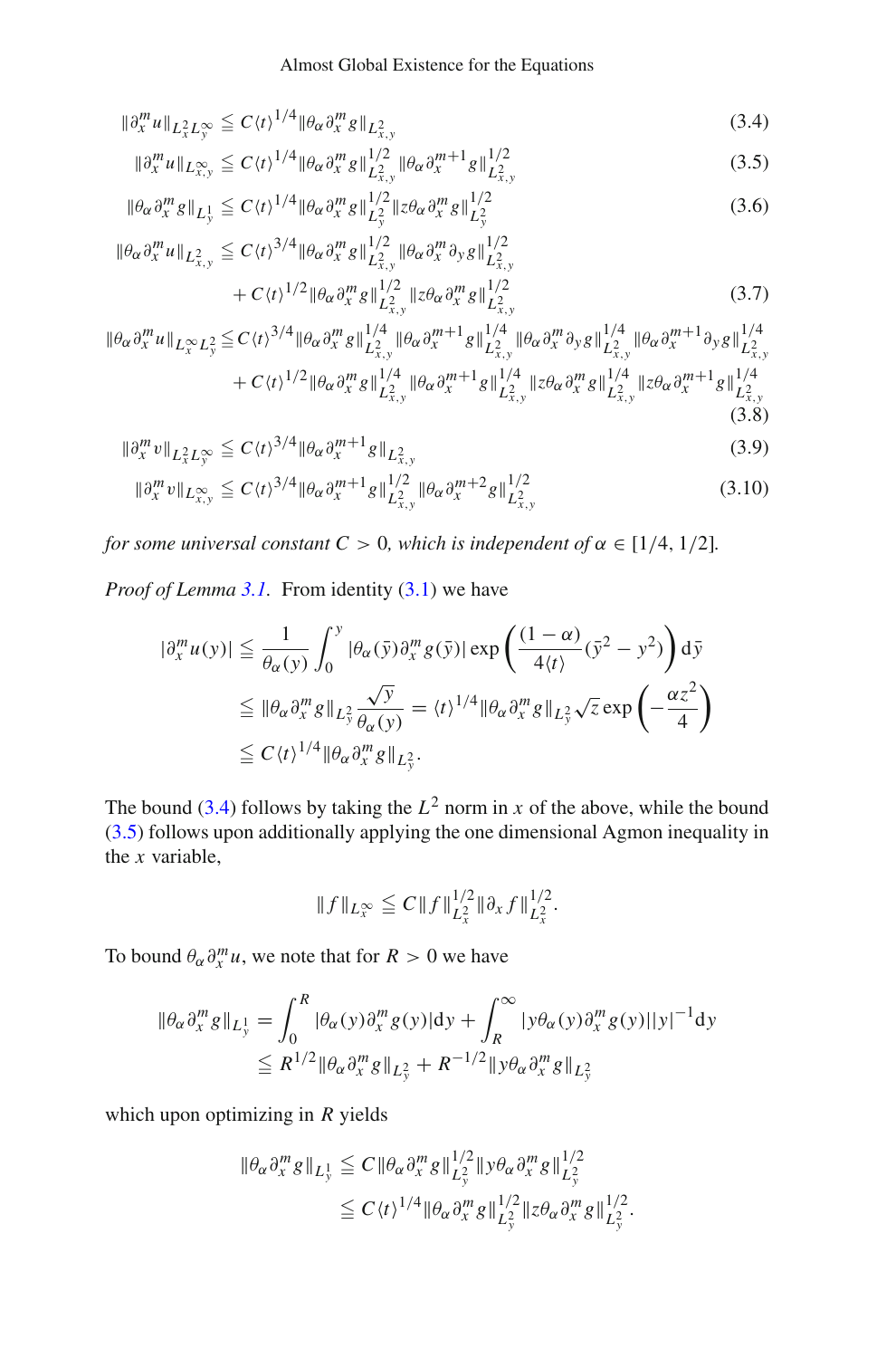Upon taking  $L^2$  norm in *x*, this proves [\(3.6\)](#page-14-2). When combined with [\(3.2\)](#page-13-3), we obtain from the above that

$$
\|\theta_{\alpha}\partial_x^m u\|_{L_y^\infty}\leqq C\langle t\rangle^{1/4}\|\theta_{\alpha}\partial_x^m g\|_{L_y^2}^{1/2}\|z\theta_{\alpha}\partial_x^m g\|_{L_y^2}^{1/2}.
$$

In order to prove [\(3.7\)](#page-14-3), we use [\(3.3\)](#page-13-1) with  $p = 1$  and the one dimensional Agmon inequality in the *y* variable to obtain

$$
\|\theta_{\alpha}\partial_{x}^{m}u\|_{L_{y}^{2}} \leq C\langle t\rangle^{1/2} \|\theta_{\alpha}\partial_{x}^{m}g\|_{L_{y}^{\infty}} \|(1+z(t, y))^{-1}\|_{L_{y}^{2}}
$$
  
\n
$$
\leq C\langle t\rangle^{3/4} \|\theta_{\alpha}\partial_{x}^{m}g\|_{L_{y}^{2}}^{1/2} (\|\theta_{\alpha}\partial_{x}^{m}\partial_{y}g\|_{L_{y}^{2}} + \|\partial_{y}\theta_{\alpha}\partial_{x}^{m}g\|_{L_{y}^{2}})^{1/2}
$$
  
\n
$$
\leq C\langle t\rangle^{3/4} \|\theta_{\alpha}\partial_{x}^{m}g\|_{L_{y}^{2}}^{1/2} \|\theta_{\alpha}\partial_{x}^{m}\partial_{y}g\|_{L_{y}^{2}}^{1/2}
$$
  
\n
$$
+ C\langle t\rangle^{1/2} \|\theta_{\alpha}\partial_{x}^{m}g\|_{L_{y}^{2}}^{1/2} \|z\theta_{\alpha}\partial_{x}^{m}g\|_{L_{y}^{2}}^{1/2}.
$$

Taking the  $L^2$  norm in *x* of the above yields [\(3.7\)](#page-14-3), while an application of the one dimensional Agmon inequality in *x* gives  $(3.8)$ . For the *v* bounds, we use  $(3.3)$  with  $p = 2$  and obtain

$$
\begin{aligned} \|\partial_x^m v\|_{L_y^{\infty}} &\leq \|\partial_x^{m+1} u\|_{L_y^1} \leq \|\theta_\alpha \partial_x^{m+1} u\|_{L_y^{\infty}} \|\theta_\alpha^{-1}\|_{L_y^1} \\ &\leq C \langle t \rangle^{1/2} \|\theta_\alpha \partial_x^{m+1} u\|_{L_y^{\infty}} \\ &\leq C \langle t \rangle^{3/4} \|\theta_\alpha \partial_x^{m+1} g\|_{L_y^2} .\end{aligned}
$$

Integrating in  $x$  the above implies  $(3.9)$ . An extra use of the one dimensional Agmon inequality yields  $(3.10)$ .  $\Box$ 

**Remark 3.2.** The first two estimates in Lemma [3.1](#page-13-0) also hold in the case when we don't use the weight (i.e., when  $\theta_{\alpha} = 1$ ). Indeed, we use the relation

$$
u(y) = \int_0^y g(\bar{y}) \exp\left(\frac{\bar{y}^2 - y^2}{4\langle t \rangle}\right) d\bar{y},
$$

which implies that

$$
|u(y)| \leq C \langle t \rangle^{1/2p} \|g\|_{L_y^{p/p-1}} \frac{1}{(1+z)^{1/p}}
$$

for  $1 \leq p \leq \infty$ .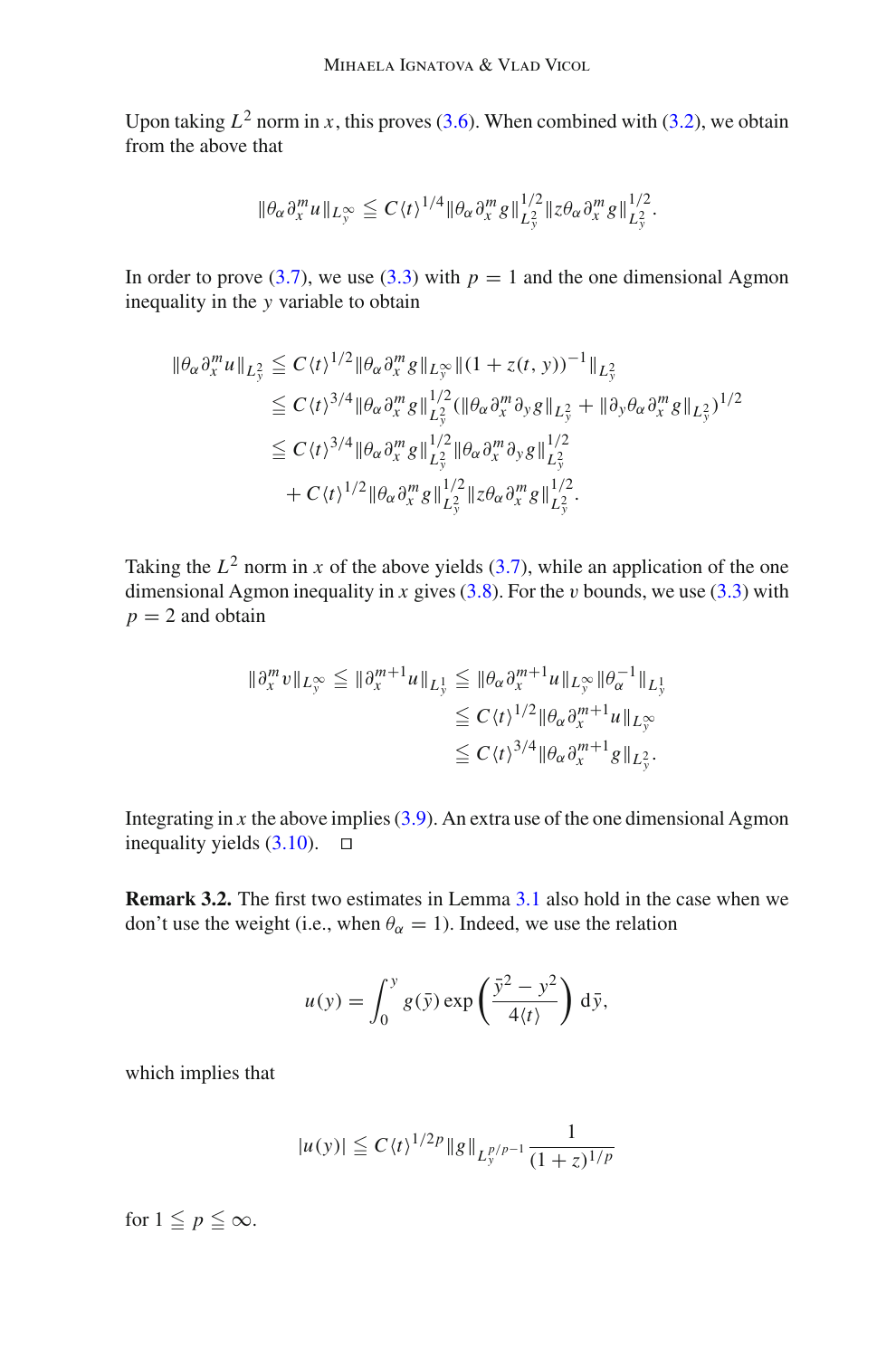## *3.2. Weighted Sobolev Energy Estimates for the Good Unknown*

Let  $m \ge 0$ . We apply  $\partial_x^m$  to [\(2.20\)](#page-9-0), multiply the resulting equation with  $\theta_\alpha^2 \partial_x^m g$ and integrate over  $H$  to obtain

$$
\frac{1}{2}\frac{d}{dt}\|\theta_{\alpha}\partial_{x}^{m}g\|_{L^{2}}^{2} + \|\theta_{\alpha}\partial_{y}\partial_{x}^{m}g\|_{L^{2}}^{2} + \frac{\alpha(1-2\alpha)}{4\langle t\rangle}\|z\theta_{\alpha}\partial_{x}^{m}g\|_{L^{2}}^{2} + \frac{2-\alpha}{2\langle t\rangle}\|\theta_{\alpha}\partial_{x}^{m}g\|_{L^{2}}^{2}
$$
\n
$$
= -\sum_{j=0}^{m} {m \choose j} \int \partial_{x}^{m-j}u\theta_{\alpha}\partial_{x}^{j+1}g\theta_{\alpha}\partial_{x}^{m}g - \sum_{j=0}^{m} {m \choose j} \int \partial_{x}^{m-j}v\theta_{\alpha}\partial_{y}\partial_{x}^{j}g\theta_{\alpha}\partial_{x}^{m}g
$$
\n
$$
+ \frac{1}{2\langle t\rangle}\sum_{j=0}^{m} {m \choose j} \int \partial_{x}^{j}v\theta_{\alpha}\partial_{x}^{m-j}u\theta_{\alpha}\partial_{x}^{m}g
$$
\n
$$
= U_{m} + V_{m} + T_{m}.
$$
\n(3.11)

Here we have used the boundary conditions [\(2.21\)](#page-9-5) and [\(2.22\)](#page-9-3) and the cancellation

<span id="page-16-2"></span><span id="page-16-1"></span>
$$
\int \varphi \partial_x^{m+1} g \partial_\alpha^2 \partial_x^m g \mathrm{d} x = 0,
$$

which follows upon integration by parts and the fact that  $\partial_x(\varphi \partial_\alpha^2) = 0$ . Dividing [\(3.11\)](#page-16-1) by  $\|\theta_{\alpha}\partial_x^m g\|_{L^2}$ , multiplying by  $\tau^m M_m$ , and using the notations [\(2.26\)](#page-9-6)–[\(2.30\)](#page-9-7) and  $(2.35)$ – $(2.37)$ , we arrive at

$$
\frac{\mathrm{d}}{\mathrm{d}t}X_m + \widetilde{D}_m + \frac{\alpha(1-2\alpha)}{4\langle t\rangle}\widetilde{Z}_m + \frac{2-\alpha}{2\langle t\rangle}X_m = \frac{\tau^m M_m}{\|\theta_\alpha\partial_x^m g\|_{L^2}}(U_m + V_m + T_m). \tag{3.12}
$$

In the next subsection we obtain lower bounds for the dissipative and damping terms on the left side of  $(3.12)$ , while in the following subsection we estimate the nonlinear terms on the right side of  $(3.12)$ .

## *3.3. Bounds for the Dissipative and Damping Terms*

<span id="page-16-0"></span>**Lemma 3.3.** (Poincaré inequality with gaussian weights). *Let g be such that*  $\partial_y g|_{y=0} = 0$  *and*  $g|_{y=\infty} = 0$ *. For*  $\alpha \in [1/4, 1/2]$ *,*  $m \ge 0$ *, and*  $t \ge 0$  *it holds that*

$$
\frac{\alpha}{\langle t \rangle} \|\theta_{\alpha}\partial_x^m g\|_{L_y^2}^2 \le \|\theta_{\alpha}\partial_y\partial_x^m g\|_{L_y^2}^2 \tag{3.13}
$$

*where*  $\theta_{\alpha}(t, y) = \exp \left( \frac{\alpha y^2}{4 \langle t \rangle} \right)$ 4 *t .*

*Proof of Lemma [3.3.](#page-16-0)* The above inequality is classical, and it is a special case of the Treves inequality which can be found in [\[20\]](#page-38-19). For simplicity, we give a short proof for the case  $m = 0$ . Note that

$$
\theta_{\alpha}\partial_y g = \partial_y(\theta_{\alpha}g) - \frac{\alpha y}{2\langle t \rangle}\theta_{\alpha}g
$$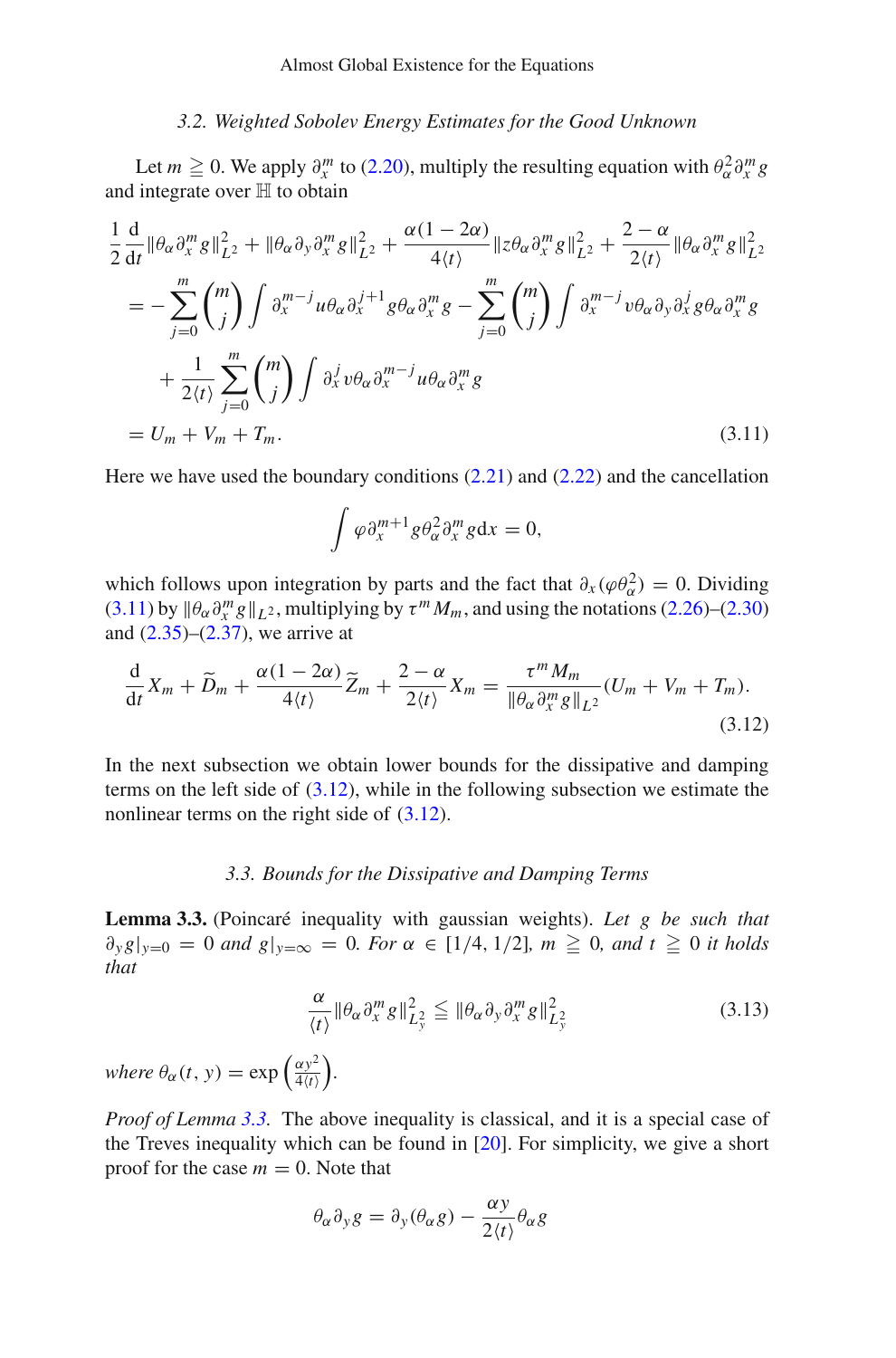as can be checked directly. Using that  $(a - b)^2 = (a + b)^2 - 4ab$  it then follows that

$$
\int (\theta_{\alpha}\partial_{y}g)^{2} dy = \int \left(\partial_{y}(\theta_{\alpha}g) - \frac{\alpha y}{2\langle t \rangle}\theta_{\alpha}g\right)^{2} dy
$$
  
\n
$$
= \int \left(\partial_{y}(\theta_{\alpha}g) + \frac{\alpha y}{2\langle t \rangle}\theta_{\alpha}g\right)^{2} dy - \frac{\alpha}{\langle t \rangle} \int 2y(\theta_{\alpha}g)\partial_{y}(\theta_{\alpha}g) dy
$$
  
\n
$$
= \int \left(\partial_{y}(\theta_{\alpha}g) + \frac{\alpha y}{2\langle t \rangle}\theta_{\alpha}g\right)^{2} dy + \frac{\alpha}{\langle t \rangle} \int (\theta_{\alpha}g)^{2} dy
$$
  
\n
$$
\geq \frac{\alpha}{\langle t \rangle} \int (\theta_{\alpha}g)^{2} dy,
$$

upon integrating by parts with respect to *y* in the third equality. No boundary terms arise in this process.  $\square$ 

Using Lemma  $3.3$  we may bound the dissipation term in  $(3.11)$  from below as

<span id="page-17-0"></span>
$$
\frac{\|\theta_{\alpha}\partial_{y}\partial_{x}^{m}g\|_{L^{2}}^{2}}{\|\theta_{\alpha}\partial_{x}^{m}g\|_{L^{2}}}\geq \frac{\beta}{2}\frac{\|\theta_{\alpha}\partial_{y}\partial_{x}^{m}g\|_{L^{2}}^{2}}{\|\theta_{\alpha}\partial_{x}^{m}g\|_{L^{2}}}+\frac{2-\beta}{2}\frac{\alpha^{1/2}}{\langle t\rangle^{1/2}}\|\theta_{\alpha}\partial_{y}\partial_{x}^{m}g\|_{L^{2}}\geq \frac{\beta}{2}\frac{\|\theta_{\alpha}\partial_{y}\partial_{x}^{m}g\|_{L^{2}}^{2}}{\|\theta_{\alpha}\partial_{x}^{m}g\|_{L^{2}}}+\frac{\alpha^{1/2}\beta}{2\langle t\rangle^{1/2}}\|\theta_{\alpha}\partial_{y}\partial_{x}^{m}g\|_{L^{2}}+\frac{\alpha(1-\beta)}{\langle t\rangle}\|\theta_{\alpha}\partial_{x}^{m}g\|_{L^{2}}
$$
\n(3.14)

where  $\beta \in (0, 1/2)$  is to be chosen precise later.

For the damping terms in  $(3.11)$  we have the lower bounds

$$
\frac{1}{\|\theta_{\alpha}\partial_{x}^{m}g\|_{L^{2}}}\left(\frac{\alpha(1-2\alpha)}{4\langle t\rangle}\|\zeta\theta_{\alpha}\partial_{x}^{m}g\|_{L^{2}}^{2}+\frac{2-\alpha}{2\langle t\rangle}\|\theta_{\alpha}\partial_{x}^{m}g\|_{L^{2}}^{2}\right) \n= \frac{1}{\|\theta_{\alpha}\partial_{x}^{m}g\|_{L^{2}}}\left(\frac{\alpha}{4\langle t\rangle}\|((1-2\alpha)z^{2}+4\gamma)^{1/2}\theta_{\alpha}\partial_{x}^{m}g\|_{L^{2}}^{2}+\frac{1-\alpha/2-\alpha\gamma}{\langle t\rangle}\|\theta_{\alpha}\partial_{x}^{m}g\|_{L^{2}}^{2}\right) \n\geq \frac{\alpha(1-2\alpha)}{8\langle t\rangle}\frac{\|\zeta\theta_{\alpha}\partial_{x}^{m}g\|_{L^{2}}^{2}}{\|\theta_{\alpha}\partial_{x}^{m}g\|_{L^{2}}^{2}}+\frac{\alpha\gamma^{1/2}(1-2\alpha)^{1/2}}{4\langle t\rangle}\|\zeta\theta_{\alpha}\partial_{x}^{m}g\|_{L^{2}} \n+\frac{1-\alpha/2-\alpha\gamma}{\langle t\rangle}\|\theta_{\alpha}\partial_{x}^{m}g\|_{L^{2}}.
$$
\n(3.15)

In the last inequality above we used that

<span id="page-17-1"></span>
$$
\frac{((1-2\alpha)z^2+4\gamma)^{1/2}}{((1-2\alpha)z^2+4\gamma)^{1/2}} \geqq 2\gamma^{1/2}
$$

$$
\frac{((1-2\alpha)z^2+4\gamma)^{1/2}}{(\alpha+2\alpha)^{1/2}} \geqq (1-2\alpha)^{1/2}z
$$

<span id="page-17-2"></span>which holds for all  $z \ge 0$ , when  $\alpha \in [1/4, 1/2]$  and  $\gamma \in [0, 1/2]$ . In summary, in this subsection we have proven the following bounds.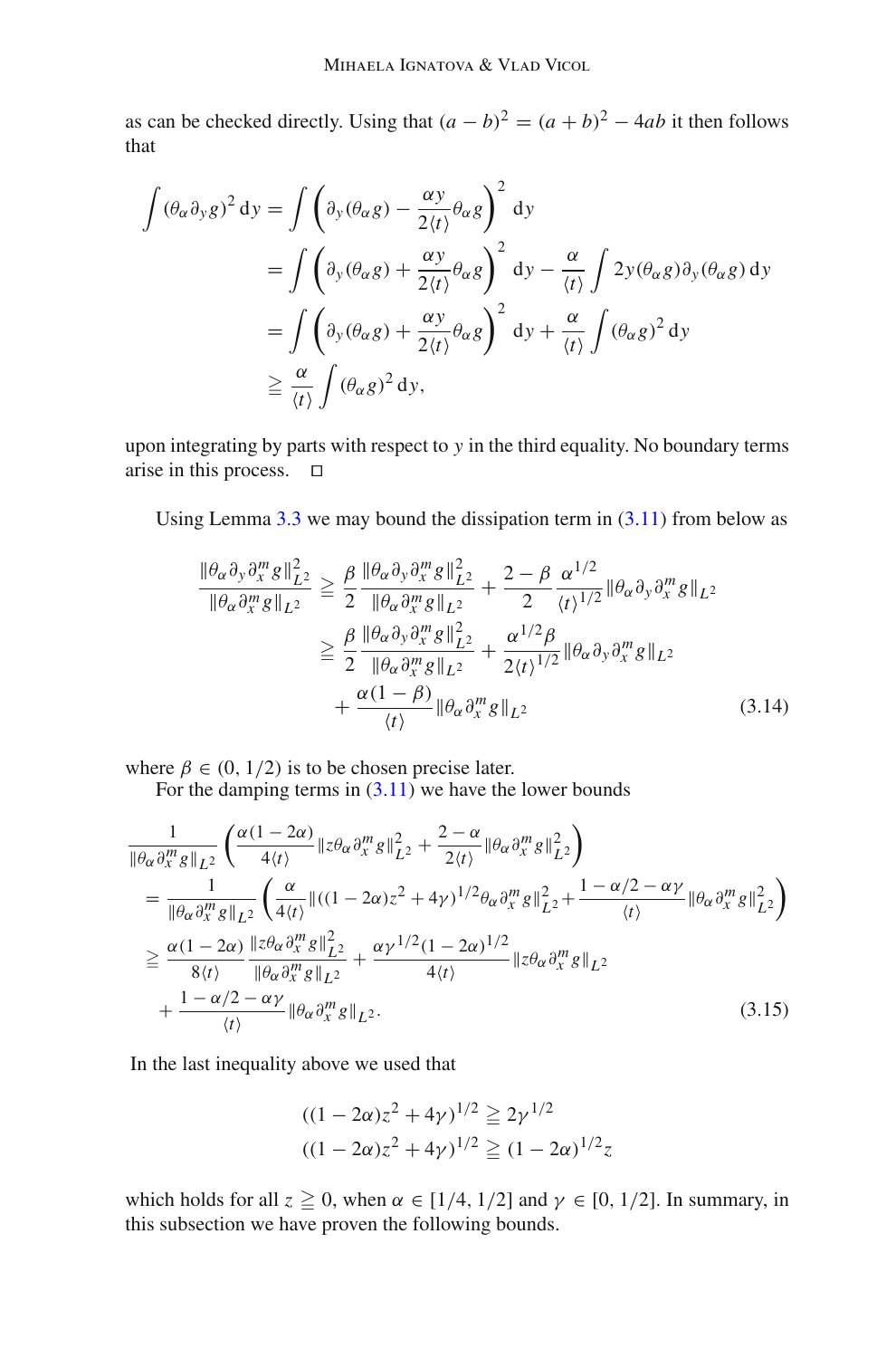**Lemma 3.4.** (Lower bounds for the damping and dissipative terms). *Fix*  $\alpha \in [1/4, 1/2]$ *, and let*  $\beta, \gamma \in [0, 1/2]$  *be arbitrary. Then we have* 

$$
\sum_{m\geq 0} \left( \widetilde{D}_m + \frac{\alpha(1-2\alpha)}{4\langle t \rangle} \widetilde{Z}_m + \frac{2-\alpha}{2\langle t \rangle} X_m \right)
$$
\n
$$
\geq \frac{\beta}{2} \|g\|_{\widetilde{D}_{\tau,\alpha}} + \frac{\alpha(1-2\alpha)}{8\langle t \rangle} \|g\|_{\widetilde{Z}_{\tau,\alpha}} + \frac{\alpha^{1/2}\beta}{2\langle t \rangle^{1/2}} \|g\|_{D_{\tau,\alpha}}
$$
\n
$$
+ \frac{\alpha \gamma^{1/2} (1-2\alpha)^{1/2}}{4\langle t \rangle} \|g\|_{Z_{\tau,\alpha}} + \frac{1 + \alpha(1/2 - \gamma - \beta)}{\langle t \rangle} \|g\|_{X_{\tau,\alpha}} \qquad (3.16)
$$

*independently of*  $\tau > 0$ *.* 

**Proof.** The lemma follows upon recasting  $(3.14)$  and  $(3.15)$  as

$$
\widetilde{D}_m \geq \frac{\beta}{2} \widetilde{D}_m + \frac{\alpha^{1/2} \beta}{2 \langle t \rangle^{1/2}} D_m + \frac{\alpha (1 - \beta)}{\langle t \rangle} X_m
$$

$$
\frac{2 - \alpha}{2 \langle t \rangle} X_m + \frac{\alpha (1 - 2\alpha)}{4 \langle t \rangle} \widetilde{Z}_m \geq \frac{\alpha (1 - 2\alpha)}{8 \langle t \rangle} \widetilde{Z}_m + \frac{\alpha \gamma^{1/2} (1 - 2\alpha)^{1/2}}{4 \langle t \rangle} Z_m + \frac{1 - \alpha/2 - \alpha \gamma}{\langle t \rangle} X_m
$$

and summing over  $m \ge 0$ .  $\Box$ 

#### *3.4. Bounds for the Nonlinear Terms*

In this subsection we bound the nonlinear terms on the right side of  $(3.12)$  for every  $m \ge 0$ , cf. estimates [\(3.20\)](#page-19-0)–[\(3.22\)](#page-20-0) below. When summed over  $m \ge 0$  we obtain the following tangentially analytic estimates for the nonlinear terms.

<span id="page-18-0"></span>**Lemma 3.5.** (Estimates for the nonlinearity). *There exits a universal constant*  $C \geq 1$  *such that the bounds* 

$$
\sum_{m\geq 0} \frac{|U_m|\tau^m M_m}{\|\theta_\alpha \partial_x^m g\|_{L^2}} \leq \frac{C \langle t \rangle^{1/4}}{\tau(t)^{1/2}} \|g\|_{X_{\tau,\alpha}} \|g\|_{Y_{\tau,\alpha}}
$$
(3.17)

$$
\sum_{m\geq 0} \frac{|V_m|\tau^m M_m}{\|\theta_\alpha \partial_x^m g\|_{L^2}} \leq \frac{C \langle t \rangle^{3/4}}{\tau(t)^{1/2}} \|g\|_{D_{\tau,\alpha}} \|g\|_{Y_{\tau,\alpha}}
$$
(3.18)

$$
\sum_{m\geq 0} \frac{|T_m|\tau^m M_m}{\|\theta_\alpha \partial_x^m g\|_{L^2}} \leq \frac{C_0 \langle t \rangle^{1/4}}{\tau(t)^{1/2}} \|g\|_{X_{\tau,\alpha}}^{1/2} \|g\|_{Z_{\tau,\alpha}}^{1/2} \|g\|_{Y_{\tau,\alpha}}^{1/2} + \frac{C \langle t \rangle^{1/2}}{\tau(t)^{1/2}} \|g\|_{X_{\tau,\alpha}}^{1/2} \|g\|_{D_{\tau,\alpha}}^{1/2} \|g\|_{Y_{\tau,\alpha}}^{1/2}
$$
(3.19)

*hold for every*  $\tau > 0$  *and*  $\alpha \in [1/4, 1/2]$ *.*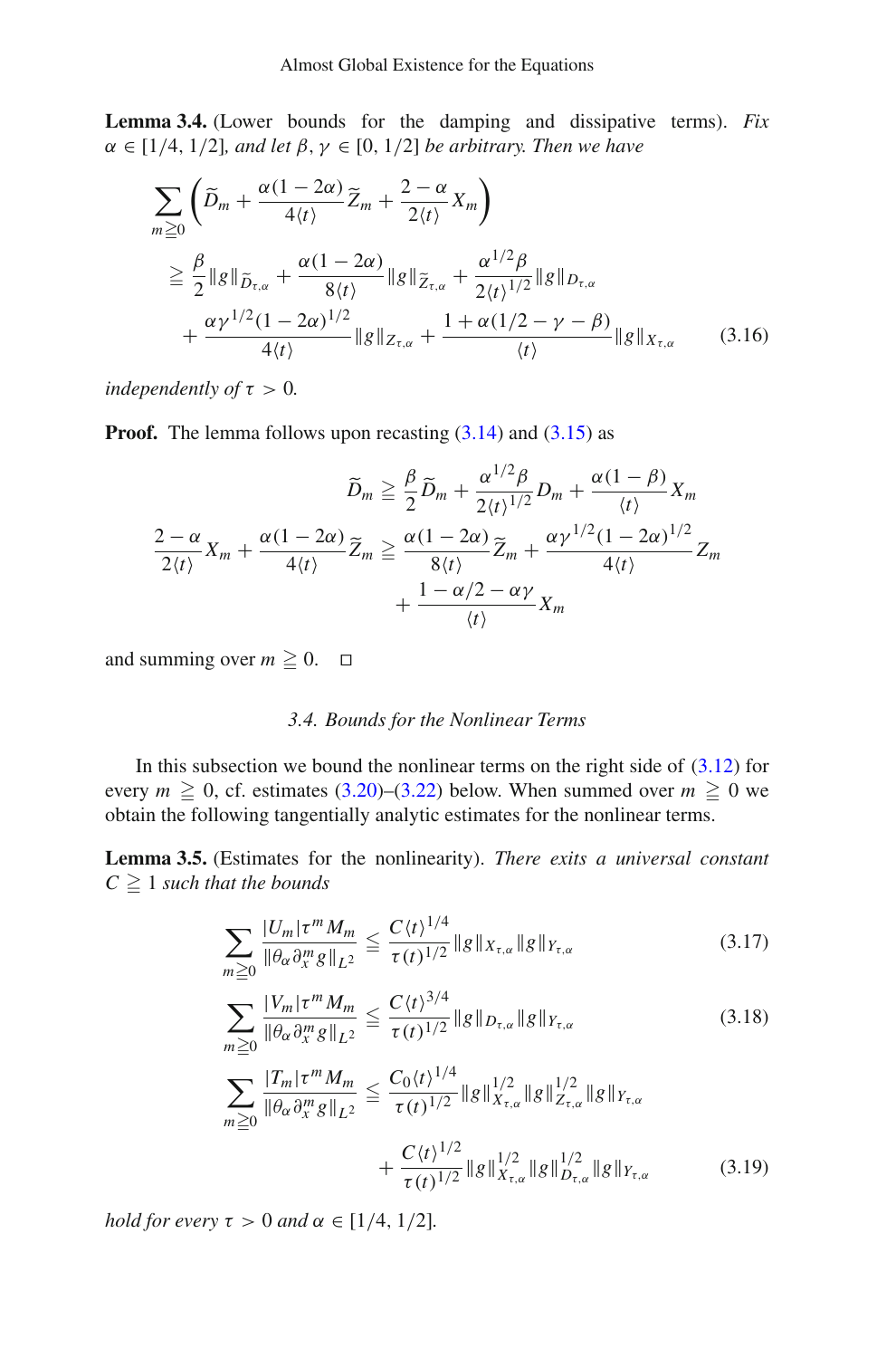**Proof.** First, using [\(3.4\)](#page-14-0) and [\(3.5\)](#page-14-1), and the one dimensional Agmon inequality in the *x* variable we obtain

$$
\frac{|U_m|}{\|\theta_{\alpha}\partial_x^m g\|_{L^2}} \leq \sum_{j=0}^{[m/2]} \binom{m}{j} \|\partial_x^{m-j} u\|_{L^2_x L^\infty_y} \|\theta_{\alpha}\partial_x^{j+1} g\|_{L^\infty_x L^2_y} \n+ \sum_{j=[m/2]+1}^m \binom{m}{j} \|\partial_x^{m-j} u\|_{L^\infty_{x,y}} \|\theta_{\alpha}\partial_x^{j+1} g\|_{L^2_{x,y}} \n\leq C \langle t \rangle^{1/4} \sum_{j=0}^{[m/2]} \binom{m}{j} \|\theta_{\alpha}\partial_x^{m-j} g\|_{L^2} \|\theta_{\alpha}\partial_x^{j+1} g\|_{L^2}^{1/2} \|\theta_{\alpha}\partial_x^{j+2} g\|_{L^2}^{1/2} \n+ C \langle t \rangle^{1/4} \sum_{j=[m/2]+1}^m \binom{m}{j} \|\theta_{\alpha}\partial_x^{m-j} g\|_{L^2}^{1/2} \|\theta_{\alpha}\partial_x^{m-j+1} g\|_{L^2}^{1/2} \|\theta_{\alpha}\partial_x^{j+1} g\|_{L^2}
$$

where  $C > 0$  is independent of  $\alpha \in [1/4, 1/2]$ . Upon multiplying by  $\tau^m M_m$  and using the definitions  $(2.26)$ – $(2.30)$ , the above bound implies

$$
\frac{|U_m|\tau^m M_m}{\|\theta_\alpha \partial_x^m g\|_{L^2}} \le \frac{C \langle t \rangle^{1/4}}{(\tau(t))^{1/2}} \left( \sum_{j=0}^{\lfloor m/2 \rfloor} X_{m-j} Y_{j+1}^{1/2} Y_{j+2}^{1/2} + \sum_{j=\lfloor m/2 \rfloor+1}^m X_{m-j}^{1/2} X_{m-j+1}^{1/2} Y_{j+1}^{1/2} \right). \tag{3.20}
$$

<span id="page-19-0"></span>Similarly, by appealing to  $(3.9)$  and  $(3.10)$  we have

$$
\frac{|V_m|}{\|\theta_\alpha \partial_x^m g\|_{L^2}} \leq \sum_{j=0}^{[m/2]} \binom{m}{j} \|\partial_x^{m-j} v\|_{L_x^2 L_y^\infty} \|\theta_\alpha \partial_y \partial_x^j g\|_{L_x^\infty L_y^2} \n+ \sum_{j=[m/2]+1}^m \binom{m}{j} \|\partial_x^{m-j} v\|_{L_{x,y}^\infty} \|\theta_\alpha \partial_y \partial_x^j g\|_{L_{x,y}^2} \n\leq C \langle t \rangle^{3/4} \sum_{j=0}^{[m/2]} \binom{m}{j} \|\theta_\alpha \partial_x^{m-j+1} g\|_{L^2} \|\theta_\alpha \partial_y \partial_x^j g\|_{L^2}^{1/2} \|\theta_\alpha \partial_y \partial_x^{j+1} g\|_{L^2}^{1/2} \n+ C \langle t \rangle^{3/4} \sum_{j=[m/2]+1}^m \binom{m}{j} \|\theta_\alpha \partial_x^{m-j+1} g\|_{L^2}^{1/2} \|\theta_\alpha \partial_x^{m-j+2} g\|_{L^2}^{1/2} \|\theta_\alpha \partial_y \partial_x^j g\|_{L^2}
$$

where  $C > 0$  is independent of  $\alpha \in [1/4, 1/2]$ . Upon multiplying by  $\tau^m M_m$  and using the definitions [\(2.26\)](#page-9-6)–[\(2.30\)](#page-9-7), the above bound implies

$$
\frac{|V_m|\tau^m M_m}{\|\theta_\alpha\partial_x^m g\|_{L^2}} \leq \frac{C \langle t \rangle^{3/4}}{(\tau(t))^{1/2}} \left( \sum_{j=0}^{[m/2]} Y_{m-j+1} D_j^{1/2} D_{j+1}^{1/2} + \sum_{j=[m/2]+1}^m Y_{m-j+1}^{1/2} Y_{m-j+2}^{1/2} D_j \right). \tag{3.21}
$$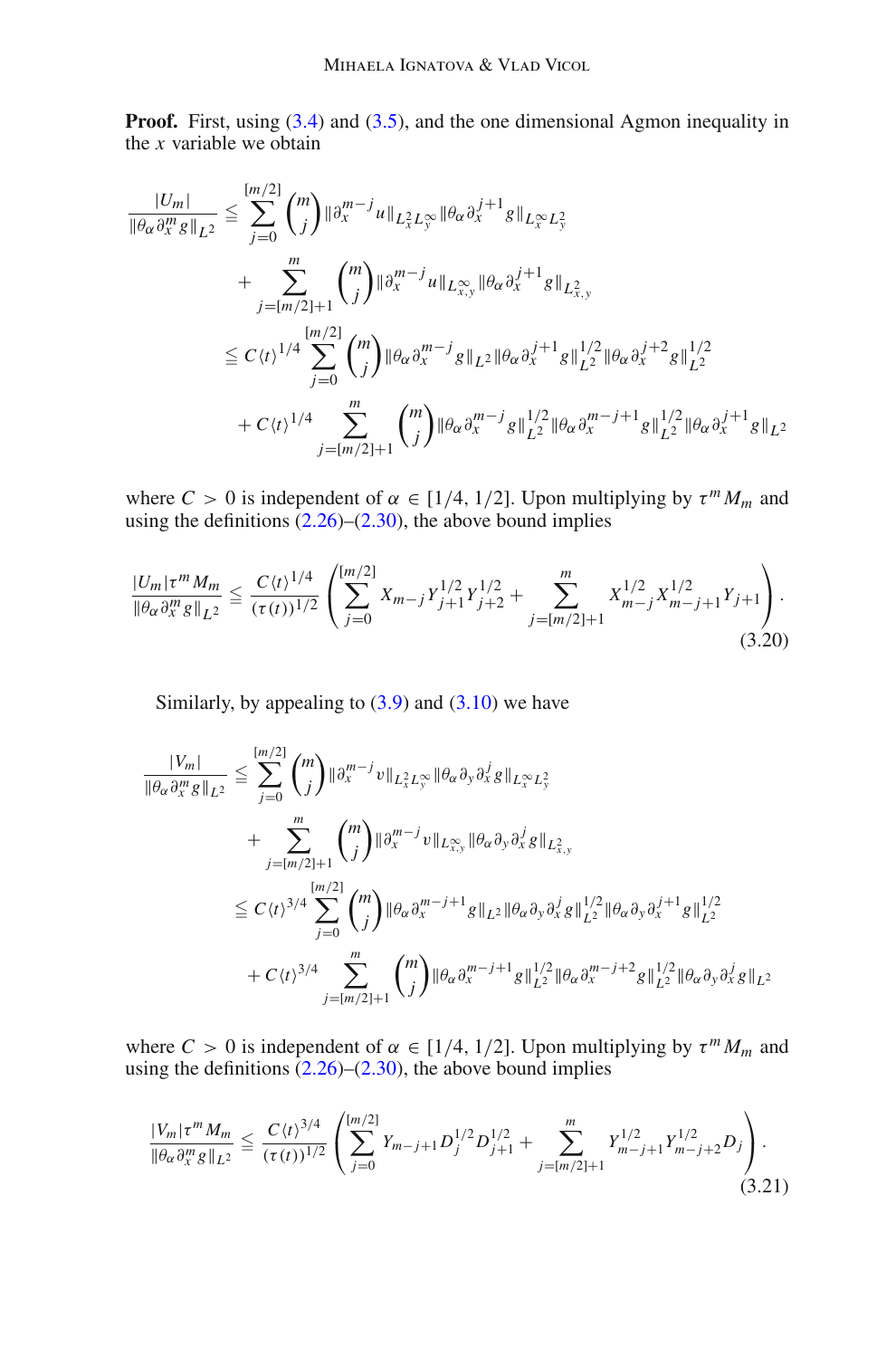For the last term on the right of  $(3.11)$  we appeal to  $(3.7)$ – $(3.10)$  to obtain

$$
\frac{|T_m|}{\|\theta_{\alpha}\partial_x^m g\|_{L^2}} \leq \frac{1}{2\langle t\rangle} \sum_{j=0}^{[m/2]} \binom{m}{j} \|\partial_x^j v\|_{L^{\infty}_{x,y}} \|\theta_{\alpha}\partial_x^{m-j} u\|_{L^{\infty}_{x,y}} \n+ \frac{1}{2\langle t\rangle} \sum_{j=[m/2]+1}^m \binom{m}{j} \|\partial_x^j v\|_{L^2_x L^\infty_y} \|\theta_{\alpha}\partial_x^{m-j} u\|_{L^\infty_x L^2_y} \n\leq C\langle t\rangle^{1/2} \sum_{j=0}^{[m/2]} \binom{m}{j} \|\theta_{\alpha}\partial_x^{j+1} g\|_{L^2_y}^{1/2} \|\theta_{\alpha}\partial_x^{j+2} g\|_{L^2_y}^{1/2} \|\theta_{\alpha}\partial_x^{m-j} g\|_{L^2}^{1/2} \|\theta_{\alpha}\partial_y\partial_x^{m-j} g\|_{L^2}^{1/2} \n+ C\langle t\rangle^{1/4} \sum_{j=0}^{[m/2]} \binom{m}{j} \|\theta_{\alpha}\partial_x^{j+1} g\|_{L^2_y}^{1/2} \|\theta_{\alpha}\partial_x^{j+2} g\|_{L^2_y}^{1/2} \|\theta_{\alpha}\partial_x^{m-j} g\|_{L^2}^{1/2} \|\theta_{\alpha}\partial_x^{m-j} g\|_{L^2}^{1/2} \n+ C\langle t\rangle^{1/2} \sum_{j=[m/2]+1}^m \binom{m}{j} \|\theta_{\alpha}\partial_x^{j+1} g\|_{L^2} \|\theta_{\alpha}\partial_x^{m-j} g\|_{L^2}^{1/4} \|\theta_{\alpha}\partial_x^{m-j+1} g\|_{L^2}^{1/4} \n\times \|\theta_{\alpha}\partial_x^{m-j} \partial_y g\|_{L^2}^{1/4} \|\theta_{\alpha}\partial_x^{m-j+1} \partial_y g\|_{L^2}^{1/4} \n+ C\langle t\rangle^{1/4} \sum_{j=[m/2]+1}^m \binom{m}{j} \|\theta_{\alpha}\partial_x^{j+1} g\|_{L^2} \|\theta_{\alpha}\partial_x^{m-j} g\|_{L^2}^{1/4} \|\theta_{\alpha}\partial_x
$$

where  $C > 0$  is independent of  $\alpha \in [1/4, 1/2]$ . Upon multiplying by  $\tau^m M_m$  and using the definitions  $(2.26)$ – $(2.30)$ , the above bound implies

$$
\frac{|T_m|\tau^m M_m}{\|\theta_\alpha \partial_x^m g\|_{L^2}} \leq \frac{C \langle t \rangle^{1/2}}{(\tau(t))^{1/2}} \left( \sum_{j=0}^{[m/2]} Y_{j+1}^{1/2} Y_{j+2}^{1/2} X_{m-j}^{1/2} D_{m-j}^{1/2} + \sum_{j=[m/2]+1}^m Y_{j+1} X_{m-j}^{1/4} X_{m-j+1}^{1/4} D_{m-j+1}^{1/4} D_{m-j+1}^{1/4} \right) + \frac{C \langle t \rangle^{1/4}}{(\tau(t))^{1/2}} \left( \sum_{j=0}^{[m/2]} Y_{j+1}^{1/2} Y_{j+2}^{1/2} X_{m-j}^{1/2} Z_{m-j}^{1/2} + \sum_{j=[m/2]+1}^m Y_{j+1} X_{m-j}^{1/4} X_{m-j+1}^{1/4} Z_{m-j}^{1/4} Z_{m-j+1}^{1/4} \right).
$$
\n(3.22)

The proof of the lemma is completed upon summing  $(3.20)$ – $(3.22)$  over  $m \ge 0$ and using the bound

<span id="page-20-0"></span>
$$
\sum_{m\geq 0}\sum_{j=0}^m a_jb_{m-j}\leq \sum_{j\geq 0}a_j\sum_{k\geq 0}b_k
$$

<span id="page-20-1"></span>for positive sequences  $\{a_j\}_{j \geq 0}$  and  $\{b_j\}_{j \geq 0}$ .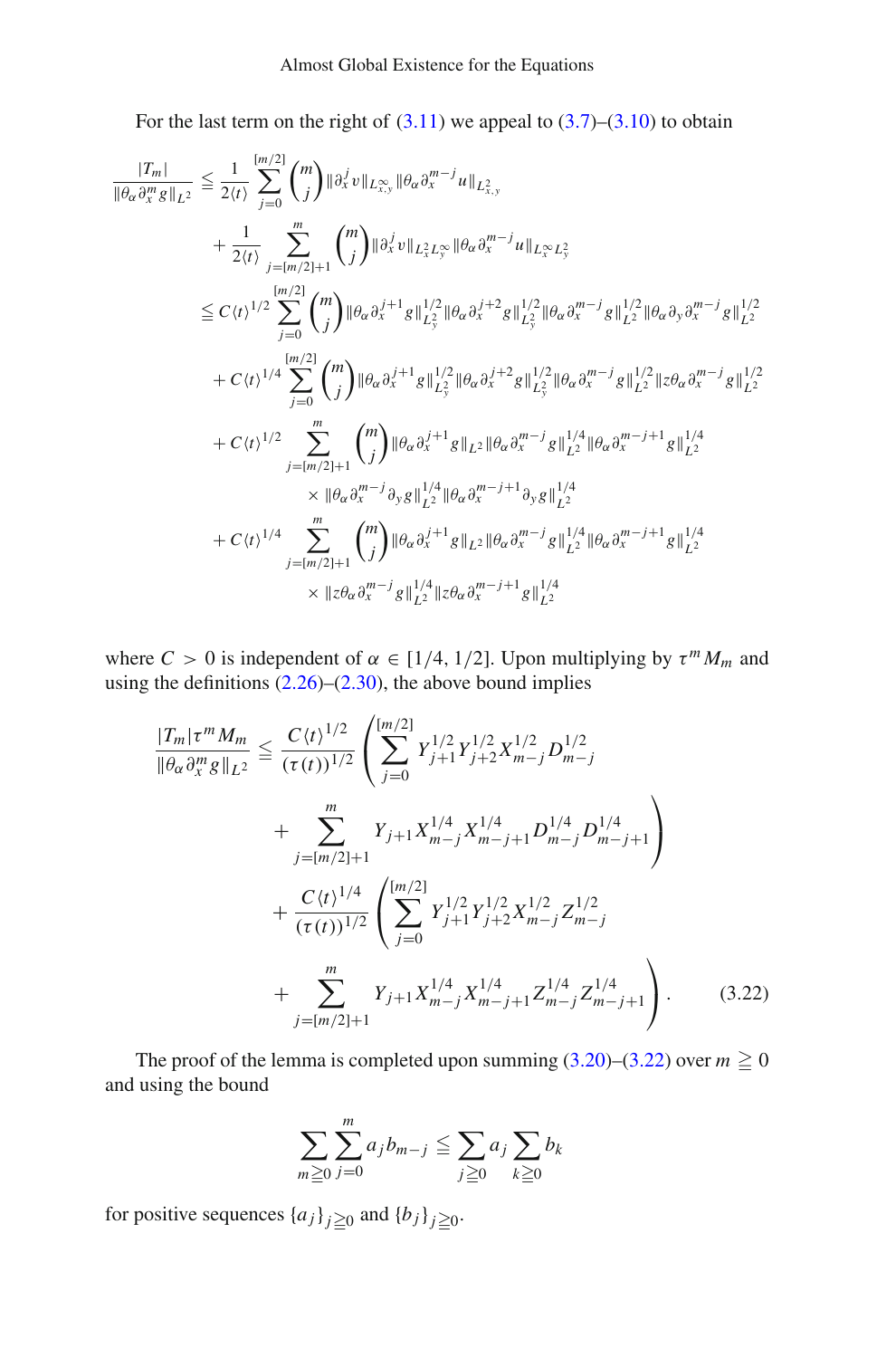**Remark 3.6.** (*Analytic product estimates*). We note that the proof of Lemma [3.5](#page-18-0) directly implies that the following bounds hold

$$
\|U(g^{(1)})\partial_x g^{(2)}\|_{X_{\tau,\alpha}} \leq \frac{C}{\tau(t)^{1/2}} \|g^{(1)}\|_{B_{\tau,\alpha}} \|g^{(2)}\|_{Y_{\tau,\alpha}}
$$
  

$$
\|V(g^{(1)})\partial_y g^{(2)}\|_{X_{\tau,\alpha}} \leq \frac{C}{\tau(t)^{1/2}} \|g^{(2)}\|_{B_{\tau,\alpha}} \|g^{(1)}\|_{Y_{\tau,\alpha}}
$$
  

$$
\frac{1}{2\langle t \rangle} \|V(g^{(1)})U(g^{(2)})\|_{X_{\tau,\alpha}} \leq \frac{C_0}{\tau(t)^{1/2}} \|g^{(2)}\|_{B_{\tau,\alpha}} \|g^{(1)}\|_{Y_{\tau,\alpha}}
$$

<span id="page-21-1"></span>for some universal constant  $C > 0$ , independent of  $\tau > 0$  and  $\alpha \in [1/4, 1/2]$ .

## *3.5. Conclusion of the A Priori Estimates*

At this stage we make a choice for the free parameters  $\alpha$ ,  $\beta$ , and  $\gamma$ . First, we introduce

$$
\delta = \delta(\varepsilon) \in (\varepsilon, 1/10)
$$

which is to be chosen at the end of the proof, where without loss of generality  $\varepsilon \leq 1/200$ . We set

$$
\alpha = \frac{1-\delta}{2}, \quad \beta = \gamma = \frac{\delta}{2}.
$$

With this choice of  $\alpha$ ,  $\beta$ ,  $\gamma$ , we sum estimate [\(3.12\)](#page-16-2) for  $m \ge 0$ , appeal to Lemmas [3.4](#page-17-2) and [3.5,](#page-18-0) and arrive at

$$
\frac{d}{dt} ||g||_{X_{\tau,\alpha}} + \frac{5/4 - \delta}{\langle t \rangle} ||g||_{X_{\tau,\alpha}} + \frac{\delta}{C_1 \langle t \rangle^{5/4}} (2 \langle t \rangle^{1/4} ||g||_{X_{\tau,\alpha}}\n+ \langle t \rangle^{1/4} ||g||_{Z_{\tau,\alpha}} + \langle t \rangle^{1/4} ||g||_{\widetilde{Z}_{\tau,\alpha}} + \langle t \rangle^{3/4} ||g||_{D_{\tau,\alpha}} + \langle t \rangle^{5/4} ||g||_{\widetilde{D}_{\tau,\alpha}}\n\leq \left( \dot{\tau}(t) + \frac{C_0}{\tau(t)^{1/2}} (\langle t \rangle^{1/4} ||g||_{X_{\tau,\alpha}} + \langle t \rangle^{1/4} ||g||_{Z_{\tau,\alpha}} + \langle t \rangle^{3/4} ||g||_{D_{\tau,\alpha}} \right) ||g||_{Y_{\tau,\alpha}}
$$

for some sufficiently large universal constants  $C_0, C_1 \geq 1$  which are independent of  $\alpha$  and  $\delta$ . Upon recalling the notations [\(2.34\)](#page-10-2) and [\(2.37\)](#page-10-1), we can rewrite the above in a more compact form as

<span id="page-21-0"></span>
$$
\frac{d}{dt} \|g\|_{X_{\tau,\alpha}} + \frac{5/4 - \delta}{\langle t \rangle} \|g\|_{X_{\tau,\alpha}} + \frac{\delta}{C_1 \langle t \rangle^{5/4}} (\|g\|_{B_{\tau,\alpha}} + \|g\|_{\widetilde{B}_{\tau,\alpha}})
$$
\n
$$
\leq \left( \dot{\tau}(t) + \frac{C_0}{\tau(t)^{1/2}} \|g\|_{B_{\tau,\alpha}} \right) \|g\|_{Y_{\tau,\alpha}} \tag{3.23}
$$

with  $C_0, C_1 \geq 1$  are universal constants, that are in particular *independent* of the choice of  $\delta \in (\varepsilon, 1/10)$ .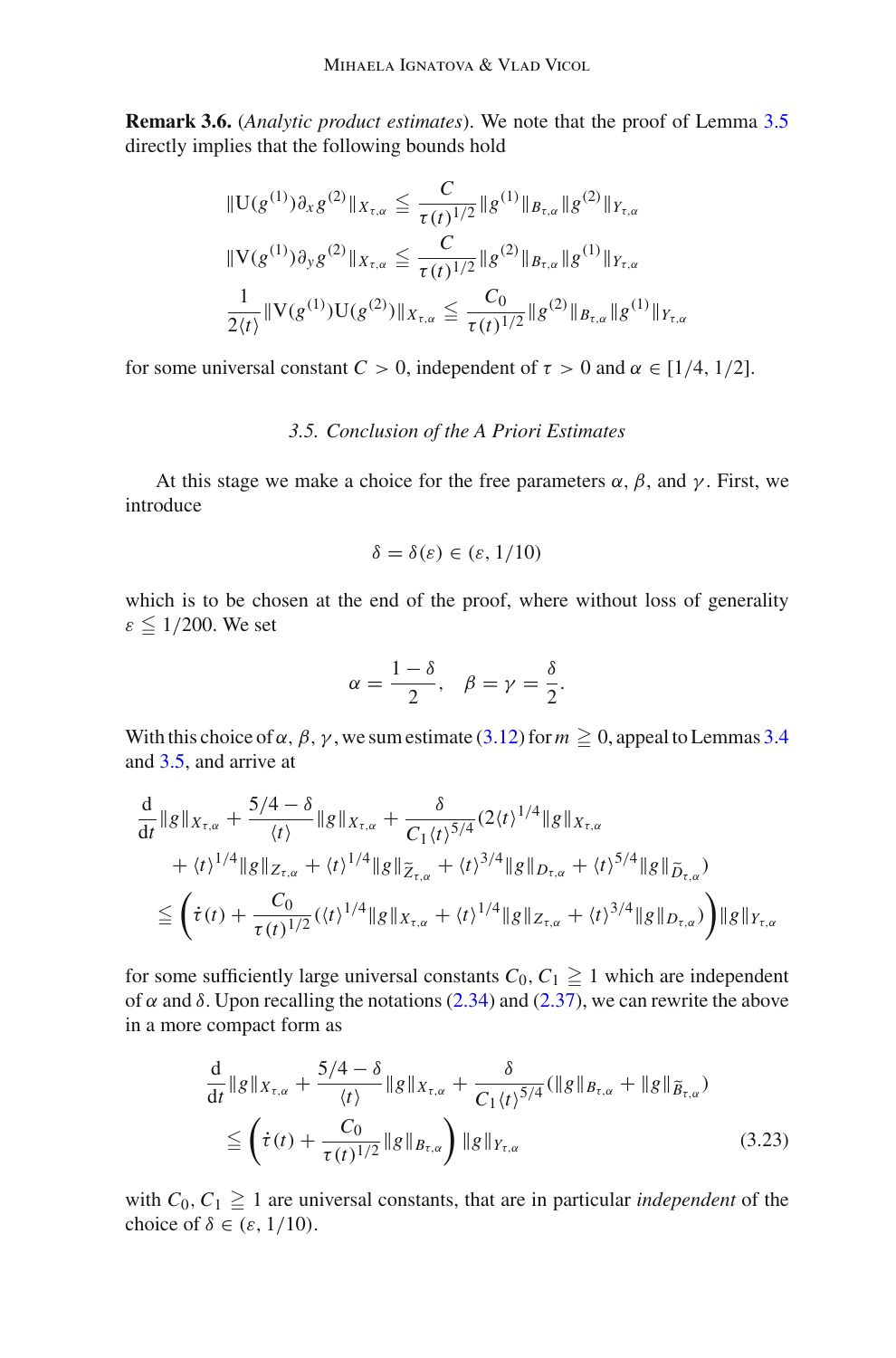We next choose the function  $\tau(t)$  such that

<span id="page-22-0"></span>
$$
\frac{d}{dt}(\tau(t))^{3/2} + 3C_0 \|g(t)\|_{B_{\tau(t),\alpha}} = 0.
$$
\n(3.24)

The above ODE is meant to hold a.e. in time, since the time derivative of the monotone decreasing absolutely continuous function (in fact Hölder 1/2 continuous) is only guaranteed to exist almost everywhere. With this choice of  $\tau$  in [\(3.24\)](#page-22-0), we infer from the a priori estimate [\(3.23\)](#page-21-0) that

$$
\frac{d}{dt} (\langle t \rangle^{5/4-\delta} \|g\|_{X_{\tau,\alpha}}) + \frac{\delta}{C_1 \langle t \rangle^{\delta}} (\|g\|_{B_{\tau,\alpha}} + \|g\|_{\widetilde{B}_{\tau,\alpha}})
$$
\n
$$
+ \frac{C_0 \langle t \rangle^{5/4-\delta}}{\tau(t)^{1/2}} \|g\|_{B_{\tau,\alpha}} \|g\|_{Y_{\tau,\alpha}} \leq 0
$$

which integrated on [0, *t*] yields

$$
\langle t \rangle^{5/4-\delta} \|g\|_{X_{\tau(t),\alpha}} + \frac{\delta}{C_1} \int_0^t \frac{1}{\langle s \rangle^{\delta}} (||g(s)||_{B_{\tau(s),\alpha}} + ||g(s)||_{\widetilde{B}_{\tau(s),\alpha}}) ds + C_0 \int_0^t \frac{\langle s \rangle^{5/4-\delta}}{\tau(s)^{1/2}} \|g(s)||_{Y_{\tau(s),\alpha}} \|g(s)||_{B_{\tau(s),\alpha}} ds \leq ||g_0||_{X_{\tau_0,\alpha}} \leq ||g_0||_{X_{\tau_0,1/2}} \leq \varepsilon.
$$
 (3.25)

From [\(3.25\)](#page-22-1) it immediately follows that

<span id="page-22-1"></span>
$$
\int_0^t \|g(s)\|_{B_{\tau(s),\alpha}} ds \leqq \frac{\varepsilon C_1}{\delta} \langle t \rangle^{\delta}
$$

which combined with  $(3.24)$  shows that we have the lower bound

$$
\tau(t)^{3/2} \geqq \tau_0^{3/2} - \frac{\varepsilon C_2}{2\delta} \langle t \rangle^{\delta} \tag{3.26}
$$

for all  $t \ge 0$ , where  $C_2 = 6C_0C_1$  is a universal constant that is independent of  $\delta$ . From estimate  $(3.26)$  we see that the radius of tangential analyticity obeys

<span id="page-22-2"></span>
$$
\tau(t) \geqq \frac{\tau_0}{2}
$$

on the time interval [0,  $T_{\varepsilon}$ ], where

<span id="page-22-3"></span>
$$
\langle T_{\varepsilon} \rangle^{\delta} = \frac{\delta \tau_0^{3/2}}{\varepsilon C_2} \tag{3.27}
$$

and we recall that  $\delta = \delta(\varepsilon) \in (\varepsilon, 1/10)$  is yet to be chosen.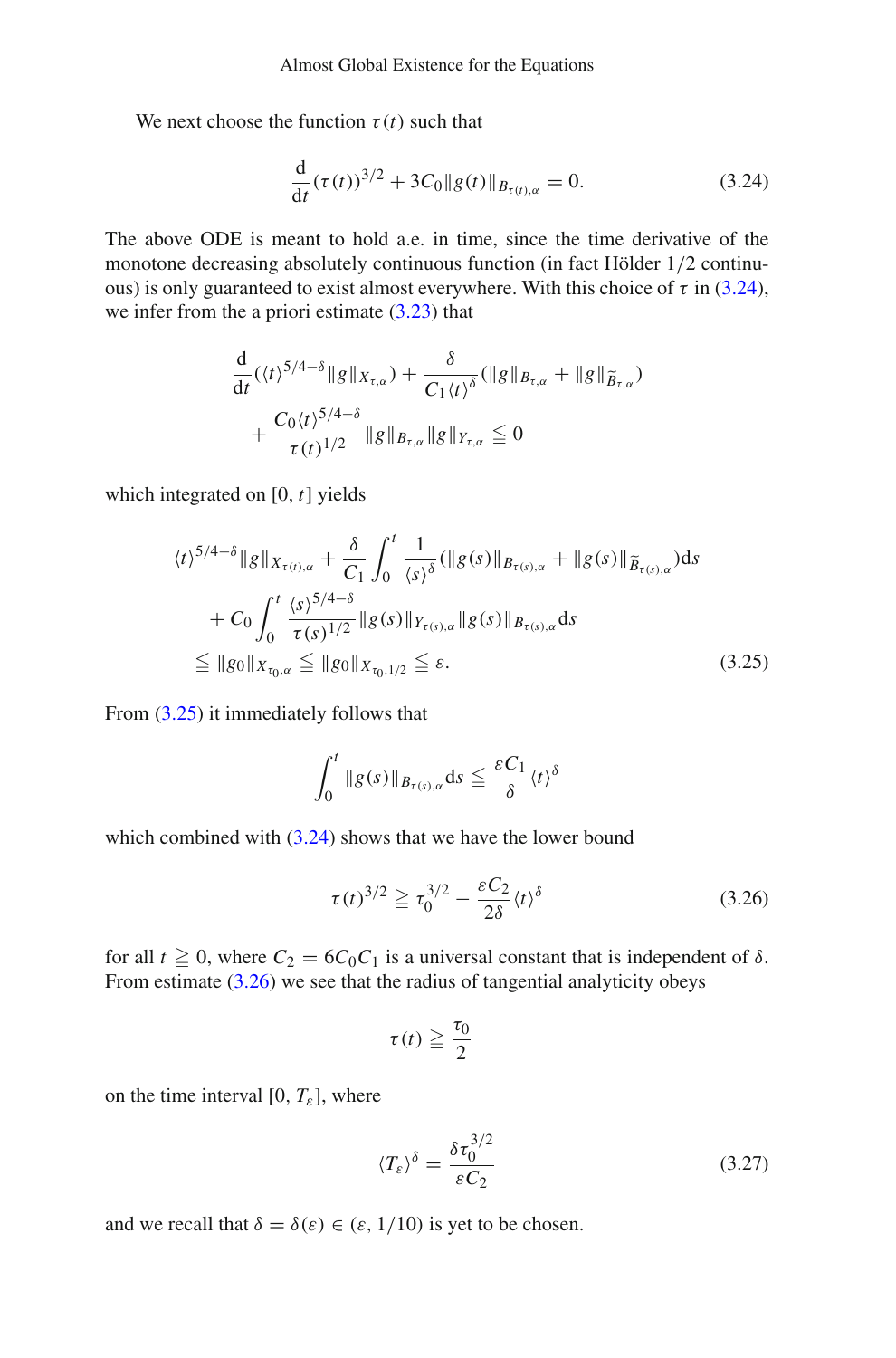In order to see that the monotone decreasing analyticity radius is a Hölder 1/2 continuous function of time, we may use the bound  $(2.38)$ , integrate  $(3.24)$  from  $t_1$ to  $t_2$ , where  $0 \le t_1 < t_2 \le T_\varepsilon$  are arbitrary, and use the estimate [\(3.25\)](#page-22-1), to obtain

$$
\tau(t_1)^{3/2} - \tau(t_2)^{3/2} \le 6C_0 \int_{t_1}^{t_2} \langle t \rangle^{1/8} \|g\|_{\widetilde{B}_{\tau,\alpha}}^{1/2} \|g\|_{X_{\tau,\alpha}}^{1/2}
$$
\n
$$
\le 6C_0 \sup_{t \in [0,T_{\varepsilon}]} (\langle t \rangle^{5/4-\delta} \|g\|_{X_{\tau,\alpha}})^{1/2} \left( \int_{t_1}^{t_2} \langle t \rangle^{-\delta} \|g\|_{\widetilde{B}_{\tau,\alpha}} dt \right)^{1/2} \left( \int_{t_1}^{t_2} \langle t \rangle^{2\delta-1} dt \right)^{1/2}
$$
\n
$$
\le \frac{6C_0 \sqrt{C_1} \varepsilon}{\sqrt{\delta}} (t_2 - t_1)^{1/2}
$$

by using that  $2\delta - 1 \leq 0$ .

To conclude the proof, we let

<span id="page-23-2"></span><span id="page-23-1"></span>
$$
\delta = \varepsilon \log \frac{1}{\varepsilon} \tag{3.28}
$$

which is a permissible choice if  $\varepsilon$  is sufficiently small. In that case, from [\(3.27\)](#page-22-3) we obtain

$$
T_{\varepsilon} = \left(\frac{\tau_0^{3/2} \log \frac{1}{\varepsilon}}{C_2}\right)^{\frac{1}{s \log \frac{1}{\varepsilon}}} - 1 = \exp\left(\frac{1}{\varepsilon \log \frac{1}{\varepsilon}} \log\left(\frac{\tau_0^{3/2} \log \frac{1}{\varepsilon}}{C_2}\right)\right) - 1. \quad (3.29)
$$

It is clear from [\(3.29\)](#page-23-1) that as long as  $\tau_0^{3/2} \log \frac{1}{\varepsilon} \geq C_2 e^2$ , which is ensured by [\(2.39\)](#page-11-2), then we have that

$$
T_{\varepsilon} \geqq \exp\left(\frac{1}{\varepsilon \log \frac{1}{\varepsilon}}\right)
$$

<span id="page-23-0"></span>for all  $0 < \varepsilon \le 1/200$ , which concludes the proof of the a priori estimates.

#### <span id="page-23-3"></span>**4. Uniqueness**

Assume  $g_0 \in X_{2\tau_0, \alpha}$  with  $\|g_0\|_{X_{2\tau_0, \alpha}} \leq \varepsilon$ . Let  $g^{(1)}$  and  $g^{(2)}$  be two solutions to the system [\(2.20\)](#page-9-0)–[\(2.22\)](#page-9-3) evolving from  $g_0$ , with tangential radii of analyticity  $\tau^{(1)}$ and  $\tau^{(2)}$  respectively, which obey the bounds in Theorem [2.2.](#page-11-0) We fix  $\delta$  as given by  $(3.28).$  $(3.28).$ 

Also, define  $\tau(t)$  by

$$
\dot{\tau}(t) + \frac{2C_0}{\tau(t)^{1/2}} \|g^{(1)}(t)\|_{B_{\tau(1)}(t)} = 0, \quad \tau(0) = \frac{\tau_0}{4}.
$$
 (4.1)

In view of the estimate [\(2.43\)](#page-12-3) for  $g^{(1)}$  and the lower bounds [\(2.41\)](#page-12-4) for  $\tau^{(1)}$  and  $\tau^{(2)}$ , we have that

<span id="page-23-4"></span>
$$
\frac{\tau_0}{8} \le \tau(t) \le \frac{\tau_0}{4} \le \frac{\min\{\tau^{(1)}, \tau^{(2)}\}}{2}
$$
 (4.2)

for all  $t \in [0, T_{\varepsilon}].$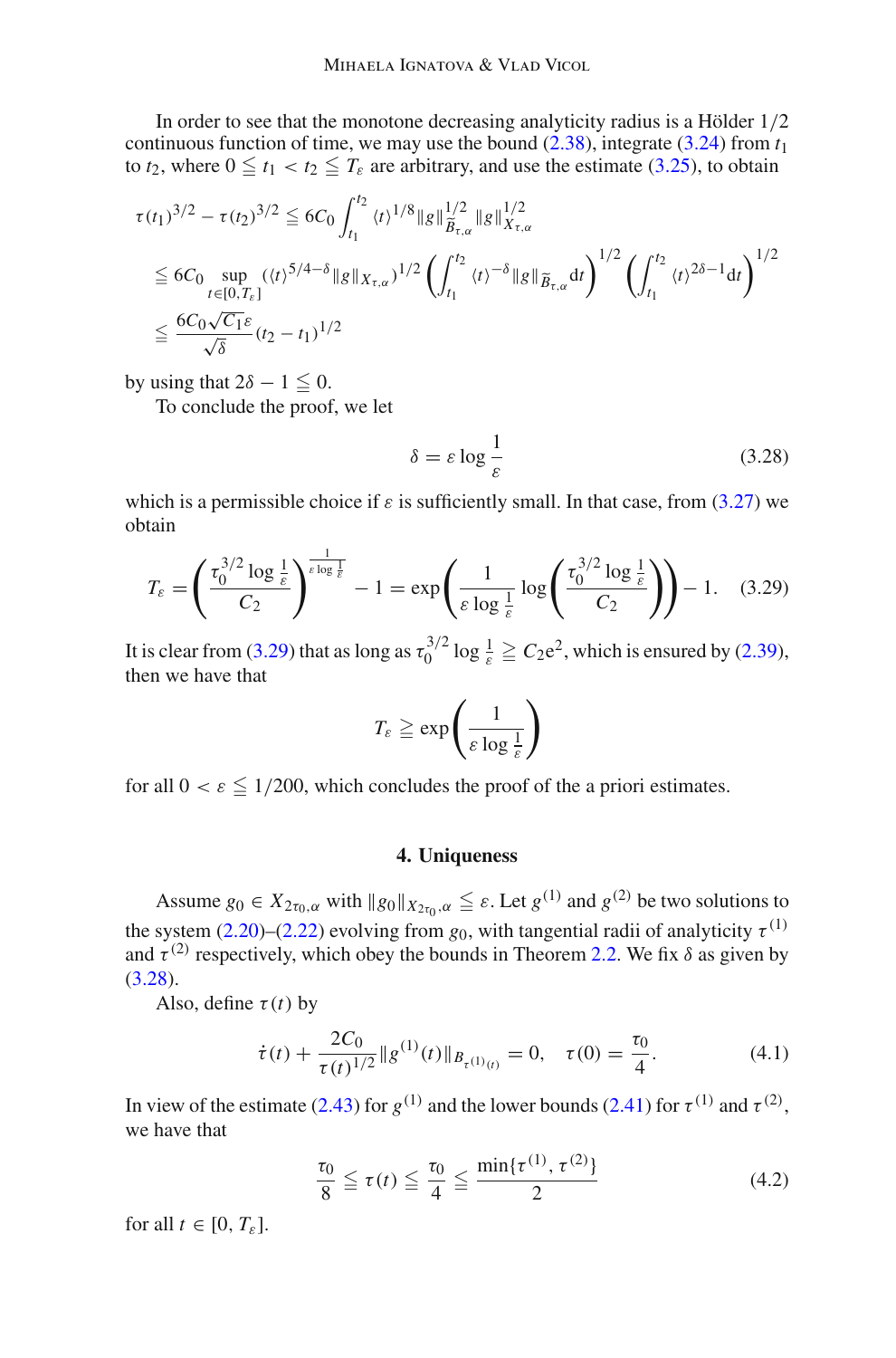We consider the difference of solutions  $\bar{g} = g^{(1)} - g^{(2)}$  which obeys

$$
\partial_t \bar{g} - \partial_y^2 \bar{g} + \kappa \varphi \partial_x \bar{g} + \frac{1}{\langle t \rangle} \bar{g}
$$
  
=  $-(u^{(1)} \partial_x \bar{g} + \bar{u} \partial_x g^{(2)}) - (\bar{v} \partial_y g^{(1)} + v^{(2)} \partial_y \bar{g}) + \frac{1}{2 \langle t \rangle} (\bar{v} u^{(1)} + v^{(2)} \bar{u})$  (4.3)

and has initial datum  $\bar{g}_0 = 0$ . Here we also denote  $\bar{u} = u^{(1)} - u^{(2)} = U(\bar{g})$  and  $\bar{v} = v^{(1)} - v^{(2)} = V(\bar{g}).$ 

Using estimates for the nonlinear terms as in Remark [3.6,](#page-20-1) similarly to [\(3.23\)](#page-21-0) we arrive at

$$
\frac{d}{dt} \|\bar{g}(t)\|_{X_{\tau(t)}} + \frac{5/4 - \delta}{\langle t \rangle} \|\bar{g}(t)\|_{X_{\tau(t)}} + \frac{\delta}{C_1 \langle t \rangle^{5/4}} \|\bar{g}(t)\|_{B_{\tau(t)}} \n\leq \left( \dot{\tau}(t) + \frac{2C_0}{\tau(t)^{1/2}} \|g^{(1)}(t)\|_{B_{\tau(t)}} \right) \|\bar{g}(t)\|_{Y_{\tau(t)}} + \frac{2C_0}{\tau(t)^{1/2}} \|g^{(2)}(t)\|_{Y_{\tau(t)}} \|\bar{g}(t)\|_{B_{\tau}(t)} \tag{4.4}
$$

with *C*<sub>0</sub>, *C*<sub>1</sub>  $\geq$  1 being universal constants. Since  $\tau(t) \leq \tau^{(1)}(t)$  and the  $X_{\tau,\alpha}$  norm is increasing in  $\tau$ , we obtain from [\(4.1\)](#page-23-3) that

<span id="page-24-0"></span>
$$
\dot{\tau}(t) + \frac{2C_0}{\tau(t)^{1/2}} \|g^{(1)}(t)\|_{B_{\tau(t)}} \leq 0.
$$

On the other hand, using  $(2.33)$ ,  $(2.42)$ , and  $(4.2)$  we may bound

$$
\|g^{(2)}(t)\|_{Y_{\tau(t)}} \leqq \frac{1}{\tau(t)} \|g^{(2)}(t)\|_{X_{2\tau(t)}} \leqq \frac{1}{\tau(t)} \|g^{(2)}(t)\|_{X_{\tau(1)}(t)} \leqq \frac{\varepsilon}{\langle t \rangle^{5/4-\delta} \tau(t)}.
$$

Combining the above two estimates with [\(4.4\)](#page-24-0) we arrive at

$$
\frac{d}{dt} \|\bar{g}(t)\|_{X_{\tau(t)}} + \frac{5/4 - \delta}{\langle t \rangle} \|\bar{g}(t)\|_{X_{\tau(t)}} + \frac{\delta}{C_1 \langle t \rangle^{5/4}} \|\bar{g}(t)\|_{B_{\tau(t)}} \n\leq \frac{2\varepsilon C_0 \langle t \rangle^{\delta}}{\langle t \rangle^{5/4} \tau(t)^{3/2}} \|\bar{g}(t)\|_{B_{\tau}(t)}.
$$
\n(4.5)

To conclude we note that by the definition of  $T_{\varepsilon}$  in [\(3.27\)](#page-22-3) we have that

<span id="page-24-2"></span><span id="page-24-1"></span>
$$
\frac{\delta}{C_1} = \frac{\varepsilon \log \frac{1}{\varepsilon}}{C_1} \ge \frac{32\varepsilon C_0 \langle t \rangle^{\delta}}{\tau_0^{3/2}} \ge \frac{2\varepsilon C_0 \langle t \rangle^{\delta}}{\tau(t)^{3/2}}
$$
(4.6)

holds. From  $(4.5)$  and  $(4.6)$  we obtain

$$
\frac{\mathrm{d}}{\mathrm{d}t} \|\bar{g}(t)\|_{X_{\tau(t)}} + \frac{5/4 - \delta}{\langle t \rangle} \|\bar{g}(t)\|_{X_{\tau(t)}} \leqq 0,
$$

which concludes the proof of uniqueness since  $\bar{g}_0 = 0$ .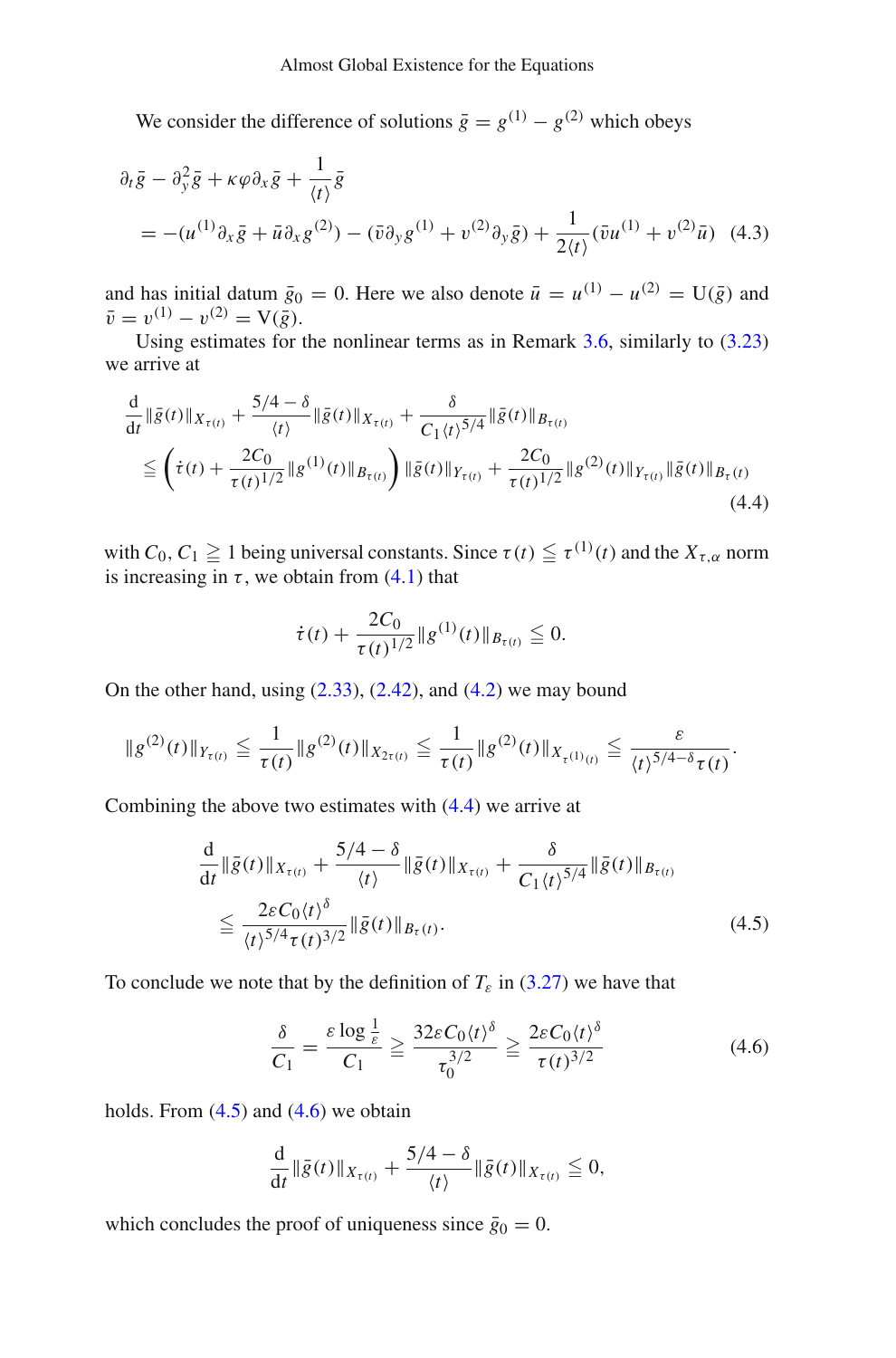## **5. Existence**

<span id="page-25-0"></span>Throughout this section we fix  $\alpha = 1/2 - \delta$ , where  $\delta = \varepsilon \log \frac{1}{\varepsilon}$ . We assume the initial datum *g*<sub>0</sub> obeys  $\|g_0\|_{X_{2\tau_0,1/2}} \leq \varepsilon$ , where the pair  $(\tau_0, \varepsilon)$  obeys [\(2.39\)](#page-11-2).

We first prove the existence of solutions  $g^{(v)}$  to a parabolic approximation of the Prandtl equations, with the term  $-v\partial_x^2 g$  present on the left side of [\(2.20\)](#page-9-0). These solutions are shown to obey uniform in *ν* bounds in  $L_t^{\infty} X_{\tau^{(v)}(t),\alpha} \cap L_t^1 B_{\tau^{(v)}(t),\alpha}$  for a sequence of tangential analyticity radii  $\tau^{(v)}$ . These radii obey  $\tau^{(v)} \ge \tau_0/2$  for all  $t \in [0, T_{\varepsilon}]$  and are moreover uniformly equicontinuous on this time interval, where  $T_{\varepsilon}$  is given by [\(3.27\)](#page-22-3), i.e.

<span id="page-25-4"></span>
$$
\langle T_{\varepsilon} \rangle^{\delta} = \frac{\tau_0^{3/2} \log \frac{1}{\varepsilon}}{K_*} \tag{5.1}
$$

for a sufficiently large universal constant  $K_*$ . Moreover,  $g^{(v)}$  and  $\tau^{(v)}$  are shown to obey [\(3.24\)](#page-22-0).

With these uniform in *ν* bounds we then show that the  $\tau^{(\nu)}$  converge along a subsequence to an analyticity radius  $\tau(t) \ge \tau_0/2$  on [0,  $T_{\varepsilon}$ ], and along this subsequence, the  $g^{(v)}$  are shown to be a Cauchy sequence in the topology induced by  $L_t^{\infty} X_{\tau_0, \alpha} \cap L_t^1 B_{\tau_0, \alpha}$ . By the completeness of  $L^{\infty}(L^2(\theta_{\alpha}(t, y)dydx)dt)$  the existence of solutions to Prandtl in the sense of Definition [2.1](#page-11-3) is then completed.

## <span id="page-25-2"></span>*5.1. A Dissipative Approximation*

For  $v > 0$  we consider the nonlinear parabolic equation

$$
\partial_t g^{(\nu)} - \partial_y^2 g^{(\nu)} - \nu \partial_x^2 g^{(\nu)} + (u^{(\nu)} + \kappa \varphi) \partial_x g^{(\nu)} + \nu^{(\nu)} \partial_y g^{(\nu)} + \frac{1}{\langle t \rangle} g^{(\nu)} - \frac{1}{2 \langle t \rangle} \nu^{(\nu)} u^{(\nu)} = 0
$$
\n(5.2)

$$
\partial_y g^{(\nu)}|_{y=0} = g^{(\nu)}|_{y=\infty} \tag{5.3}
$$

$$
u^{(\nu)}(y) = U(g^{(\nu)}) := \theta_{-1}(y) \int_0^y g^{(\nu)}(\bar{y}) \theta_1(\bar{y}) d\bar{y}
$$
(5.4)

<span id="page-25-3"></span>
$$
v^{(\nu)}(y) = V(g^{(\nu)}) := -\int_0^y \partial_x u^{(\nu)}(\bar{y}) d\bar{y}.
$$
 (5.5)

Our goal is to construct solutions  $g^{(v)}$  with corresponding tangential analyticity radii  $\tau^{(\nu)}$ , so that uniformly in  $\nu > 0$  we have the estimate

<span id="page-25-1"></span>
$$
\sup_{t \in [0,T_{\varepsilon}]} \left( \langle t \rangle^{5/4 - \delta} \| g^{(\nu)} \|_{X_{\tau}(\nu)(t),\alpha} \right) + \frac{\delta}{K_{*}} \int_{0}^{T_{\varepsilon}} \frac{1}{\langle s \rangle^{\delta}} \| g^{(\nu)}(s) \|_{B_{\tau}(\nu)(s),\alpha} ds \n+ K_{*} \int_{0}^{T_{\varepsilon}} \frac{\langle s \rangle^{5/4 - \delta}}{\tau(s)^{1/2}} \| g^{(\nu)}(s) \|_{Y_{\tau}(\nu)(s),\alpha} \| g^{(\nu)}(s) \|_{B_{\tau}(\nu)(s),\alpha} ds \leq 4\varepsilon,
$$
\n(5.6)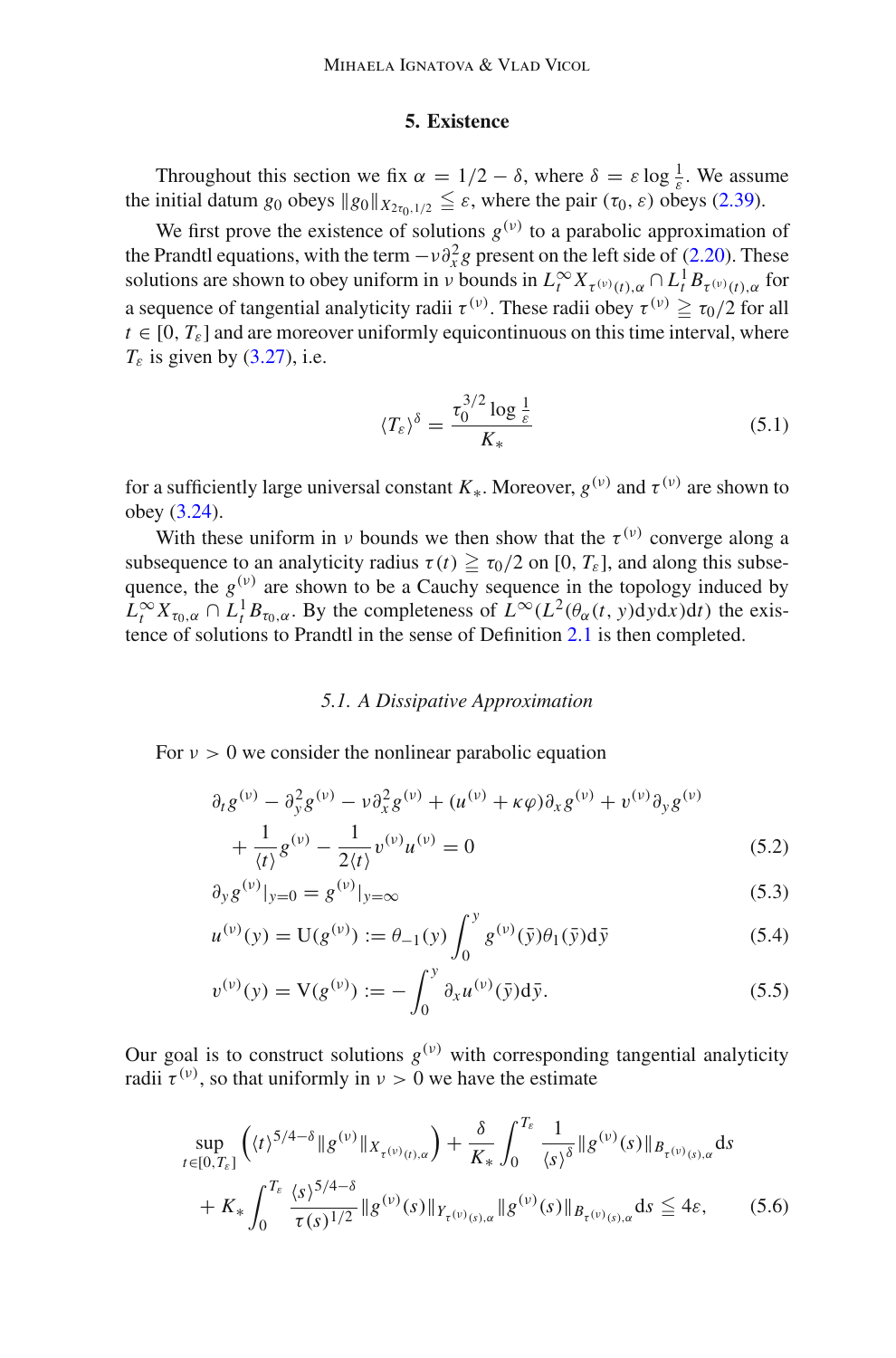where  $K_* > 0$  is a sufficiently large universal constant, and the radii  $\tau^{(v)}(t)$  obey the ODE

<span id="page-26-0"></span>
$$
\frac{d}{dt}\tau^{(\nu)}(t) + \frac{2K_*}{\tau^{(\nu)}(t)^{1/2}} \|g^{(\nu)}(t)\|_{B_{\tau^{(\nu)}(t),\alpha}} = 0, \quad \tau^{(\nu)}(0) = \tau_0. \tag{5.7}
$$

For  $v > 0$ , estimate [\(5.6\)](#page-25-1) and the ODE [\(5.7\)](#page-26-0), correspond to [\(3.25\)](#page-22-1) respectively [\(3.24\)](#page-22-0) for the limiting Prandtl system  $v = 0$ . Although the system [\(5.2\)](#page-25-2)–[\(5.5\)](#page-25-3) is parabolic, we detail the construction of  $g^{(\nu)}$  and  $\tau^{(\nu)}$  since the first order ODE [\(5.7\)](#page-26-0) has a nonlinear term which convergences only once the radius  $\tau^{(\nu)}$  has been constructed already to satisfy this equation. The method of constructing  $g^{(v)}$  and  $\tau^{(\nu)}$  draws from ideas employed [\[21,](#page-38-20)[24\]](#page-39-16) for the hydrostatic Euler equations.

At this stage it is convenient to introduce some notation. Let  $N \geq 1$ . Similarly to [\(2.26\)](#page-9-6)–[\(2.37\)](#page-10-1), for  $h: \mathbb{H} \to \mathbb{R}$  and  $\tau > 0$  define the weighted Sobolev norms

<span id="page-26-4"></span>
$$
||h||_{X_t^N} = \sum_{m=0}^N X_m(h, \tau),
$$
\n
$$
||h||_{D_t^N} = \sum_{m=0}^N D_m(h, \tau),
$$
\n
$$
||h||_{\widetilde{D}_t^N} = \sum_{m=0}^N \frac{D_m(h, \tau)^2}{X_m(h, \tau)} = \sum_{m=0}^N \widetilde{D}_m(h, \tau),
$$
\n
$$
||h||_{Z_t^N} = \sum_{m=0}^N Z_m(h, \tau),
$$
\n
$$
||h||_{\widetilde{Z}_t^N} = \sum_{m=0}^N \frac{Z_m(h, \tau)^2}{X_m(h, \tau)} = \sum_{m=0}^N \widetilde{Z}_m(h, \tau),
$$
\n
$$
||h||_{Y_t^N} = \sum_{m=1}^N Y_m(h, \tau),
$$
\n
$$
||h||_{\widetilde{B}_t^N} = \sum_{m=0}^N \frac{Y_m(h, \tau)^2}{X_{m-1}(h, \tau)},
$$
\n
$$
||h||_{B_t^N} = \sum_{m=0}^N B_m(h, \tau),
$$
\n
$$
||h||_{\widetilde{B}_t^N} = \sum_{m=0}^N \widetilde{B}_m(h, \tau).
$$
\n(5.9)

We will use frequently that the bound

<span id="page-26-5"></span>
$$
||h||_{B_t^N}^2 \leq 3 \langle t \rangle^{1/4} ||h||_{X_\tau^N} ||h||_{\widetilde{B}_\tau^N}
$$

holds independently of  $N \geq 1$  and  $\tau > 0$ .

# *5.2. A Two-Step Picard Iteration for the Dissipative System*

We define

<span id="page-26-3"></span><span id="page-26-2"></span><span id="page-26-1"></span>
$$
S^{(\nu)}(t)h_0 = h^{(\nu)}(t)
$$

to be the solution to the initial value problem to the linear part of  $(5.2)$ – $(5.5)$ , namely

$$
\partial_t h^{(\nu)} - \partial_y^2 h^{(\nu)} - \nu \partial_x^2 h^{(\nu)} + \kappa \varphi \partial_x h^{(\nu)} + \frac{1}{\langle t \rangle} h^{(\nu)} = 0 \tag{5.10}
$$

$$
\partial_y h^{(v)}|_{y=0} = 0 = h^{(v)}|_{y=\infty}
$$
\n(5.11)

$$
h^{(\nu)}|_{t=0} = h_0. \tag{5.12}
$$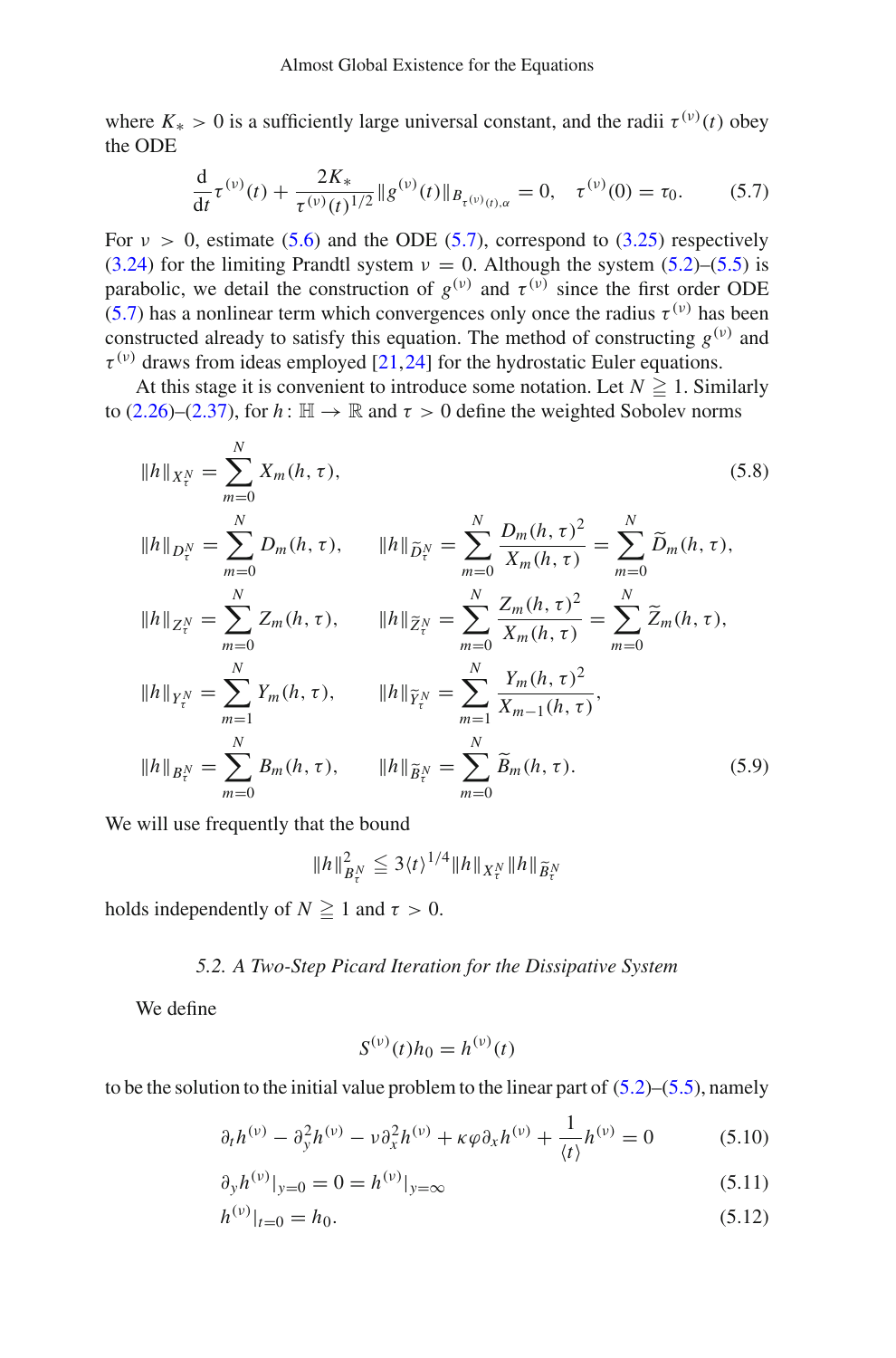Solving [\(5.10\)](#page-26-1)–[\(5.12\)](#page-26-2) on  $\mathbb H$  with the Neumann boundary condition [\(5.11\)](#page-26-3) at  $y = 0$ may be done using an even extension across  $y = 0$  and solving the problem [\(5.10\)](#page-26-1) on  $\mathbb{R}^2$  with vanishing boundary conditions as  $|y| \to \infty$ . As such, an explicit solution formula for  $S^{(v)}(t)$  may be obtained, though it will not be essentially used here. We note that if  $h_0$  obeys the boundary condition [\(5.11\)](#page-26-3), the solutions  $S^{(v)}(t)h_0$ automatically lie in  $\mathcal{H}_{2,1,\beta}$  for any  $\beta < 1$  (cf. Definition [2.1\)](#page-11-3).

Next, we set up a two-step Picard iteration scheme. For  $n = 0, 1$  we let

<span id="page-27-4"></span><span id="page-27-2"></span><span id="page-27-0"></span>
$$
g^{(0,\nu)}(t) = g^{(1,\nu)}(t) = S^{(\nu)}(t)g_0
$$

while for  $n \geq 2$  we define  $g^{(n,v)}$  to be the mild solution (obtained by the Duhamel formula for the semigroup  $S^{(v)}$ ) of the linear initial value problem

$$
\partial_t g^{(n,\nu)} - \partial_y^2 g^{(n,\nu)} - \nu \partial_x^2 g^{(n,\nu)} + \kappa \varphi \partial_x g^{(n,\nu)} + \frac{1}{\langle t \rangle} g^{(n,\nu)} \n= -\mathrm{U}(g^{(n-2,\nu)}) \partial_x g^{(n-1,\nu)} - \mathrm{V}(g^{(n-1,\nu)}) \partial_y g^{(n-2,\nu)} + \frac{1}{2 \langle t \rangle} \mathrm{V}(g^{(n-1,\nu)}) \mathrm{U}(g^{(n-2,\nu)})
$$
\n(5.13)

$$
\partial_y g^{(n,\nu)}|_{y=0} = 0 = g^{(n,\nu)}|_{y=\infty}
$$
\n(5.14)

$$
g^{(n,\nu)}|_{t=0} = g_0. \tag{5.15}
$$

The pairing of  $g^{(n-1,\nu)}$  and  $g^{(n-2,\nu)}$  in [\(5.13\)](#page-27-0) is motivated by the bounds guaranteed by Remark [3.6.](#page-20-1)

#### *5.3. Sobolev Bounds and Convergence of the Picard Iteration*

Let *N* be an integer such that  $N \geq \frac{1}{\nu}$ . For the remainder of this subsection we fix this value of *N* and we shall ignore the  $\nu$  and *N* indices for *g* and  $\tau$ . We claim that there exists  $T_{\varepsilon,N} > 0$ , to be chosen later, and a sequence of absolutely continuous monotone decreasing functions

<span id="page-27-3"></span><span id="page-27-1"></span>
$$
\tau^{(n)} = \tau_N^{(n)} \colon [0, T_{\varepsilon,N}] \to \left[\frac{5\tau_0}{4}, \frac{7\tau_0}{4}\right] \tag{5.16}
$$

with  $\tau^{(n)}(0) = 7\tau_0/4$  such that the bound

$$
\sup_{[0,T_{\varepsilon,N}]} ((t)^{5/4-\delta} \| g^{(n)}(t) \|_{X^N_{\tau^{(n)}(t)}}) \n+ \frac{\delta}{K} \int_0^{T_{\varepsilon,N}} \frac{1}{\langle s \rangle^{\delta}} \left( \| g^{(n)}(s) \|_{B^N_{\tau^{(n)}(s)}} + \| g^{(n)}(s) \|_{\widetilde{B}^N_{\tau^{(n)}(s)}} \right) ds \n+ \frac{8^N K}{\tau_0^{1/2}} \int_0^{T_{\varepsilon,N}} \langle s \rangle^{5/4-\delta} ( \| g^{(n-1)}(s) \|_{B^N_{\tau^{(n)}(s)}} + \| g^{(n-1)}(s) \|_{\widetilde{B}^N_{\tau^{(n)}(s)}}) \| g^{(n)} \|_{Y^N_{\tau^{(n)}(s)}} ds \n+ \frac{\nu}{4} \int_0^{T_{\varepsilon,N}} \langle s \rangle^{5/4-\delta} \| g^{(n)}(s) \|_{\widetilde{Y}^{N+1}_{\tau^{(n)}(s)}} ds \leq 2\varepsilon
$$
\n(5.17)

holds for all  $n \geq 1$ , and some universal constant  $K \geq 1$ .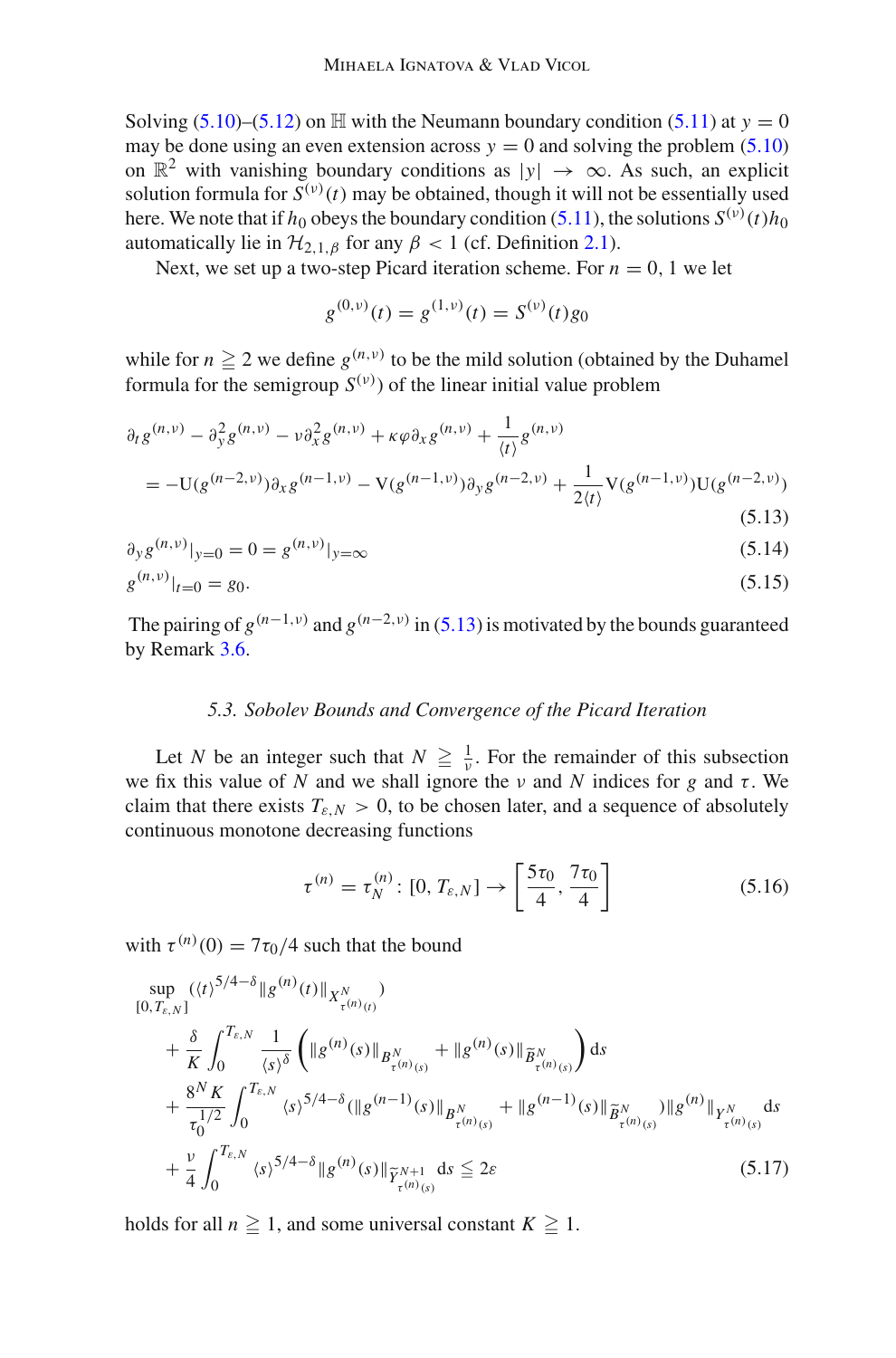We prove  $(5.17)$  inductively on *n*. For  $n = 1$  this bound follows immediately from the assumption  $\|g_0\|_{X_{2\tau_0,1/2}} \leq \varepsilon$ , and the dissipativity of  $S^{(v)}$ . In order to prove the induction step we proceed as follows. Since  $M_{m-1}/2 \leq m M_m \leq 2M_{m-1}$  for all  $m \geq 1$ , and there are no boundary terms when integrating by parts in *x*, for all  $m \ge 0$  one may use Remark [3.6](#page-20-1) to derive an estimate similar to [\(3.23\)](#page-21-0) for the system  $(5.13)$ – $(5.15)$  which is

$$
\frac{d}{dt}||g^{(n)}||_{X_{\tau(n)}^N} + \frac{5/4 - \delta}{\langle t \rangle} ||g^{(n)}||_{X_{\tau(n)}^N} + \frac{\delta}{K \langle t \rangle^{5/4}} \left( ||g^{(n)}||_{B_{\tau(n)}^N} + ||g^{(n)}||_{\widetilde{B}_{\tau(n)}^N} \right) \n+ \frac{8^N K}{\tau_0^{1/2}} (||g^{(n-1)}||_{B_{\tau(n)}^N} + ||g^{(n-1)}||_{\widetilde{B}_{\tau(n)}^N}) ||g^{(n)}||_{Y_{\tau(n)}^N} + \frac{\nu}{4} ||g^{(n)}||_{\widetilde{Y}_{\tau(n)}^{N+1}} \n\leq \left( \dot{\tau}^{(n)} + \frac{8^N K}{\tau_0^{1/2}} (||g^{(n-1)}||_{B_{\tau(n)}^N} + ||g^{(n-1)}||_{\widetilde{B}_{\tau(n)}^N}) \right) ||g^{(n)}||_{Y_{\tau(n)}^N} \n+ \frac{K}{(\tau^{(n)})^{1/2}} ||g^{(n-2)}||_{B_{\tau(n)}^N} ||g^{(n-1)}||_{Y_{\tau(n)}^N} + \frac{K}{(\tau^{(n)})^{1/2}} ||g^{(n-2)}||_{B_{\tau(n)}^N} Y_{N+1}(g^{(n-1)}, \tau^{(n)}) \n\leq \left( \dot{\tau}^{(n)} + \frac{12^N K}{\tau_0^{1/2}} (||g^{(n-1)}||_{B_{\tau(n-1)}^N} + ||g^{(n-1)}||_{\widetilde{B}_{\tau(n-1)}^N}) \right) ||g^{(n)}||_{Y_{\tau(n)}^N} \n+ \frac{2^N K}{\tau_0^{1/2}} ||g^{(n-2)}||_{B_{\tau(n-1)}^N} ||g^{(n-1)}||_{Y_{\tau(n-1)}^N} + \frac{2^N K}{\tau_0^{1/2}} ||g^{(n-2)}||_{B_{\tau(n-1)}^N} Y_{N+1}(g^{(n-1)}, \tau^{(n-1)})
$$
\n(5.18)

for all  $n \geq 2$ , where K is a sufficiently large universal constant (in particular  $\delta$ , *N*, *n*, *τ*-independent). In the second inequality in [\(5.18\)](#page-28-0) we have used several times that cf.  $(5.16)$  we have

$$
\max_{0 \leq |j| \leq N} \left( \frac{\tau^{(n)}}{\tau^{(n-1)}} \right)^j \leq \max_{0 \leq |j| \leq N} \left( \frac{7}{5} \right)^j \leq 2^{N/2}.
$$

The main difficulty lies in obtaining a  $\nu$ -independent bound for the last term on the right side of  $(5.18)$ . First we notice that since

<span id="page-28-1"></span><span id="page-28-0"></span>
$$
\frac{X_m(h,\tau)}{\tau} = \frac{Y_m(h,\tau)}{m}
$$

and  $Nv \geq 1$  we may estimate

$$
\frac{2^{N+2} K}{\tau_0^{1/2}} \|g^{(n-2)}\|_{B_{\tau(n-1)}^N} Y_{N+1}(g^{(n-1)}, \tau^{(n-1)})
$$
\n
$$
\leq \frac{\nu}{8} \frac{(Y_{N+1}(g^{(n-1)}, \tau^{(n-1)})^2}{X_N(g^{(n-1)}, \tau^{(n-1)})} + \frac{4^{N+3} K^2}{\nu \tau^{(n-1)}} \|g^{(n-2)}\|_{B_{\tau(n-1)}^N}^2 X_N(g^{(n-1)}, \tau^{(n-1)})
$$
\n
$$
\leq \frac{\nu}{8} \|g^{(n-1)}\|_{\widetilde{Y}_{\tau(n-1)}^{N+1}} + \frac{4^{N+4} K^2}{\nu N} \|g^{(n-2)}\|_{B_{\tau(n-1)}^N}^2 Y_N(g^{(n-1)}, \tau^{(n-1)})
$$
\n
$$
\leq \frac{\nu}{8} \|g^{(n-1)}\|_{\widetilde{Y}_{\tau(n-1)}^{N+1}} + \frac{4^{N+5} K^2 \langle t \rangle^{1/4}}{\nu N} \|g^{(n-2)}\|_{X_{\tau(n-1)}^N} \|g^{(n-2)}\|_{\widetilde{B}_{\tau(n-1)}^{N}} \|g^{(n-1)}\|_{Y_{\tau(n-1)}^N}.
$$
\n
$$
\leq \frac{\nu}{8} \|g^{(n-1)}\|_{\widetilde{Y}_{\tau(n-1)}^{N+1}} + 8^{N+4} K^2 \langle t \rangle^{1/4} \|g^{(n-2)}\|_{X_{\tau(n-2)}^N} \|g^{(n-2)}\|_{\widetilde{B}_{\tau(n-1)}^{N}} \|g^{(n-1)}\|_{Y_{\tau(n-1)}^N}.
$$
\n(5.19)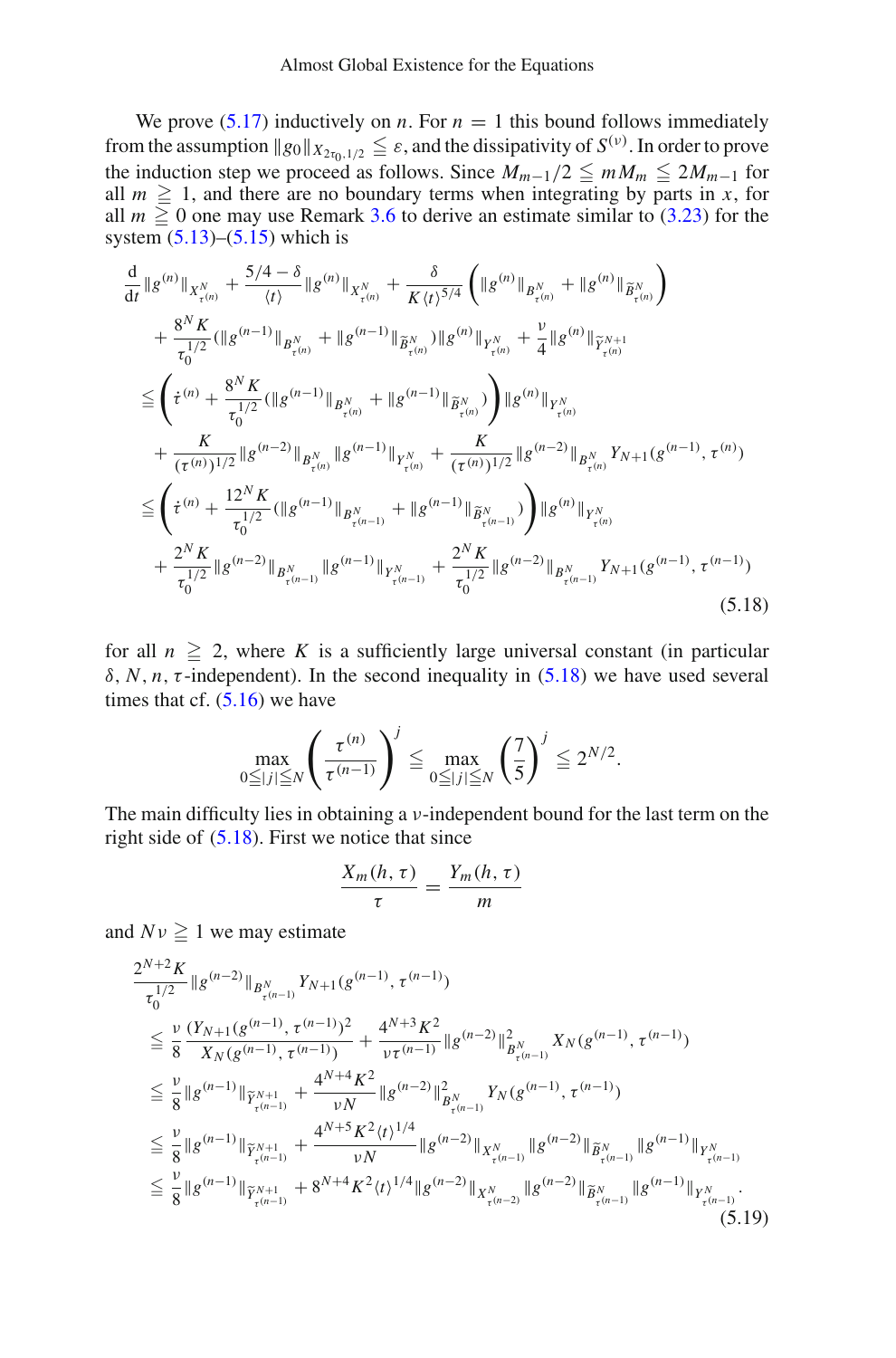At this stage, for  $n \geq 1$  we chose  $\tau^{(n)}$  to solve the first order ODE

$$
\dot{\tau}^{(n)} + \frac{12^N K}{\tau_0^{1/2}} (\|g^{(n-1)}\|_{B^N_{\tau^{(n-1)}}} + \|g^{(n-1)}\|_{\widetilde{B}^N_{\tau^{(n-1)}}}) = 0, \quad \tau^{(n)}(0) = \frac{7\tau_0}{4}.
$$
 (5.20)

The key point here is that by the induction step, the functions  $g^{(n-1)}$  and  $\tau^{(n-1)}$  are known, and due to the estimates  $(5.17)$  we have that

$$
\int_0^t \|g^{(n-1)}(s)\|_{B^N_{\tau^{(n-1)}(s)}} + \|g^{(n-1)}(s)\|_{\widetilde{B}^N_{\tau^{(n-1)}(s)}} ds \le \frac{2\varepsilon K \langle t \rangle^{\delta}}{\delta} < \infty \quad (5.21)
$$

for all  $t \in [0, T_{\varepsilon,N}]$ . Thus the existence of an absolutely continuous solution  $\tau^{(n)}$ to [\(5.20\)](#page-29-0) is immediate. For  $n = 0$  we may simply let  $\tau^{(0)}(t) = 7\tau_0/4$ . Moreover, from [\(5.21\)](#page-29-1) we have that [\(5.16\)](#page-27-3) holds at least on [0,  $T_{\epsilon,N}$ ], with  $T_{\epsilon,N}$  defined by

<span id="page-29-2"></span><span id="page-29-1"></span><span id="page-29-0"></span>
$$
\tau_0^{3/2} = \frac{12^{N+1} K^2}{\log \frac{1}{\varepsilon}} \langle T_{\varepsilon, N} \rangle^{\delta}.
$$
 (5.22)

In fact we will a-posteriori show that the time interval can be chosen independently of  $N \ge 1/\nu$ , as the factor  $12^N$  is superfluous. For the moment however, the bound  $(5.22)$  is good enough since it is independent of  $n \ge 0$  (recall that for now N is fixed).

We now combine the bounds [\(5.18\)](#page-28-0) and [\(5.19\)](#page-28-1) with the choice for  $\tau^{(n)}$  made in [\(5.20\)](#page-29-0), integrate on [0, *t*], and use the induction assumption (via the bounds [\(5.17\)](#page-27-1)) to obtain that

<span id="page-29-3"></span>
$$
\langle t \rangle^{5/4-\delta} \| g^{(n)}(t) \|_{X_{\tau(n)}^N} + \frac{\delta}{K} \int_0^t \frac{1}{\langle s \rangle^{\delta}} ( \| g^{(n)}(s) \|_{B_{\tau(n)}^N} + \| g^{(n)}(s) \|_{\widetilde{B}_{\tau(n)}^N} ) ds + \frac{8^N K}{\tau_0^{1/2}} \int_0^t \langle s \rangle^{5/4-\delta} ( \| g^{(n-1)}(s) \|_{B_{\tau(n)}^N} + \| g^{(n-1)}(s) \|_{\widetilde{B}_{\tau(n)}^N} ) \| g^{(n)}(s) \|_{Y_{\tau(n)}^N} ds + \frac{\nu}{4} \int_0^t \langle s \rangle^{5/4-\delta} \| g^{(n)}(s) \|_{\widetilde{Y}_{\tau(n)}^N} ds = \| g_0 \|_{X_{2\tau_0}^N} + \frac{\nu}{8} \int_0^t \langle s \rangle^{5/4-\delta} \| g^{(n-1)}(s) \|_{\widetilde{Y}_{\tau(n-1)}^N} ds + 8^{N+4} K^2 (\sup_{[0, t]} \langle s \rangle^{5/4-\delta} \| g^{(n-2)(s)} \|_{X_{\tau(n-2)}^N} ) (\sup_{[0, t]} \langle s \rangle^{2\delta-1} ) \times \int_0^t \langle s \rangle^{5/4-\delta} \| g^{(n-2)}(s) \|_{\widetilde{B}_{\tau(n-1)}^N} \| g^{(n-1)}(s) \|_{Y_{\tau(n-1)}^N} ds + \frac{2^{N+2} K}{\tau_0^{1/2}} \int_0^t \langle s \rangle^{5/4-\delta} \| g^{(n-2)}(s) \|_{B_{\tau(n-1)}^N} \| g^{(n-1)}(s) \|_{Y_{\tau(n-1)}^N} ds = \varepsilon + \frac{\nu}{8} \int_0^t \langle s \rangle^{5/4-\delta} \| g^{(n-1)}(s) \|_{\widetilde{Y}_{\tau(n-1)}^N} ds + \frac{8^N K}{2 \tau_0^{1/2}} \int_0^t \langle s \rangle^{5/4-\delta} ( \| g^{(n-1)}(s) \|_{\widetilde{Y}_{\tau(n-1)}^N} ds + \frac{8^N K}{2 \tau_0^{1/2}} \int_0^t \langle s \rangle^{
$$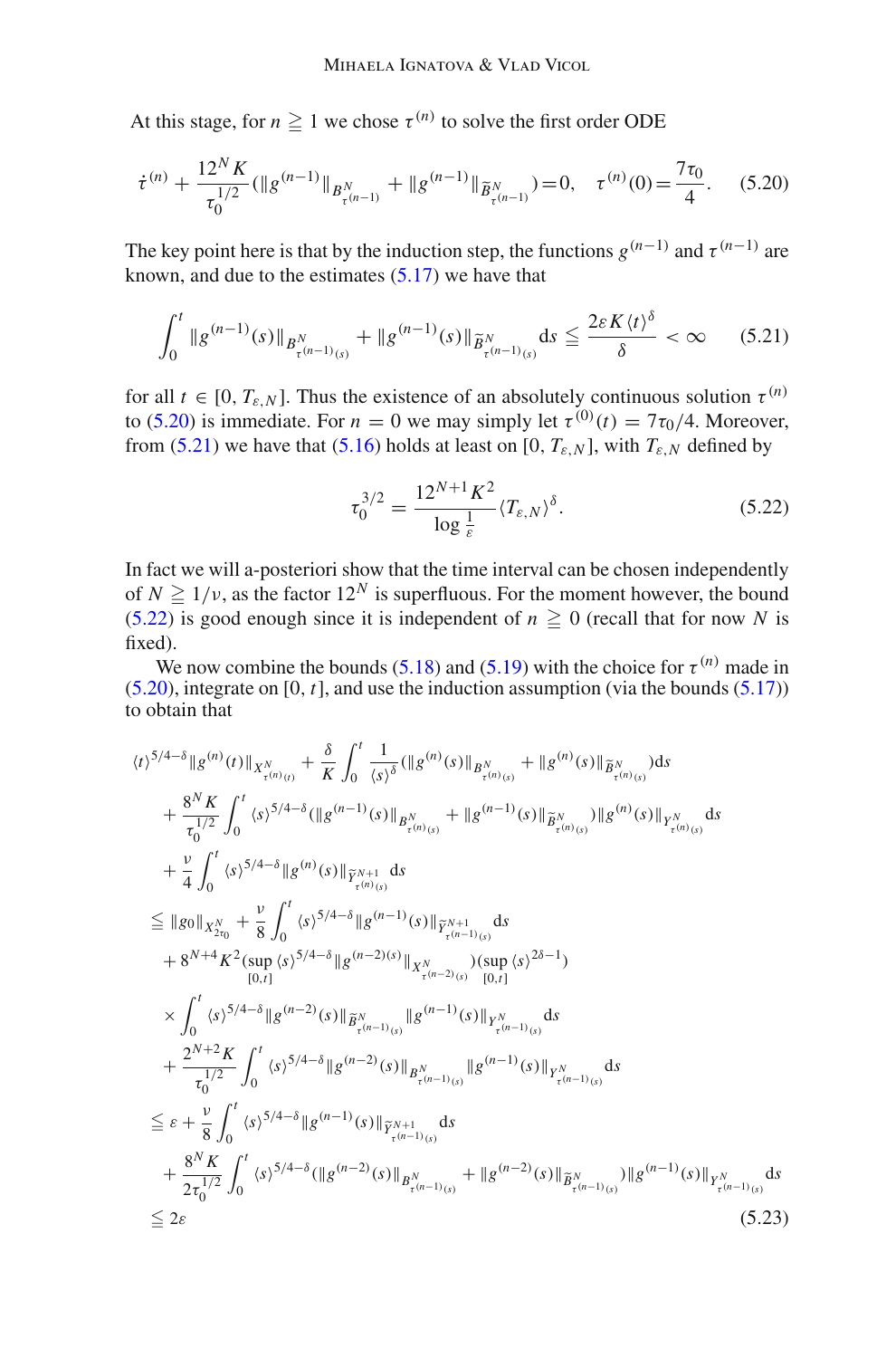holds for all  $t \in [0, T_{\varepsilon,N}]$ . In the second to last inequality above we have used that

$$
\max\{8^4K\varepsilon\tau_0^{1/2}, 4^{-N+2}\} \leqq 1,
$$

which holds if  $N \ge 2$  and  $\tau_0^{1/2} \varepsilon$  is less than a small universal constant (which was assumed in [\(2.39\)](#page-11-2)). This concludes the proof of the *n*-independent bounds [\(5.16\)](#page-27-3) and [\(5.17\)](#page-27-1) for the  $g^{(n)} = g^{(n,\nu)}$ .

In order to show that the Picard approximation converges, we next show that the difference

<span id="page-30-1"></span>
$$
\bar{g}^{(n)} = g^{(n)} - g^{(n-1)}
$$

contracts exponentially in a suitable weighted Sobolev space, of order  $N - 1$  in *x*. For this purpose, for  $n \ge 1$  define the decreasing function  $\bar{\tau}^{(n)}(t)$  by

$$
\frac{\mathrm{d}}{\mathrm{d}t}\bar{\tau}^{(n)}(t) + \frac{8^N K}{\tau_0^{1/2}} (\|g^{(n-1)}(t)\|_{B^{N-1}_{5\tau_0/4}} + \|g^{(n-1)}(t)\|_{\widetilde{B}^{N-1}_{5\tau_0/4}}) = 0, \quad \bar{\tau}^{(n)}(0) = \frac{7\tau_0}{4},\tag{5.24}
$$

which by the uniform in  $n$  estimate  $(5.17)$  obeys

$$
\bar{\tau}^{(n)}(t) \geqq \frac{5\tau_0}{4} \quad \text{for} \quad t \in [0, T_{\varepsilon,N}].
$$

We measure the difference  $\bar{g}^{(n)}$  by

$$
A_n := \sup_{[0,T_{\varepsilon,N}]} (\langle t \rangle^{5/4-\delta} \| \bar{g}^{(n)}(t) \|_{X^{N-1}_{\bar{\tau}^{(n)}(t)}}) + \frac{\nu}{4} \int_0^{T_{\varepsilon,N}} \langle s \rangle^{5/4-\delta} \| \bar{g}^{(n)}(s) \|_{\widetilde{Y}^N_{\bar{\tau}^{(n)}(s)}} ds + \frac{\delta}{K} \int_0^{T_{\varepsilon,N}} \frac{1}{\langle s \rangle^{\delta}} (\| \bar{g}^{(n)}(s) \|_{B^{N-1}_{\bar{\tau}^{(n)}(s)}} + \| \bar{g}^{(n)}(s) \|_{\widetilde{B}^{N-1}_{\bar{\tau}^{(n)}(s)}}) ds + \frac{8^N K}{\tau_0^{1/2}} \int_0^{T_{\varepsilon,N}} \langle s \rangle^{5/4-\delta} (\| g^{(n-1)}(s) \|_{B^{N-1}_{\bar{\tau}^{(n)}(s)}} + \| g^{(n-1)}(s) \|_{\widetilde{B}^{N-1}_{\bar{\tau}^{(n)}(s)}} \| \bar{g}^{(n)} \|_{Y^{N-1}_{\bar{\tau}^{(n)}(s)}} ds.
$$

We claim that the sequence  $A_n$  contracts, and prove that

<span id="page-30-0"></span>
$$
A_n \le \frac{A_{n-1} + A_{n-2}}{4} \tag{5.25}
$$

for all  $n \ge 2$ . In order to establish [\(5.25\)](#page-30-0) we consider the equation obeyed by  $\bar{g}^{(n)}$ 

$$
\partial_t \bar{g}^{(n)} - \partial_y^2 \bar{g}^{(n)} - \nu \partial_x^2 \bar{g}^{(n)} + \kappa \varphi \partial_x \bar{g}^{(n)} + \frac{1}{\langle t \rangle} \bar{g}^{(n)} \n= -U(g^{(n-2)}) \partial_x \bar{g}^{(n-1)} - U(\bar{g}^{(n-2)}) \partial_x g^{(n-2)} \n- V(\bar{g}^{(n-1)}) \partial_y g^{(n-2)} - V(g^{(n-2)}) \partial_y \bar{g}^{(n-2)} \n+ \frac{1}{2 \langle t \rangle} V(\bar{g}^{(n-1)}) U(g^{(n-2)}) + \frac{1}{2 \langle t \rangle} V(g^{(n-2)}) U(\bar{g}^{(n-2)}).
$$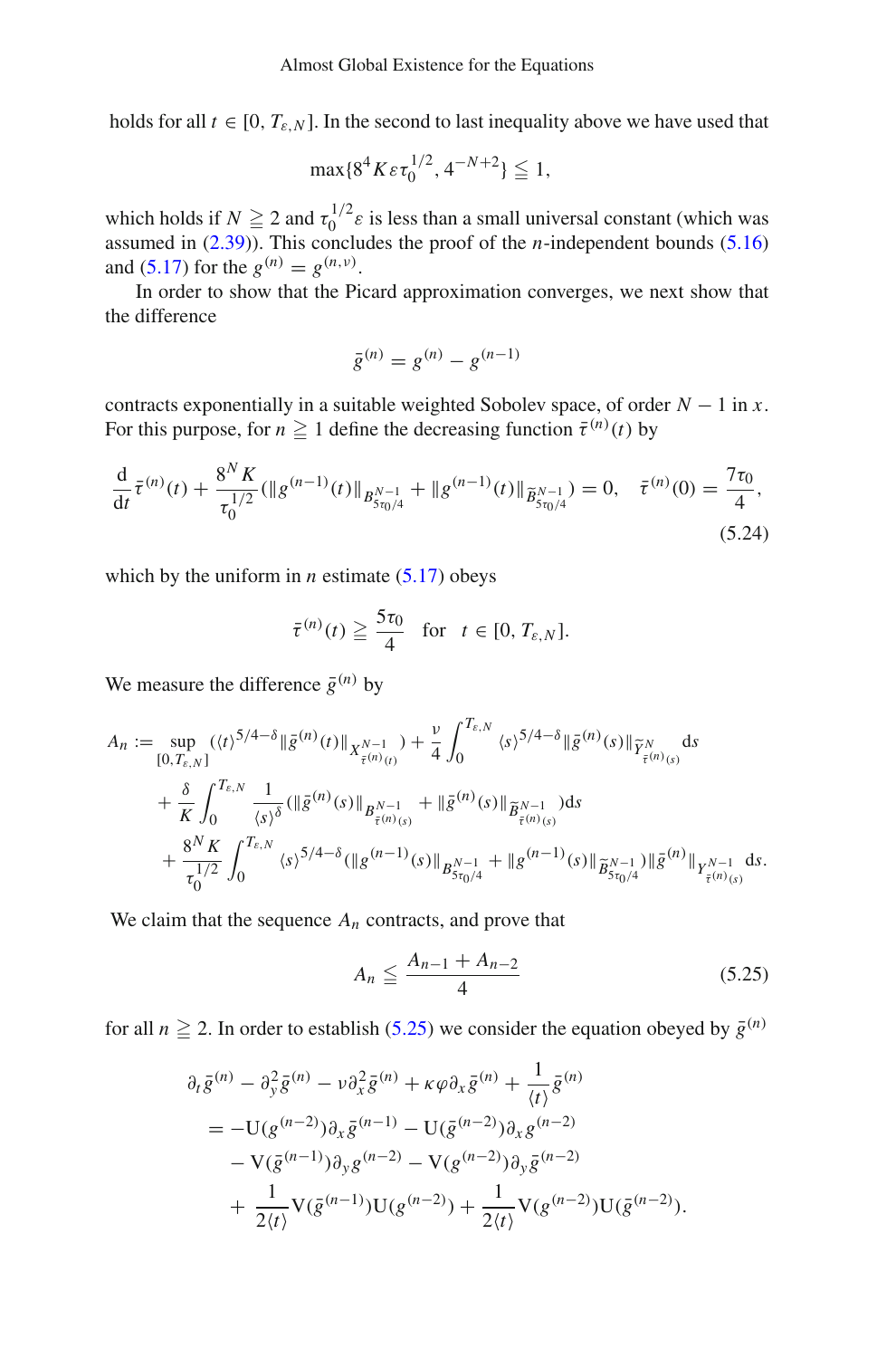Using estimates that are similar to those in Remark [3.6,](#page-20-1) the bounds [\(5.18\)](#page-28-0)–[\(5.23\)](#page-29-3), and using the choice of  $\bar{\tau}^{(n)}$  in [\(5.24\)](#page-30-1) it then follows that

$$
\frac{d}{dt} \|\bar{g}^{(n)}\|_{X^{N-1}_{\bar{\tau}^{(n)}}} + \frac{5/4 - \delta}{\langle t \rangle} \|\bar{g}^{(n)}\|_{X^{N-1}_{\bar{\tau}^{(n)}}} + \frac{\delta}{K \langle t \rangle^{5/4}} (\|\bar{g}^{(n)}\|_{B^{N-1}_{\bar{\tau}^{(n)}}} + \|\bar{g}^{(n)}\|_{\tilde{B}^{N-1}_{\bar{\tau}^{(n)}}}) + \frac{v}{4} \|\bar{g}^{(n)}\|_{\tilde{Y}^{N}_{\bar{\tau}^{(n)}}}
$$
\n
$$
+ \frac{8^{N} K}{\tau_{0}^{1/2}} (\|g^{(n-1)}\|_{B^{N-1}_{S\tau_{0}/4}} + \|g^{(n-1)}\|_{\tilde{B}^{N-1}_{S\tau_{0}/4}}) \|\bar{g}^{(n)}\|_{Y^{N-1}_{\bar{\tau}^{(n)}}}
$$
\n
$$
\leq \left(\frac{d}{dt} \bar{\tau}^{(n)} + \frac{8^{N} K}{\tau_{0}^{1/2}} (\|g^{(n-1)}\|_{B^{N-1}_{S\tau_{0}/4}} + \|g^{(n-1)}\|_{\tilde{B}^{N-1}_{S\tau_{0}/4}})\right) \|\bar{g}^{(n)}\|_{Y^{N-1}_{\bar{\tau}^{(n)}}}
$$
\n
$$
+ \frac{2^{N} K}{\tau_{0}^{1/2}} \|\bar{g}^{(n-2)}\|_{B^{N-1}_{\bar{\tau}^{(n-2)}}} \|g^{(n-2)}\|_{Y^{N}_{\tau^{(n-2)}}} + \frac{v}{16} \|\bar{g}^{(n-1)}\|_{\tilde{Y}^{N}_{\bar{\tau}^{(n-1)}}}
$$
\n
$$
+ \left(\frac{4^{N} K}{\tau_{0}^{1/2}} \|g^{(n-2)}\|_{B^{N-1}_{S\tau_{0}/4}} + 8^{N} K^{2} \langle t \rangle^{1/4} \|g^{(n-2)}\|_{X^{N-1}_{S\tau_{0}/4}} \|g^{(n-2)}\|_{\tilde{B}^{N-1}_{S\tau_{0}/4}}\right) \|\bar{g}^{(n-1)}\|_{Y^{N-1}_{\bar{\tau}^{(n-1)}}}
$$
\n

for  $t \in [0, T_{\varepsilon,N}]$ . The proof of [\(5.25\)](#page-30-0) now follows from [\(5.26\)](#page-31-0) upon integrating in time, recalling that  $\delta = \varepsilon \log \frac{1}{\varepsilon}$ , that  $(\varepsilon, \tau_0)$  obey [\(2.39\)](#page-11-2), and that the bound

<span id="page-31-0"></span>
$$
\frac{N2^{N+1} K}{\tau_0^{3/2}} \|g^{(n-2)}\|_{X_{\tau}^N(0,T^2)} \leq \frac{4\varepsilon N2^N K}{\tau_0^{3/2} \langle t \rangle^{5/4 - \delta}} \leq \frac{\delta}{4K \langle t \rangle^{5/4}} \frac{16\varepsilon N2^N K^2 \langle T_{\varepsilon,N} \rangle^{\delta}}{\tau_0^{3/2} \delta}
$$
  
 
$$
\leq \frac{\delta}{4K \langle t \rangle^{5/4}}
$$

holds in view of the bound [\(5.17\)](#page-27-1) and the definition of  $T_{\varepsilon,N}$  in [\(5.22\)](#page-29-2). Thus, we have proven [\(5.25\)](#page-30-0), from which it follows that

$$
0 \leqq A_n \leqq a_0 \left(\frac{\sqrt{17}-1}{8}\right)^n + a_1 \left(\frac{\sqrt{17}+1}{8}\right)^n \to 0 \text{ as } n \to \infty
$$

where  $a_0$ ,  $a_1 > 0$  are determined from computing  $A_1$  and  $A_2$ . This concludes the proof of convergence for the Picard iteration scheme  $(5.13)$  and  $(5.14)$  on  $[0, T_{\varepsilon,N}]$ . The convergence holds in the norm defined by  $A_n$ . Moreover, the available bounds are sufficient in order to show that the limiting function  $g^{(v)}$  obeys [\(5.2\)](#page-25-2)–[\(5.5\)](#page-25-3) pointwise in *x* when integrated against  $H^1(\theta_\alpha \, dy)$  functions of *y*.

## *5.4. A Posteriori Estimates for the Dissipative Approximation*

Having constructed solutions  $g^{(v)}$  of [\(5.2\)](#page-25-2)–[\(5.5\)](#page-25-3) with finite Sobolev regularity in *x* (of order  $N \ge 1/v$ ), we a posteriori show that these solutions obey better bounds, and in particular, are real-analytic with respect to *x*.

For this purpose, we would like to perform estimates similar to those in the previous subsection, and pass  $N \to \infty$ . The main obstruction to directly using the bound [\(5.17\)](#page-27-1) and passing  $N \to \infty$  is that the time of existence we have so far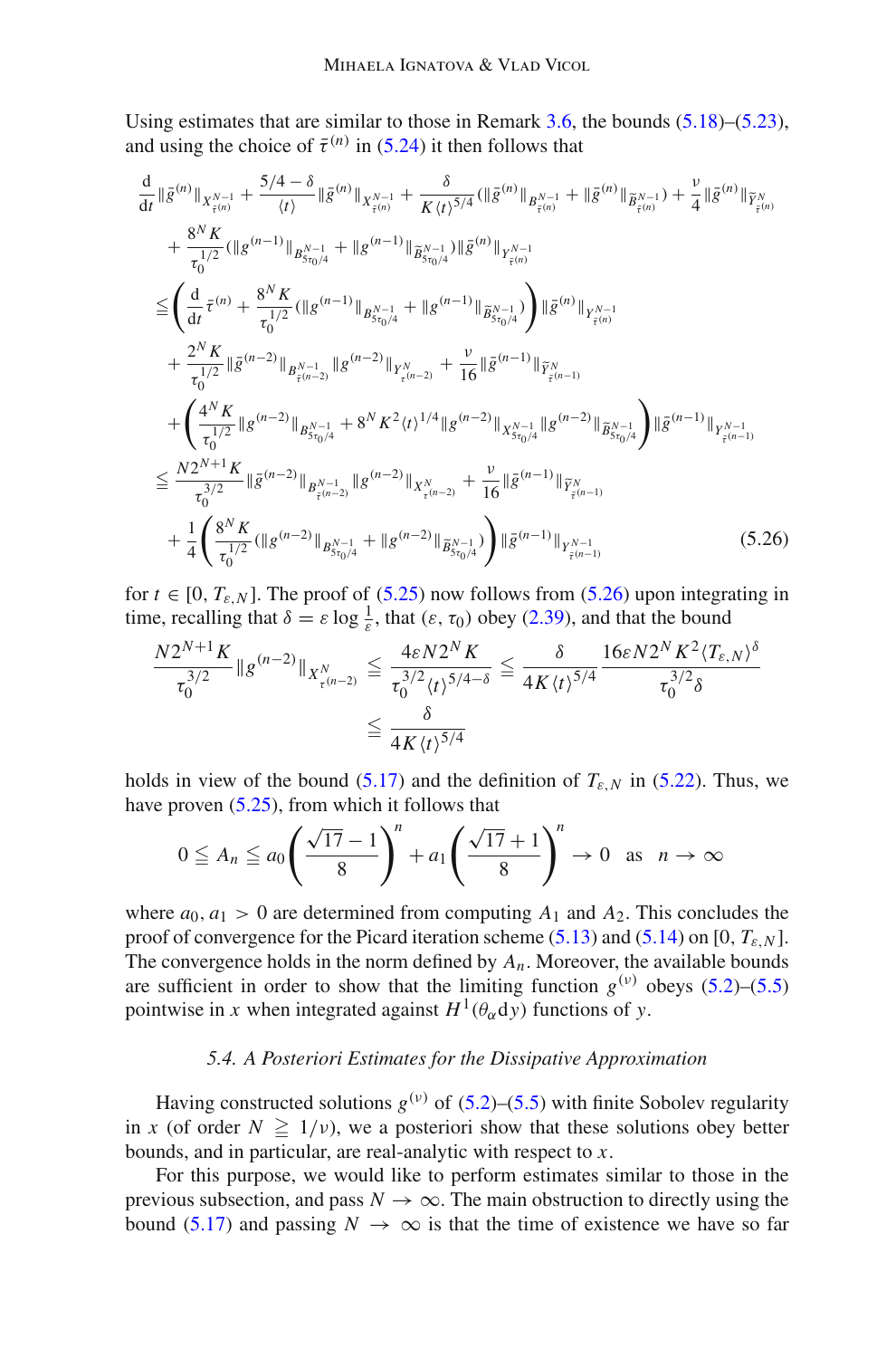guaranteed for  $g^{(v)}$  is  $T_{\varepsilon,N}$  defined by [\(5.22\)](#page-29-2), and thus depends on *N* itself. Thus, the first step is to show that  $g^{(v)}$  obeys *v*-independent Sobolev bounds on a time interval  $T_{\varepsilon}$  that is independent of *N* (and *v*).

As before, let *N* be such that  $Nv \geq 1$  with the caveat that we will in this subsection look for bounds independent of *N*. Let *K* be the constant from  $(5.18)$ , and define  $\tau_N^{(\nu)}(t)$  by

<span id="page-32-0"></span>
$$
\frac{\mathrm{d}}{\mathrm{d}t}\tau_N^{(\nu)} + \frac{4K}{\tau_0^{1/2}}(\|g^{(\nu)}\|_{B^N_{\tau_N^{(\nu)}}} + \|g^{(\nu)}\|_{\widetilde{B}^N_{\tau_N^{(\nu)}}}) + 16K^2 \langle t \rangle^{1/4} \|g^{(\nu)}\|_{X^N_{\tau_N^{(\nu)}}} \|g^{(\nu)}\|_{\widetilde{B}^N_{\tau_N^{(\nu)}}} = 0, \tag{5.27}
$$

with initial value  $\tau_N^{(\nu)}(0) = 7\tau_0/4$ . For each *N*, this is a first order ODE, with a degree *N* polynomial nonlinearity in  $\tau_N^{(\nu)}$ . Due to the a priori bounds [\(5.17\)](#page-27-1) inherited by  $g^{(v)}$ , at least on [0,  $T_{\varepsilon,N}$ ] the ODE [\(5.27\)](#page-32-0) has an absolutely continuous solution. We let  $T_{\varepsilon,N}^*$  be the maximal time for which  $\tau_N^{(\nu)}$  stays above  $5\tau_0/4$ . On [0,  $T_{\varepsilon,N}^*$ ] all the estimates in the previous section are justified. We already have shown that  $T_{\varepsilon,N}^* \geq T_{\varepsilon,N}$ , and we now claim that  $T_{\varepsilon,N}^* \geq T_{\varepsilon}$  for the  $T_{\varepsilon} > 0$  defined in [\(5.1\)](#page-25-4), which is independent of  $N$  and  $\nu$ .

With  $\tau_N^{(\nu)}$  as defined above, and  $N \ge \nu^{-1}$  arbitrary, we perform an estimate in the spirit of [\(5.18\)](#page-28-0) and [\(5.19\)](#page-28-1), use the definition of  $\tau_N^{(\nu)}$  in [\(5.27\)](#page-32-0), and arrive at

$$
\frac{d}{dt}||g^{(\nu)}||_{X^{N}_{\tau_{N}^{(\nu)}}} + \frac{5/4 - \delta}{\langle t \rangle}||g^{(\nu)}||_{X^{N}_{\tau_{N}^{(\nu)}}} + \frac{\delta}{K\langle t \rangle^{5/4}} \left(||g^{(\nu)}||_{B^{N}_{\tau_{N}^{(\nu)}}} + ||g^{(\nu)}||_{\widetilde{B}^{N}_{\tau_{N}^{(\nu)}}}\right) \n+ \frac{K}{\tau_{0}^{1/2}} (||g^{(\nu)}||_{B^{N}_{\tau_{N}^{(\nu)}}} + ||g^{(\nu)}||_{\widetilde{B}^{N}_{\tau_{N}^{(\nu)}}}) ||g^{(\nu)}||_{Y^{N}_{\tau_{N}^{(\nu)}}} + \frac{\nu}{8} ||g^{(\nu)}||_{\widetilde{Y}^{N+1}_{\tau_{N}^{(\nu)}}} \n\leq \left(\frac{d}{dt} \tau_{N}^{(\nu)} + \frac{K}{\tau_{0}^{1/2}} (||g^{(\nu)}||_{B^{N}_{\tau_{N}^{(\nu)}}} + ||g^{(\nu)}||_{\widetilde{B}^{N}_{\tau_{N}^{(\nu)}}})\right) ||g^{(\nu)}||_{Y^{N}_{\tau_{N}^{(\nu)}}} - \frac{\nu}{8} ||g^{(\nu)}||_{\widetilde{Y}^{N+1}_{\tau_{N}^{(\nu)}}} \n+ \frac{K}{(\tau_{N}^{(\nu)})^{1/2}} ||g^{(\nu)}||_{B^{N}_{\tau_{N}^{(\nu)}}} Y_{N+1}(g^{(\nu)}, \tau_{N}^{(\nu)}) + \frac{K}{(\tau_{N}^{(\nu)})^{1/2}} ||g^{(\nu)}||_{B^{N}_{\tau_{N}^{(\nu)}}} ||g^{(\nu)}||_{Y^{N}_{\tau_{N}^{(\nu)}}} \n\leq \left(\frac{d}{dt} \tau_{N}^{(\nu)} + \frac{3K}{\tau_{0}^{1/2}} (||g^{(\nu)}||_{B^{N}_{\tau_{N}^{(\nu)}}} + ||g^{(\nu)}||_{\widetilde{B}^{N}_{\tau_{N}^{(\nu)}}})\right) ||g^{(\nu)}||_{Y^{N}_{\tau_{N}^{(\nu)}}} - \frac{\nu}{8} ||g^{(\nu)}||_{\widetilde{Y}^{N+1}_{\tau_{N}^{(\nu)}}} \n+ \frac{\nu}{8} ||g^{(\nu)}||_{\widetilde{Y}^{N+1}_{\tau_{N}^{(\nu)}}} + 1
$$

<span id="page-32-1"></span>where  $K \ge 1$  is a universal constant. Integrating the above on [0, *T*] and using that  $\|g_0\|_{X_{2\tau_0}} \leq \varepsilon$ , for any  $N \geq 1/\nu$  we obtain

$$
\sup_{t\in[0,T]} \left( \langle t \rangle^{5/4-\delta} \| g^{(\nu)}(t) \|_{X^N_{\tau_N^{(\nu)}(t)}} \right) + \frac{\delta}{K} \int_0^T \frac{1}{\langle s \rangle^{\delta}} \left( \| g^{(\nu)}(s) \|_{B^N_{\tau_N^{(\nu)}(s)}} + \| g^{(\nu)}(s) \|_{\widetilde{B}^N_{\tau_N^{(\nu)}(s)}} \right) ds
$$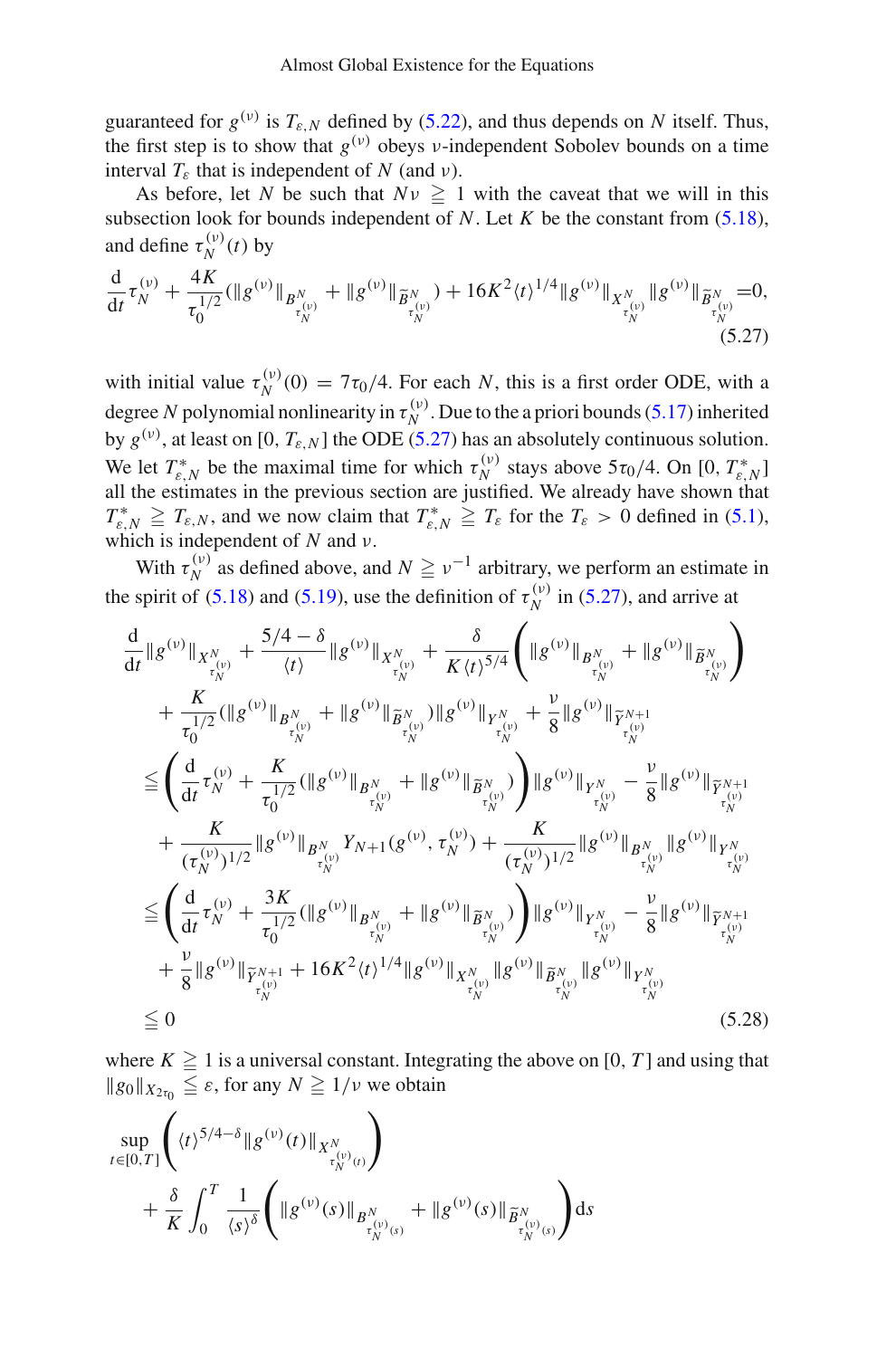$$
+\frac{K}{\tau_0^{1/2}} \int_0^T \langle s \rangle^{5/4-\delta} \Biggl( \|g^{(\nu)}(s)\|_{B^N_{\tau_N^{(\nu)}(s)}} + \|g^{(\nu)}(s)\|_{\widetilde{B}^N_{\tau_N^{(\nu)}(s)}} \Biggr) \|g^{(\nu)}(s)\|_{Y^N_{\tau_N^{(\nu)}(s)}} ds
$$
  
\n
$$
\leq \varepsilon.
$$
\n(5.29)

Estimate [\(5.29\)](#page-33-0) above implies that

$$
\frac{4K}{\tau_0^{1/2}} \int_0^t \|g^{(\nu)}(s)\|_{B_{\tau_{N}^{(\nu)}(s)}^N} ds \le \frac{4K^2 \varepsilon \langle t \rangle^{\delta}}{\delta \tau_0^{1/2}} = \frac{4K^2 \langle t \rangle^{\delta}}{\tau_0^{1/2} \log \frac{1}{\varepsilon}} \tag{5.30}
$$
\n
$$
16K^2 \int_0^t \langle s \rangle^{1/4} \|g^{(\nu)}(s)\|_{X_{\tau_{N}^{(\nu)}}^N} \|g^{(\nu)}(s)\|_{\widetilde{B}_{\tau_{N}^{(\nu)}(s)}^N} ds \le \frac{16K^3 \varepsilon^2}{\delta} = \frac{16K^3 \varepsilon}{\log \frac{1}{\varepsilon}} \le \frac{4K^2 \langle t \rangle^{\delta}}{\tau_0^{1/2} \log \frac{1}{\varepsilon}}
$$

upon appealing to  $(2.39)$ . Inserted in  $(5.27)$ , the above bounds a posteriori show that

<span id="page-33-4"></span><span id="page-33-0"></span>
$$
\tau_N^{(\nu)}(t) \ge \frac{7\tau_0}{4} - \frac{8K^2\langle t\rangle^{\delta}}{\tau_0^{1/2}\log\frac{1}{\varepsilon}} \ge \frac{5\tau_0}{4} \tag{5.31}
$$

for all  $t \leq T_{\varepsilon}$ , as long as  $T_{\varepsilon}$  obeys

<span id="page-33-2"></span><span id="page-33-1"></span>
$$
\langle T_{\varepsilon}\rangle^{\delta}\leq \frac{\tau_0^{3/2}\log\frac{1}{\varepsilon}}{16K^2}.
$$

It is clear that the *T*<sub>ε</sub> defined earlier in [\(5.1\)](#page-25-4) obeys the above estimate if  $K_*$  is taken sufficiently large. This shows that  $T_{\varepsilon,N}^* \geq T_{\varepsilon}$  for each  $N \geq \nu^{-1}$ . Moreover, the bound  $(5.31)$  which combined with  $(5.29)$  yields

$$
\sup_{t \in [0,T_{\varepsilon}]} \left( \langle t \rangle^{5/4-\delta} \| g^{(v)}(t) \|_{X_{5\tau_0/4}^N} \right) + \frac{\delta}{K} \int_0^{T_{\varepsilon}} \frac{1}{\langle s \rangle^{\delta}} \left( \| g^{(v)}(s) \|_{B_{5\tau_0/4}^N} + \| g^{(v)}(s) \|_{\widetilde{B}_{5\tau_0/4}^N} \right) ds
$$
  
+ 
$$
\frac{K}{\tau_0^{1/2}} \int_0^{T_{\varepsilon}} \langle s \rangle^{5/4-\delta} (||g^{(v)}(s) ||_{B_{5\tau_0/4}^N} + ||g^{(v)}(s) ||_{\widetilde{B}_{5\tau_0/4}^N}) ||g^{(v)}(s) ||_{Y_{5\tau_0/4}^N} ds
$$
  

$$
\leq \varepsilon, \tag{5.32}
$$

for any  $N \geq 1$ , where  $K \geq 1$  is a fixed universal constant. Note that upon passing  $N \to \infty$  in [\(5.32\)](#page-33-2), and using the Monotone Convergence Theorem, we also obtain the bound

$$
\sup_{t \in [0,T_{\varepsilon}]} \left( \langle t \rangle^{5/4-\delta} \| g^{(\nu)}(t) \|_{X_{5\tau_0/4}} \right) + \frac{\delta}{K} \int_0^{T_{\varepsilon}} \frac{1}{\langle s \rangle^{\delta}} ( \| g^{(\nu)}(s) \|_{B_{5\tau_0/4}} + \| g^{(\nu)}(s) \|_{\widetilde{B}_{5\tau_0/4}}) ds + \frac{K}{\tau_0^{1/2}} \int_0^{T_{\varepsilon}} \langle s \rangle^{5/4-\delta} ( \| g^{(\nu)}(s) \|_{B_{5\tau_0/4}} + \| g^{(\nu)}(s) \|_{\widetilde{B}_{5\tau_0/4}}) \| g^{(\nu)}(s) \|_{Y_{5\tau_0/4}} ds \leq 4\varepsilon,
$$
\n(5.33)

<span id="page-33-3"></span>for the real-analytic norms of  $g^{(v)}$ . Due to the monotonicity of the norms with respect to  $\tau$ , this proves [\(5.6\)](#page-25-1).

In order to obtain a limiting analyticity radius  $\tau^{(\nu)}$  in the limit as  $N \to \infty$ , which obeys the nonlinear ODE  $(5.7)$ , we may first try to show that the sequence of absolutely continuous functions  $\{\tau_N^{(\nu)}\}_{N \geq \nu^{-1}}$  is in fact equicontinuous on the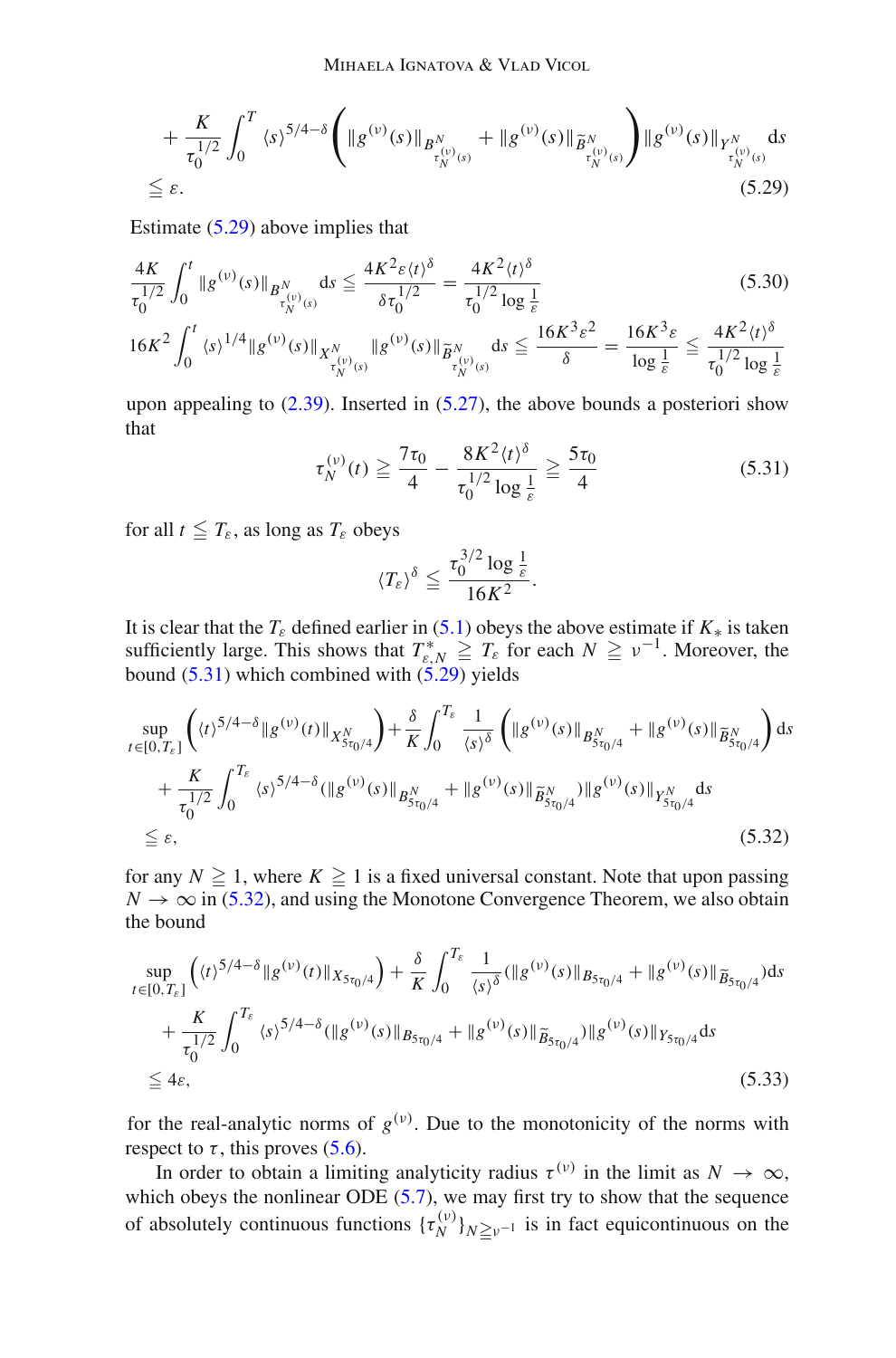time interval [0,  $T_{\varepsilon}$ ]. This seems however not possible due to the third term on the left side of [\(5.27\)](#page-32-0). We instead define a new sequence of radii  $\theta_N^{(v)}$ , for which the trick used to prove uniqueness in Section [4](#page-23-0) applies, and we are able to prove that  $\{\theta_N^{(\nu)}\}_{N\geq \nu^{-1}}$  is uniformly equicontinuous (in fact uniformly Hölder-1/2 in time). Let

$$
\frac{\mathrm{d}}{\mathrm{d}t}\theta_N^{(\nu)} + \frac{2K}{(\theta_N^{(\nu)})^{1/2}} \|g^{(\nu)}\|_{B_{\theta_N^{(\nu)}}^N} = 0, \quad \theta_N^{(\nu)}(0) = \tau_0. \tag{5.34}
$$

The existence of solutions to  $(5.34)$  is immediate since the nonlinearity is a polynomial of finite degree, with coefficients that are integrable in time by [\(5.33\)](#page-33-3). We next observe that in view of [\(5.30\)](#page-33-4), by using a version of [\(5.31\)](#page-33-1), we arrive at

<span id="page-34-0"></span>
$$
\theta_N^{(\nu)}(t) \geq \frac{\tau_0}{2} \quad \text{for all } t \in [0, T_{\varepsilon}].
$$

Now, similarly to [\(5.28\)](#page-32-1) we have that

$$
\frac{d}{dt}||g^{(v)}||_{X_{\theta_{N}^{(v)}}^{N}} + \frac{5/4 - \delta}{\langle t \rangle} ||g^{(v)}||_{X_{\theta_{N}^{(v)}}^{N}} + \frac{\delta}{K(t)^{5/4}} ||g^{(v)}||_{B_{\theta_{N}^{(v)}}^{N}} + \frac{\delta}{2K(t)^{5/4}} ||g^{(v)}||_{\widetilde{B}_{\theta_{N}^{(v)}}^{N}} \n+ \frac{K}{(\theta_{N}^{(v)})^{1/2}} ||g^{(v)}||_{B_{\theta_{N}^{(v)}}^{N}} ||g^{(v)}||_{Y_{\theta_{N}^{(v)}}^{N}} + \frac{v}{8} ||g^{(v)}||_{\widetilde{Y}_{\theta_{N}^{(v)}}^{N+1}} \n\leq \left(\frac{d}{dt}\theta_{N}^{(v)} + \frac{K}{(\theta_{N}^{(v)})^{1/2}} ||g^{(v)}||_{B_{\theta_{N}^{(v)}}^{N}}\right) ||g^{(v)}||_{Y_{\theta_{N}^{(v)}}^{N}} \n- \frac{v}{8} ||g^{(v)}||_{\widetilde{Y}_{\theta_{N}^{(v)}}^{N+1}} - \frac{\delta}{2K(t)^{5/4}} ||g^{(v)}||_{\widetilde{B}_{\theta_{N}^{(v)}}^{N}} \n+ \frac{K}{(\theta_{N}^{(v)})^{1/2}} ||g^{(v)}||_{B_{\theta_{N}^{(v)}}^{N}} Y_{N+1} \left(g^{(v)}, \theta_{N}^{(v)}\right) + \frac{K}{(\theta_{N}^{(v)})^{1/2}} ||g^{(v)}||_{B_{\theta_{N}^{(v)}}^{N}} ||g^{(v)}||_{Y_{\theta_{N}^{(v)}}^{N}} \n\leq \left(\frac{d}{dt}\theta_{N}^{(v)} + \frac{2K}{(\theta_{N}^{(v)})^{1/2}} (||g^{(v)}||_{B_{\theta_{N}^{(v)}}^{N}} + ||g^{(v)}||_{\widetilde{B}_{\theta_{N}^{(v)}}^{N}})\right) ||g^{(v)}||_{Y_{\theta_{N}^{(v)}}^{N}} \n- \frac{\delta}{2K(t)^{5/4}} ||g^{(v)}||_{\widetilde{X}_{\theta_{N}^{(v)}}^{N}} \n+ \frac{16K^{2}(t)^{1/4}}{vN} ||g^{(v)}||_{
$$

In the last inequality of  $(5.35)$  we have used the same trick as in Section [4:](#page-23-0) that by  $(5.32)$  we have

<span id="page-34-1"></span>
$$
\sup_{t\in[0,T_{\varepsilon}]} \left(\frac{32K^4}{\tau_0} \langle t \rangle^{3/2} \|g^{(\nu)}\|_{X_{5\tau_0/4}}^2\right) \leq \frac{32K^4\varepsilon^2}{\tau_0} \leq \varepsilon \log \frac{1}{\varepsilon} = \delta
$$

upon appealing to assumption [\(2.39\)](#page-11-2).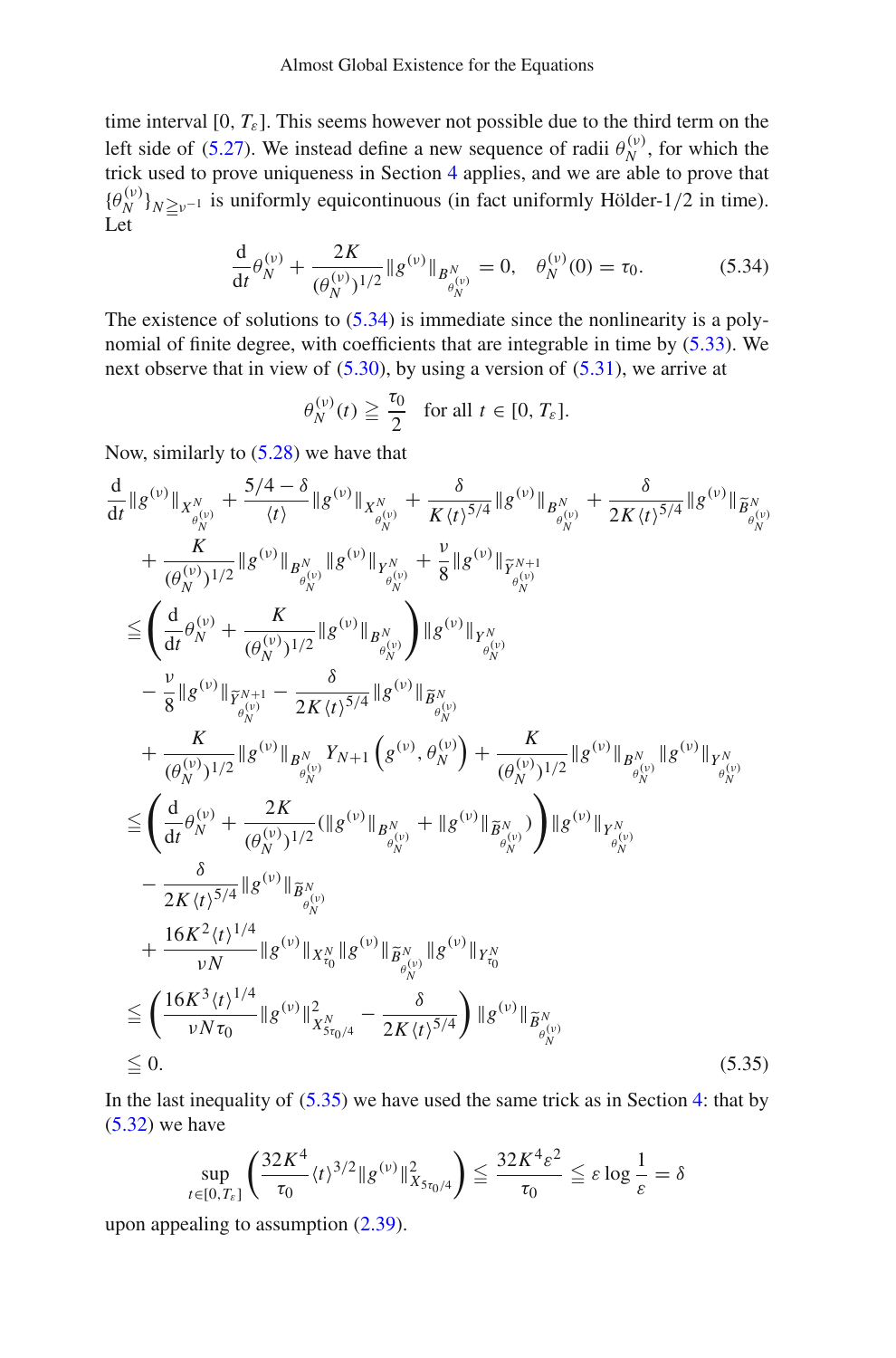Using the bound  $(5.35)$ , we show that the sequence of absolutely continuous functions  $\{\theta_N^{(\nu)}\}_{N\geq \nu^{-1}}$ , is in fact uniformly bounded in  $C^{1/2}([0, T_{\varepsilon}])$ , and thus uniformly equicontinuous. For this purpose, let  $t_1, t_2 \in [0, T_{\varepsilon}]$  be such that  $|t_1 - t_2|$  $t_2 \le \zeta$ . Using the mean value theorem, the definition of  $\theta_N^{(\nu)}$  in [\(5.34\)](#page-34-0), and the definitions [\(5.8\)](#page-26-4) and [\(5.9\)](#page-26-5) we arrive at

$$
|\theta_{N}^{(v)}(t_{1}) - \theta_{N}^{(v)}(t_{2})| \leq \frac{4K}{\tau_{0}^{1/2}} \int_{t_{1}}^{t_{2}} \|g^{(v)}(s)\|_{B_{\theta_{N}^{(v)}(s)}^N} ds
$$
  
\n
$$
\leq \frac{4K}{\tau_{0}^{1/2}} \int_{t_{1}}^{t_{2}} \langle s \rangle^{1/8} \|g^{(v)}(s)\|_{X_{\theta_{N}^{(v)}(s)}^{N}}^{1/2} \|g^{(v)}(s)\|_{\tilde{B}_{\theta_{N}^{(v)}(s)}^{N}}^{1/2} ds
$$
  
\n
$$
\leq \frac{16K^{2}|t_{1} - t_{2}|}{\zeta^{1/2}\tau_{0}} + \zeta^{1/2} \int_{t_{1}}^{t_{2}} \langle s \rangle^{1/4} \|g^{(v)}(s)\|_{X_{\theta_{N}^{(v)}(s)}^N} \|g^{(v)}(s)\|_{\tilde{B}_{\theta_{N}^{(v)}(s)}^N} ds
$$
  
\n
$$
\leq \left(\frac{16K^{2}}{\tau_{0}} + \frac{16K\epsilon^{2}}{\delta}\right) \zeta^{1/2}
$$
\n(5.36)

Since  $\zeta \in (0, 1)$  was arbitrary, it follows from [\(5.36\)](#page-35-0) that the  $\theta_N^{(v)}$  are uniformly equicontinous. The Arzela–Ascoli theorem guarantees the existence of a subsequence  $\theta_{N_k}^{(v)}$  with  $N_k \to \infty$  as  $k \to \infty$ , and of a function  $\tau^{(v)}$  such that

<span id="page-35-0"></span>
$$
\theta_{N_k}^{(\nu)} \to \tau^{(\nu)} \text{ uniformly on } [0, T_{\varepsilon}] \text{ as } k \to \infty.
$$

Moreover, we have that  $\tau^{(\nu)} \ge \tau_0/2$  on [0,  $T_{\varepsilon}$ ]. By passing  $N = N_k \to \infty$  in  $(5.34)$  we obtain

<span id="page-35-1"></span>
$$
\frac{d}{dt}\tau^{(\nu)} + \frac{2K}{(\tau^{(\nu)})^{1/2}} \|g^{(\nu)}\|_{B_{\tau^{(\nu)}}} = 0, \quad \tau^{(\nu)}(0) = \tau_0. \tag{5.37}
$$

In order to justify [\(5.37\)](#page-35-1) we use that by [\(5.33\)](#page-33-3) we have that  $||g^{(\nu)}||_{B_{5\tau_0/4}} \in L^1([0, T_{\varepsilon}]),$ and that the convergence of  $\tau_{N_k}^{(\nu)} \to \tau^{(\nu)}$  is uniform. Moreover, using [\(5.33\)](#page-33-3) and a bound similar to  $(5.36)$ , it follows from  $(5.37)$  that

$$
|\tau^{(\nu)}(t_1) - \tau^{(\nu)}(t_2)| \leq \left(\frac{16K^2}{\tau_0} + \frac{16K\varepsilon^2}{\delta}\right)|t_1 - t_2|^{1/2}
$$

uniformly for  $t_1, t_2 \in [0, T_{\varepsilon}]$ . That is, the radii  $\tau^{(\nu)}$  are uniformly (with respect to ν) Hölder 1/2 continuous. This concludes the proof of [\(5.6\)](#page-25-1) and [\(5.7\)](#page-26-0).

#### *5.5. Existence of Solutions to the Prandtl System*

It remains to pass  $v \to 0$  and obtain a limiting solution g of the Prandtl equations  $(2.20)$ – $(2.22)$ , in the sense of Definition [2.1,](#page-11-3) of a tangential analyticity radius  $\tau$ which solves [\(3.24\)](#page-22-0), such that the pair  $(g, \tau)$  obeys the bounds [\(2.41\)](#page-12-4)–[\(2.44\)](#page-12-2).

We have shown in the previous subsection that the sequence  $\tau^{(v)}$  is uniformly equicontinuous, and thus by the Arzela–Ascoli theorem we know that along a subsequence  $v_k \to 0$ , we have that  $\tau^{(v_k)} \to \tau$  uniformly on [0,  $T_{\varepsilon}$ ], with  $\tau(0) = \tau_0$ ,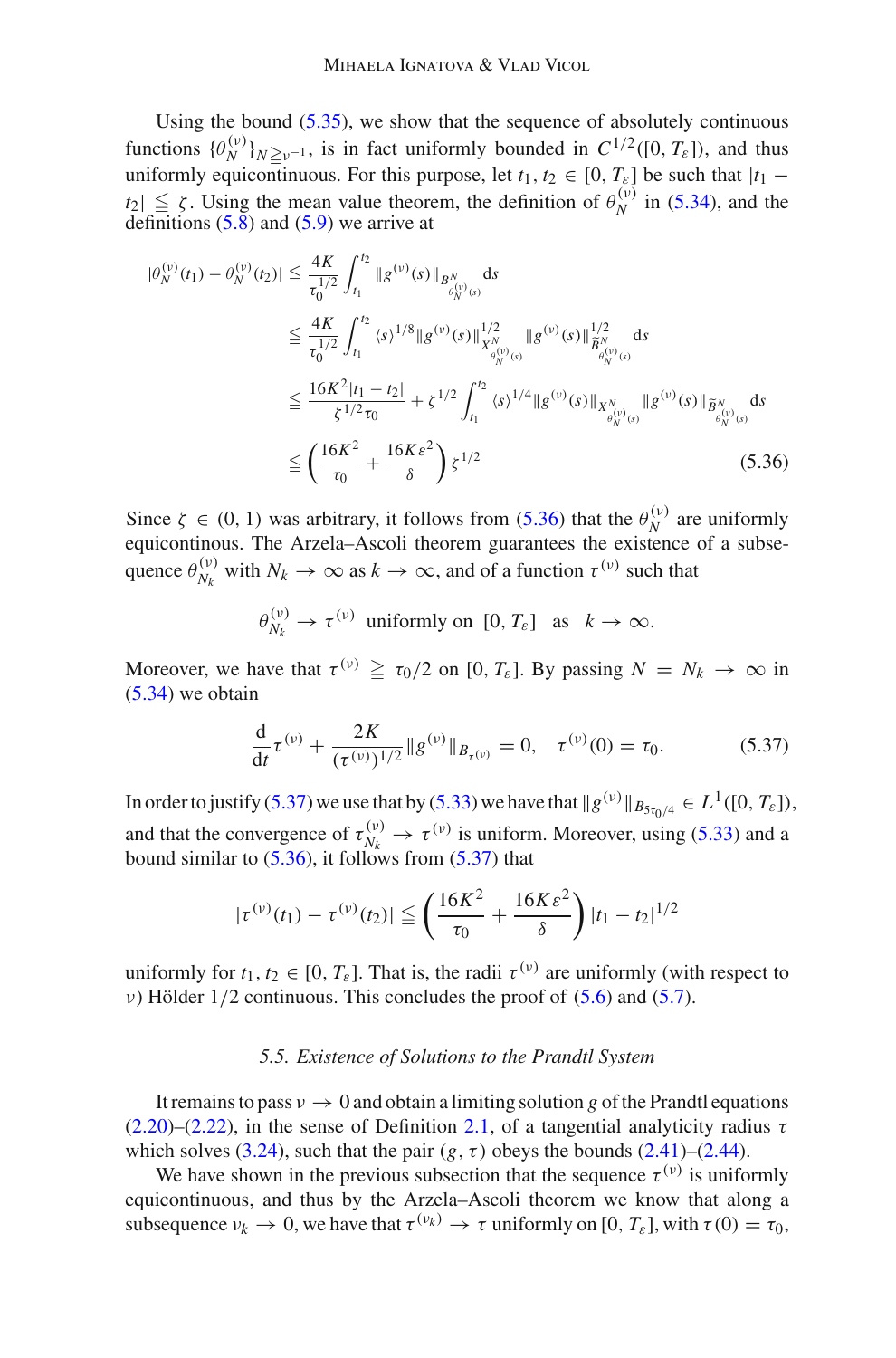and  $\tau(t) \ge \tau_0/2$  on this interval. Note that from the bound [\(5.33\)](#page-33-3) it follows that [\(5.6\)](#page-25-1) holds with  $\tau^{(\nu)}$  replaced by the limiting function  $\tau$ .

Without loss of generality, the above subsequence  $\{v_k\}_{k \geq 1}$  obeys

$$
0 < \frac{1}{\nu_{k+1}} - \frac{1}{\nu_k} \leqq \frac{1}{k^2}.
$$

We next show that the subsequence  $g^{(v_k)}$  is Cauchy in the norm induced by the left side of [\(5.6\)](#page-25-1). For this purpose, let

$$
\bar{g}_k = g^{(\nu_k)} - g^{(\nu_{k+1})}
$$

and define

$$
G_k := \sup_{[0,T_{\varepsilon}]} \left( \langle t \rangle^{5/4-\delta} \| \bar{g}_k(t) \|_{X_{\bar{\tau}_k}(t)} \right) + \frac{\delta}{2K} \int_0^{T_{\varepsilon}} \frac{1}{\langle s \rangle^{\delta}} \| \bar{g}_k(s) \|_{B_{\bar{\tau}_k}(s)} ds + K \int_0^{T_{\varepsilon}} \frac{\langle s \rangle^{5/4-\delta}}{\bar{\tau}_k(s)^{1/2}} \| g^{(v_k)}(s) \|_{B_{5\tau_0/4}} \| \bar{g}_k \|_{Y_{\bar{\tau}_k}(s)} ds
$$

where

$$
\frac{\mathrm{d}}{\mathrm{d}t}\bar{\tau}_k + \frac{2K}{\bar{\tau}_k^{1/2}} \|g^{(\nu_k)}\|_{B_{5\tau_0/4}} = 0, \quad \bar{\tau}_k(0) = \frac{6\tau_0}{5}.\tag{5.38}
$$

Note that from the bound [\(5.33\)](#page-33-3), upon choosing  $K_*$  sufficiently large, we obtain that

$$
\bar{\tau}_k(t) \geqq \tau_0 \quad \text{for all } t \in [0, T_{\varepsilon}].
$$

We claim that

<span id="page-36-1"></span><span id="page-36-0"></span>
$$
G_k \le \frac{1}{k^2 \tau_0^2}.\tag{5.39}
$$

To prove [\(5.39\)](#page-36-0), we consider the equation obeyed by  $\bar{g}_k$ 

$$
\partial_t \bar{g}_k - \partial_y^2 \bar{g}_k + \kappa \varphi \partial_x \bar{g}_k + \frac{1}{\langle t \rangle} \bar{g}_k - \nu_k \partial_x^2 \bar{g}_k
$$
  
=  $(\nu_k - \nu_{k+1}) \partial_x^2 g^{(\nu_{k+1})} - U(g^{(\nu_k)}) \partial_x \bar{g}_k - U(\bar{g}_k) \partial_x g^{(\nu_{k+1})}$   
-  $V(g^{(\nu_{k+1})}) \partial_y \bar{g}_k - V(\bar{g}_k) \partial_y g^{(\nu_k)} + \frac{1}{2 \langle t \rangle} U(g^{(\nu_k)}) V(\bar{g}_k) + \frac{1}{2 \langle t \rangle} U(\bar{g}_k) V(g^{(\nu_{k+1})}).$ 

Similarly to [\(4.4\)](#page-24-0) we obtain that

$$
\frac{d}{dt} \|\bar{g}_k\|_{X_{\bar{\tau}_k(t)}} + \frac{5/4 - \delta}{\langle t \rangle} \|\bar{g}_k\|_{X_{\bar{\tau}_k(t)}} + \frac{\delta}{K \langle t \rangle^{5/4}} \|\bar{g}_k\|_{B_{\bar{\tau}_k(t)}} + \frac{\nu_k}{4} \|\bar{g}_k\|_{\widetilde{Y}_{\bar{\tau}_k(t)}} \n+ \frac{K}{\bar{\tau}_k^{1/2}} \|g^{(\nu_k)}\|_{B_{\bar{\tau}_k}} \|\bar{g}_k\|_{Y_{\bar{\tau}_k(t)}} \n\leq \left(\frac{d}{dt} \bar{\tau}_k + \frac{2K}{\bar{\tau}_k^{1/2}} \|g^{(\nu_k)}\|_{B_{\bar{\tau}_k}}\right) \|\bar{g}_k\|_{Y_{\bar{\tau}_k(t)}} + |\nu_k - \nu_{k+1}| \|\partial_x^2 g^{(\nu_{k+1})}\|_{X_{\bar{\tau}_k}}
$$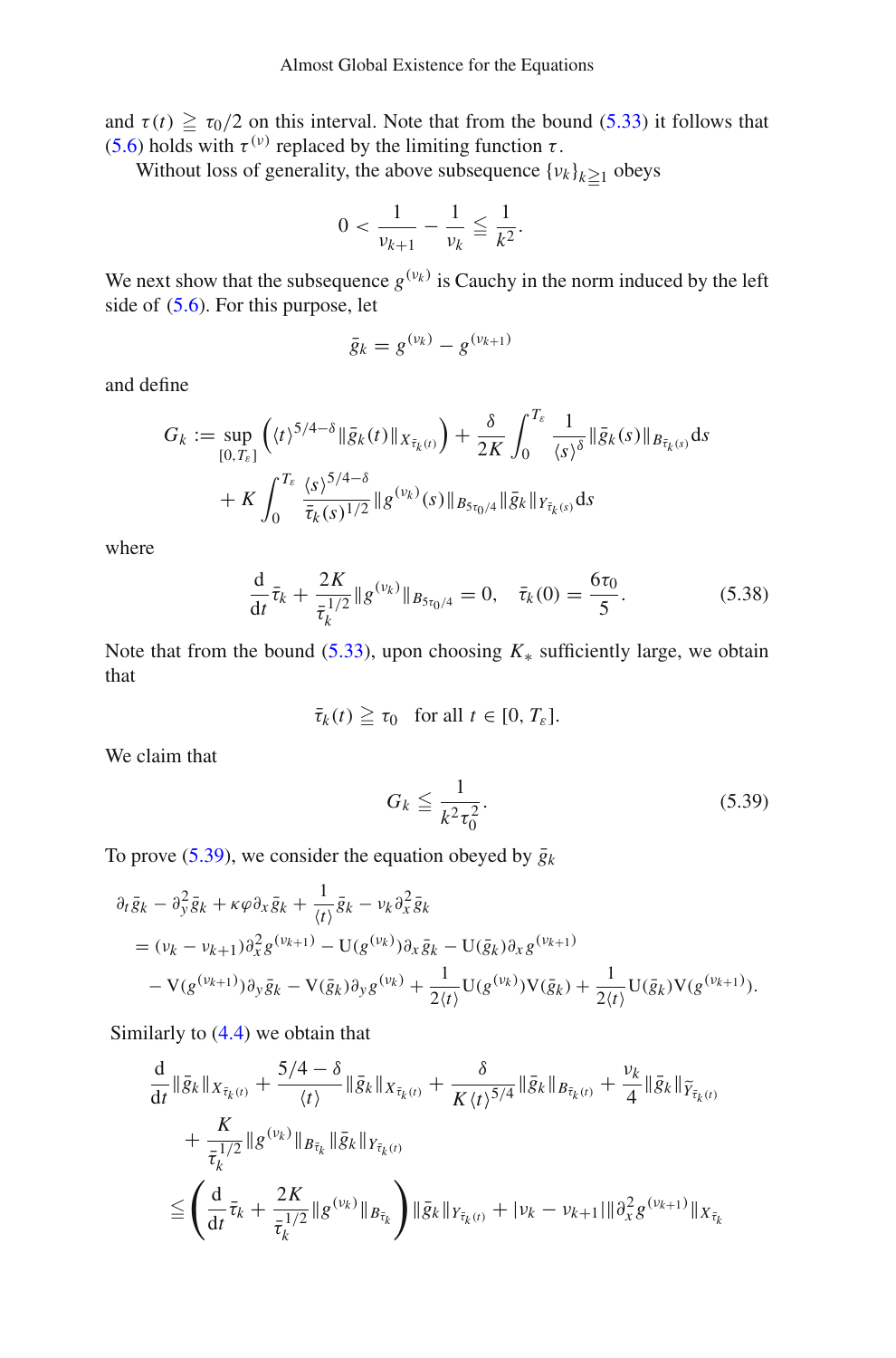$$
+ \frac{K}{\bar{\tau}_{k}^{1/2}} \|\bar{g}_{k}\|_{B_{\bar{\tau}_{k}}} \|g^{(\nu_{k+1})}\|_{Y_{\bar{\tau}_{k}}} \n\leq \left(\frac{d}{dt}\bar{\tau}_{k} + \frac{2K}{\bar{\tau}_{k}^{1/2}} \|g^{(\nu_{k})}\|_{B_{5\tau_{0}/4}}\right) \|\bar{g}_{k}\|_{Y_{\bar{\tau}_{k}(t)}} + \frac{K}{k^{2}\bar{\tau}_{k}^{2}} \|g^{(\nu_{k+1})}\|_{X_{5\tau_{0}/4}} \n+ \frac{K^{2}}{\bar{\tau}_{k}^{3/2}} \|\bar{g}_{k}\|_{B_{\bar{\tau}_{k}}} \|g^{(\nu_{k+1})}\|_{X_{5\tau_{0}/4}}.
$$
\n(5.40)

In the last inequality above we used that  $(5.38)$  implies that  $\bar{\tau}_k \le 6\tau_0/5 < 5\tau_0/4$ , and thus

<span id="page-37-0"></span>
$$
\left(\sup_{m\geq 0}\left(\frac{\bar{\tau}_k}{5\tau_0/4}\right)^{m+2}\frac{M_m}{M_{m+2}}\right)+\left(\sup_{m\geq 0}\left(\frac{\bar{\tau}_k}{5\tau_0/4}\right)^m m\right)\leq K
$$

upon possibly increasing the value of *K*. Using the definition of  $\bar{\tau}_k$  we obtain from [\(5.40\)](#page-37-0) that

$$
\frac{d}{dt} \|\bar{g}_k\|_{X_{\bar{\tau}_k(t)}} + \frac{5/4 - \delta}{\langle t \rangle} \|\bar{g}_k\|_{X_{\bar{\tau}_k(t)}} + \frac{\delta}{2K \langle t \rangle^{5/4}} \|\bar{g}_k\|_{B_{\bar{\tau}_k(t)}} + \frac{K}{\bar{\tau}_k^{1/2}} \|g^{(\nu_k)}\|_{B_{\bar{\tau}_k}} \|\bar{g}_k\|_{Y_{\bar{\tau}_k(t)}} \n+ \frac{\delta}{2K \langle t \rangle^{5/4}} \left(1 - \frac{2K^3}{\delta \tau_0^{3/2}} \langle t \rangle^{5/4} \|g^{(\nu_{k+1})}\|_{X_{5\tau_0/4}}\right) \|\bar{g}_k\|_{B_{\bar{\tau}_k(t)}} \n\leq \frac{K}{k^2 \tau_0^2} \|g^{(\nu_{k+1})}\|_{X_{5\tau_0/4}}.
$$
\n(5.41)

At this stage, we use  $(5.33)$  and  $(5.1)$  which imply that

$$
\sup_{t\in[0,T_{\varepsilon}]} \left( \frac{2K^3}{\delta \tau_0^{3/2}} \langle t \rangle^{5/4} \| g^{(\nu_{k+1})}(t) \|_{X_{5\tau_0/4}} \right) \leq \frac{4K^3}{\delta \tau_0^{3/2}} \varepsilon \langle T_{\varepsilon} \rangle^{\delta} = \frac{4K^3}{\tau_0^{3/2} \log \frac{1}{\varepsilon}} \langle T_{\varepsilon} \rangle^{\delta} \leq 1
$$

if  $K_*$  is sufficiently large. Then, again appealing to  $(5.33)$ , upon integrating  $(5.41)$ in time we obtain

<span id="page-37-1"></span>
$$
G_k \leqq \frac{\varepsilon K}{k^2 \tau_0^2} \leqq \frac{1}{k^2 \tau_0^2}.
$$

From here it follows that  $g^{(v_k)}$  is a Cauchy sequence in the topology induced by  $G_k$ .

Thus, there exists a limiting function  $g \in L^{\infty}([0, T_{\varepsilon}]; X_{\tau_0}) \cap L^1([0, T_{\varepsilon}]; B_{\tau_0} \cap$  $\widetilde{B}_{\tau_0}$ ) such that  $g^{(\nu_k)} \to g$  in this norm. In particular, it immediately follows that  $g \in L^{\infty}([0, T_{\varepsilon}]; \mathcal{H}_{2,1,\alpha/(t)})$  and thus *g* is a solution of the Prandtl equations [\(2.20\)](#page-9-0)– [\(2.22\)](#page-9-3) in the sense of Definition [2.1.](#page-11-3)

Finally, using these bounds one may show that upon passing  $v = v_k \rightarrow 0$ in [\(5.37\)](#page-35-1), the limiting analyticity radius  $\tau(t)$  and the solution  $g(t)$  obey the ODE  $(3.24)$ . This concludes the proof of the existence of solutions to  $(2.20)$ – $(2.22)$ .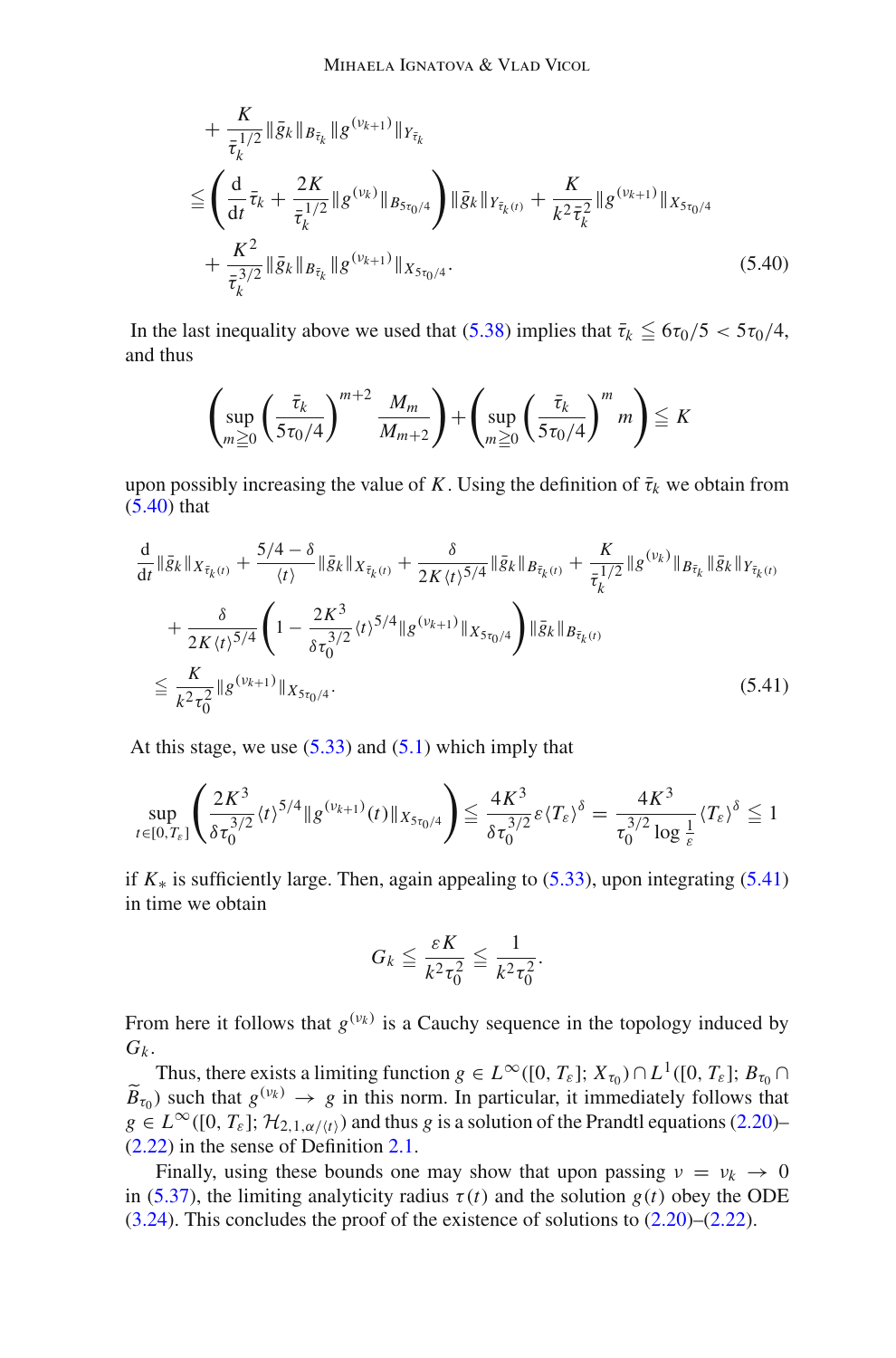*Acknowledgements.* The authors are thankful to Igor Kukavica, Toan Nguyen, and Marius Paicu for stimulating discussions, and to the anonymous referees for helpful suggestions. The work of VV was supported in part by the NSF grants DMS-1348193, DMS-1514771, and an Alfred P. Sloan Fellowship.

*Conflict of interest*. The authors declare that they have no conflict of interest.

# **References**

- <span id="page-38-6"></span>1. Alexandre, R., Wang, Y.-G., Xu, C.-J., Yang, T.: Well-posedness of the Prandtl equation in Sobolev spaces. *J. Am. Math. Soc.* (2014)
- <span id="page-38-17"></span>2. CHEMIN, J.-Y., GALLAGHER, I., PAICU, M.: Global regularity for some classes of large solutions to the Navier–Stokes equations. *Ann. Math. (2)* **173**(2), 983–1012 (2011)
- <span id="page-38-14"></span>3. Constantin, P., Kukavica, I., Vicol, V.: On the inviscid limit of the Navier–Stokes equations. *Proc. Am. Math. Soc.* [arXiv:1403.5748](http://arxiv.org/abs/1403.5748) (2014)
- <span id="page-38-7"></span>4. Cannone, M., Lombardo, M.C., Sammartino, M.: Existence and uniqueness for the Prandtl equations. *C. R. Acad. Sci. Paris Sér. I Math.* **332**(3), 277–282 (2001)
- <span id="page-38-8"></span>5. Caflisch, R.E., Sammartino, M.: Existence and singularities for the Prandtl boundary layer equations. *ZAMM Z. Angew. Math. Mech.* **80**(11–12), 733–744 (2000)
- <span id="page-38-16"></span>6. Drazin, P.G., Reid, W.H.: *Hydrodynamic Stability*. Cambridge University Press, Cambridge, 2004
- <span id="page-38-9"></span>7. E, W., Engquist, B.: Blowup of solutions of the unsteady Prandtl's equation. *Commun. Pure Appl. Math.* **50**(12), 1287–1293 (1997)
- <span id="page-38-1"></span>8. Grenier, E., Guo, Y., Nguyen, T.: Spectral instability of characteristic boundary layer flows. [arXiv:1406.3862](http://arxiv.org/abs/1406.3862) (2014)
- 9. Grenier, E., Guo, Y., Nguyen, T.: Spectral instability of symmetric shear flows in a two-dimensional channel. [arXiv:1402.1395](http://arxiv.org/abs/1402.1395) (2014)
- <span id="page-38-15"></span>10. Grenier, E., Guo, Y., Nguyen, T.: Spectral stability of Prandtl boundary layers: an overview. [arXiv:1406.4452](http://arxiv.org/abs/1406.4452) (2014)
- <span id="page-38-2"></span>11. Guo, Y., Nguyen, T.: A note on Prandtl boundary layers. *Commun. Pure Appl. Math.* **64**(10), 1416–1438 (2011)
- <span id="page-38-0"></span>12. Guo, Y., Nguyen, T.: Prandtl boundary layer expansions of steady Navier–Stokes flows over a moving plate. [arXiv:1411.6984](http://arxiv.org/abs/1411.6984) (2014)
- <span id="page-38-3"></span>13. Grenier, E.: On the nonlinear instability of Euler and Prandtl equations. *Commun. Pure Appl. Math.* **53**(9), 1067–1091 (2000)
- <span id="page-38-10"></span>14. Grenier, E.: On the stability of boundary layers of incompressible Euler equations. *J. Differ. Equ.* **164**(1), 180–222 (2000)
- <span id="page-38-11"></span>15. Gargano, F., Sammartino, M., Sciacca, V.: Singularity formation for Prandtl's equations. *Phys. D* **238**(19), 1975–1991 (2009)
- <span id="page-38-4"></span>16. Gérard-Varet, D., Dormy, E.: On the ill-posedness of the Prandtl equation. *J. Am. Math. Soc.* **23**(2), 591–609 (2010)
- <span id="page-38-12"></span>17. Gérard-Varet, D., Masmoudi, N.: Well-posedness for the Prandtl system without analyticity or monotonicity. [arXiv:1305.0221](http://arxiv.org/abs/1305.0221) (2013)
- <span id="page-38-5"></span>18. Gérard-Varet, D., Nguyen, T.: Remarks on the ill-posedness of the Prandtl equation. *Asymptot. Anal.* **77**, 71–88 (2012)
- <span id="page-38-13"></span>19. Hong, L., Hunter, J.K.: Singularity formation and instability in the unsteady inviscid and viscous Prandtl equations. *Commun. Math. Sci.* **1**(2), 293–316 (2003)
- <span id="page-38-19"></span>20. Hörmander, L.: *The Analysis of Linear Partial Differential Operators III*, vol. 257. Springer, Berlin, New York, 1983
- <span id="page-38-20"></span>21. Ignatova, M., Kukavica, I., Ziane, M.: Local existence of solutions to the free boundary value problem for the primitive equations of the ocean. *J. Math. Phys.* **53**, 103101 (2012)
- <span id="page-38-18"></span>22. Klainerman, S.: On "almost global" solutions to quasilinear wave equations in three space dimensions. *Commun. Pure Appl. Math.* **36**(3), 325–344 (1983)